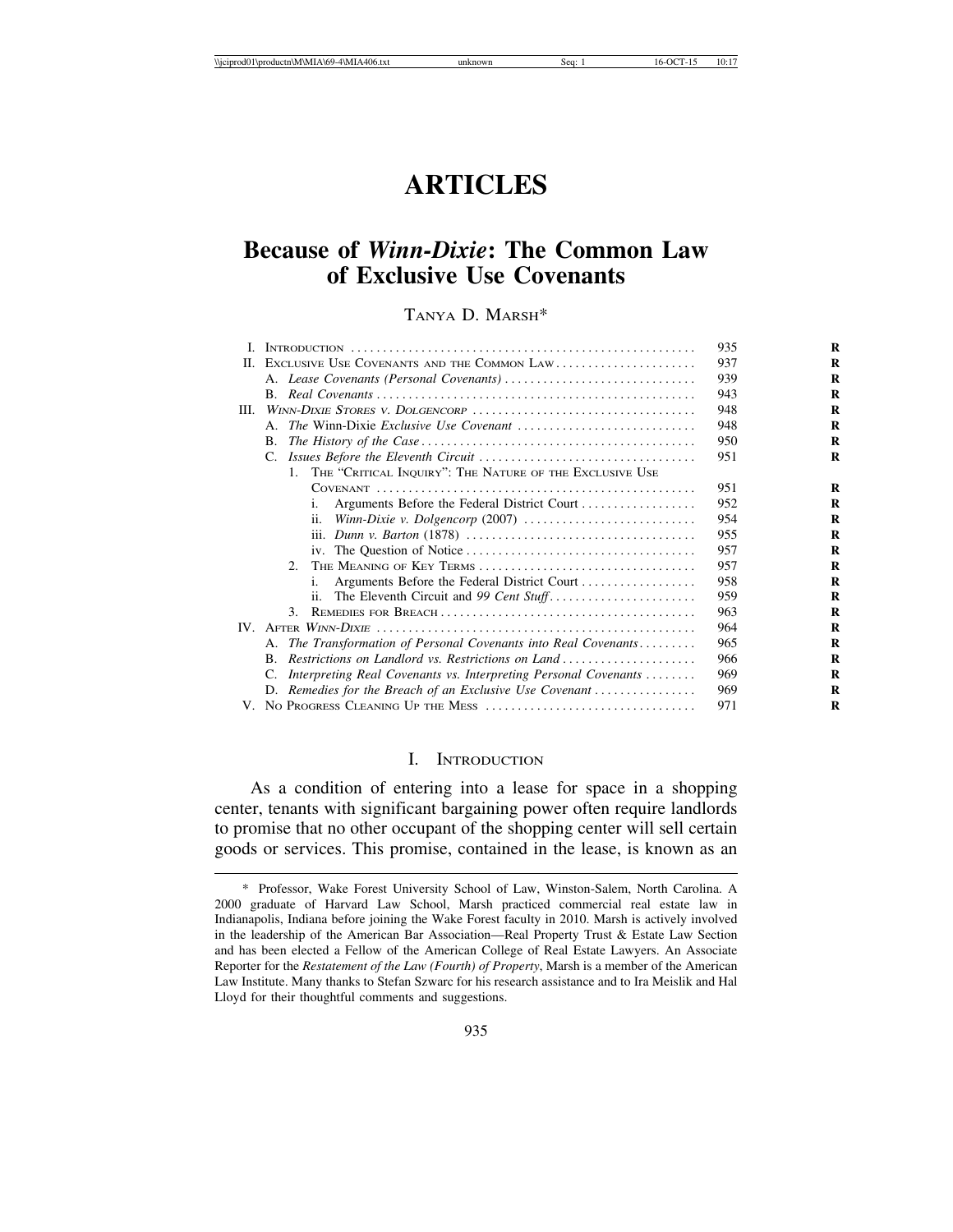"exclusive use covenant" because it establishes the beneficiary's right to be the exclusive provider of particular goods or services in a defined area.<sup>1</sup> Grocery store tenants, like Winn-Dixie, typically require the landlord to promise that no other tenant will sell more than a de minimus amount of food items intended for off-premises consumption. Over the past decade, so-called "dollar stores" retailers, like Dollar Tree, Dollar General, and Family Dollar, selling discount, convenience products, including food items, have aggressively expanded.<sup>2</sup> Grocery store chains, fearing increasing competition from the dollar stores,<sup>3</sup> have relied upon exclusive use covenants to protect themselves from the dollar stores.<sup>4</sup>

In particular, Winn-Dixie has been involved in litigation against several dollar store chains for more than a decade.<sup>5</sup> Winn-Dixie filed a string of lawsuits, each addressing a violation of an exclusive use covenant in a single shopping center, until 2011, when it filed lawsuits in federal court against the owners of three national dollar store chains, alleging breaches of its exclusive use covenant at 136 shopping centers in Alabama, Florida, Georgia, Louisiana, and Mississippi.<sup>6</sup> The three

5. *See, e.g.*, Sandifer P'ship, Ltd. v. Dolgencorp, Inc., No. 3:04-cv-01238, 2005 WL 2063790 (M.D. Fla. Aug. 24, 2005) (Winn-Dixie was an intervening party, seeking legal and equitable remedies against both Sandifer and Dollar General, based on its claim that the exclusive use provision in its lease at a shopping center in Jacksonville, Florida had been violated by Dollar General); Dolgencorp, Inc. v. Winn-Dixie Stores, Inc., 2 So. 3d 325 (Fla. Dist. Ct. App. 2008) (Winn-Dixie filed a lawsuit seeking to enjoin Dollar General from violating its exclusive use covenant at Jensen Beach Plaza in Martin County, Florida); Winn-Dixie Stores, Inc. v. Dolgencorp, Inc., 964 So. 2d 261 (Fla. Dist. Ct. App. 2007) (Winn-Dixie filed a lawsuit seeking to enjoin Dollar General from violating its exclusive use covenant at Crest Haven Shopping Center in Palm Beach County, Florida); Winn-Dixie Stores, Inc. v. 99 Cent Stuff-Trail Plaza, L.L.C., 811 So. 2d 719 (Fla. Dist. Ct. App. 2002).

6. *See* Winn-Dixie Stores, Inc. v. Dolgencorp, L.L.C., 746 F.3d 1008, 1016–17 (11th Cir. 2014) ("Winn-Dixie initially identified 136 stores in all as being in violation of the restrictive covenants. Of these original claims, Winn-Dixie at trial pursued its rights as to only ninety-seven stores."). *See also* Winn-Dixie Stores, Inc. v. Dollar Tree Stores, Inc., No. 9:11-cv-80638 (S.D. Fla. June 1, 2011); Winn-Dixie Stores Leasing, L.L.C. v. Big Lots Stores, Inc., No. 9:11-cv-80641

<sup>1.</sup> *See generally* Part II.

<sup>2.</sup> *See* Brad Thomas, *Dollar Stores Take On Wal-Mart, and Are Starting to Win*, FORBES (Apr. 16, 2012), http://www.forbes.com/sites/investor/2012/04/16/dollar-stores-take-on-wal-martand-are-starting-to-win/ ("Dollar Tree (DLTR), Family Dollar (FDO) and Dollar General (DG) have all grown into dominating dollar store chains that are nibbling away market share from a diverse spectrum of retailers.").

<sup>3.</sup> *See* Venessa Wong, *Dollar Stores Want to Be Grocery Stores, But Cheaper*, BLOOMBERG BUS. (July 15, 2014), http://www.bloomberg.com/bw/articles/2014-07-15/as-more-consumersbuy-groceries-at-dollar-stores-food-manufacturers-look-for-shelf-space.

<sup>4.</sup> *See, e.g.*, Hanna v. ENS Mgmt., L.L.C., No. D057781, 2011 WL 3806950 (Cal. Ct. App. Aug. 29, 2011); Glimcher Props., L.P. v. Bi-Lo, L.L.C., 609 S.E.2d 707 (Ga. Ct. App. 2005); Mark-It Place Foods, Inc. v. New Plan Excel Realty Trust, 804 N.E.2d 979 (Ohio Ct. App. 2004); Wakefern Food Corp. v. Chestnut Hill Plaza Holdings Corp., No. 18040, 2001 WL 515069 (Del. Ch. May 4, 2001).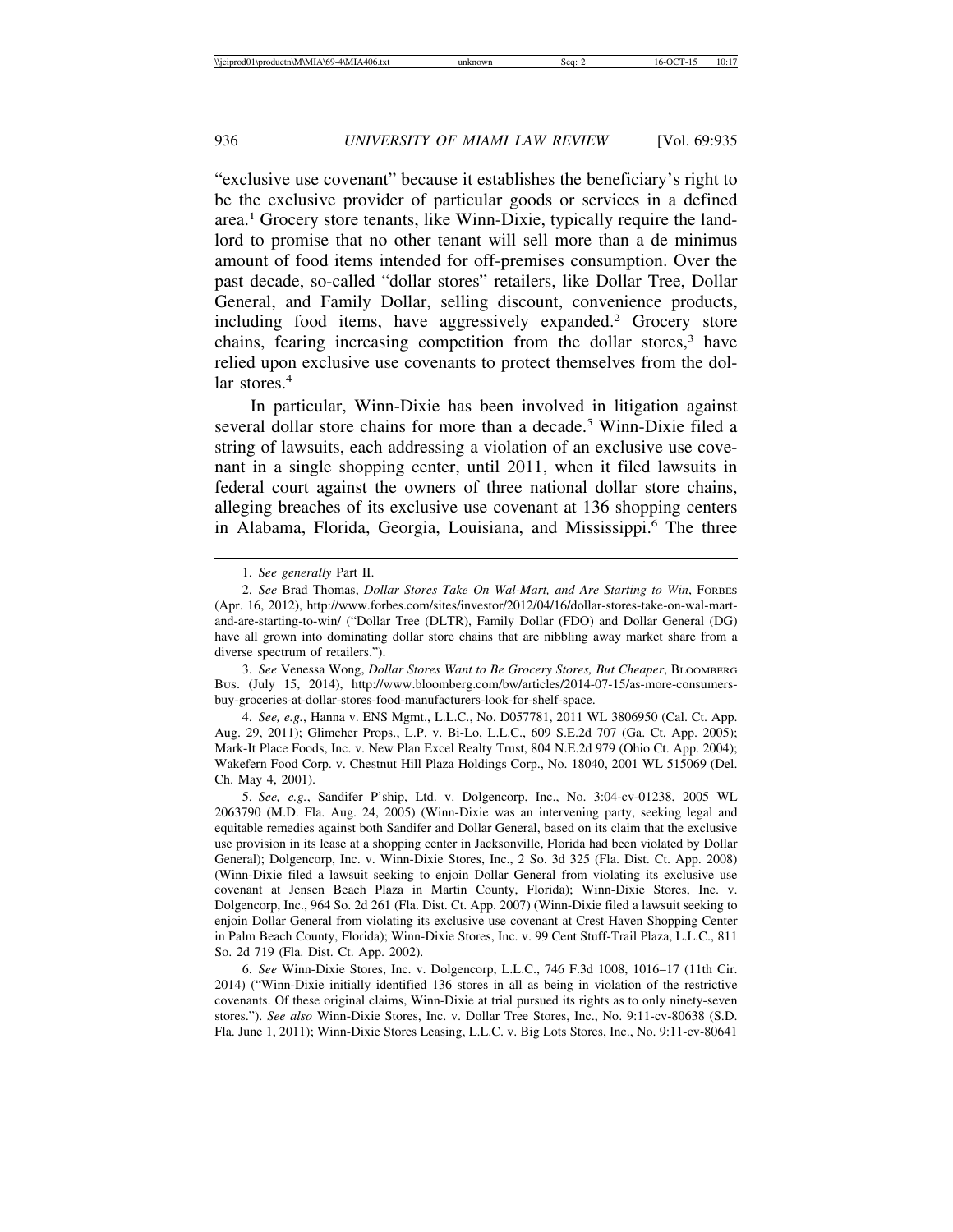lawsuits were consolidated into a single case, *Winn-Dixie Stores, Inc. v. Dolgencorp, L.L.C.*<sup>7</sup> The district court reached a split decision, and the parties cross-appealed.

On March 5, 2014, the Eleventh Circuit Court of Appeals issued its decision in *Dolgencorp*. The court considered the interpretation of key terms in the exclusive use covenants,<sup>8</sup> the enforceability of the covenants directly against the dollar store defendants,<sup>9</sup> and the remedies available to Winn-Dixie.10 The opinion concluded years of litigation between the parties,<sup>11</sup> but it also left important questions regarding exclusive use covenants unsettled. This article outlines the history of the dispute between Winn-Dixie and the dollar stores, the doctrinal issues addressed by the Eleventh Circuit, the broader implications of the decision, and the lingering uncertainties that face retail landlords and tenants with respect to exclusive use covenants, particularly in Florida.

Part II begins by introducing the law and usage of exclusive use covenants in the retail real estate industry. It examines how exclusive use covenants are used by retail tenants and landlords and how they are interpreted and enforced at common law. Part III unpacks the Eleventh Circuit's decision in *Dolgencorp* and related cases previously decided by Florida state and federal courts. Finally, Part IV argues that *Dolgencorp* reveals fundamental confusion regarding the interpretation, enforceability, and remediation of exclusive use covenants at common law.

#### II. EXCLUSIVE USE COVENANTS AND THE COMMON LAW

Exclusive use covenants are a type of covenant. Colloquially, the word "covenant" means "promise" or "agreement." At common law, however, the word has a very specific meaning—it is a written promise to take an action or to refrain from taking an action.12 Common law covenants begin as "personal covenants."13 A personal covenant is con-

<sup>(</sup>S.D. Fla. June 1, 2011); Winn-Dixie Stores, Inc. et al v. Dolgencorp, L.L.C., No. 9:11-cv-80601 (S.D. Fla. May 20, 2011).

<sup>7.</sup> *Dolgencorp*, 746 F.3d at 1018 ("On February 1, 2012, the court consolidated Winn-Dixie's actions against Dollar General, Dollar Tree, and Big Lots.").

<sup>8.</sup> *See id.* at 1021.

<sup>9.</sup> *See id.* at 1038.

<sup>10.</sup> *See id.* at 1035, 1037–38.

<sup>11.</sup> *Id.* at 1016 (stating that the initial lawsuit was filed in 2011).

<sup>12. 9</sup> RICHARD R. POWELL, POWELL ON REAL PROPERTY § 60.01[2], at 60-4 (Patrick J. Rohan ed., 1968) ("A covenant is an agreement or promise of two or more parties that something is done, will be done, or will not be done.").

<sup>13.</sup> *E.g.*, Caulk v. Orange Cnty., 661 So. 2d 932, 933–34 (Fla. Dist. Ct. App. 1995); *see also* 20 AM. JUR. 2D *Covenants, Conditions, and Restrictions* § 19 (2015) [hereinafter *Covenants, Conditions, and Restrictions*].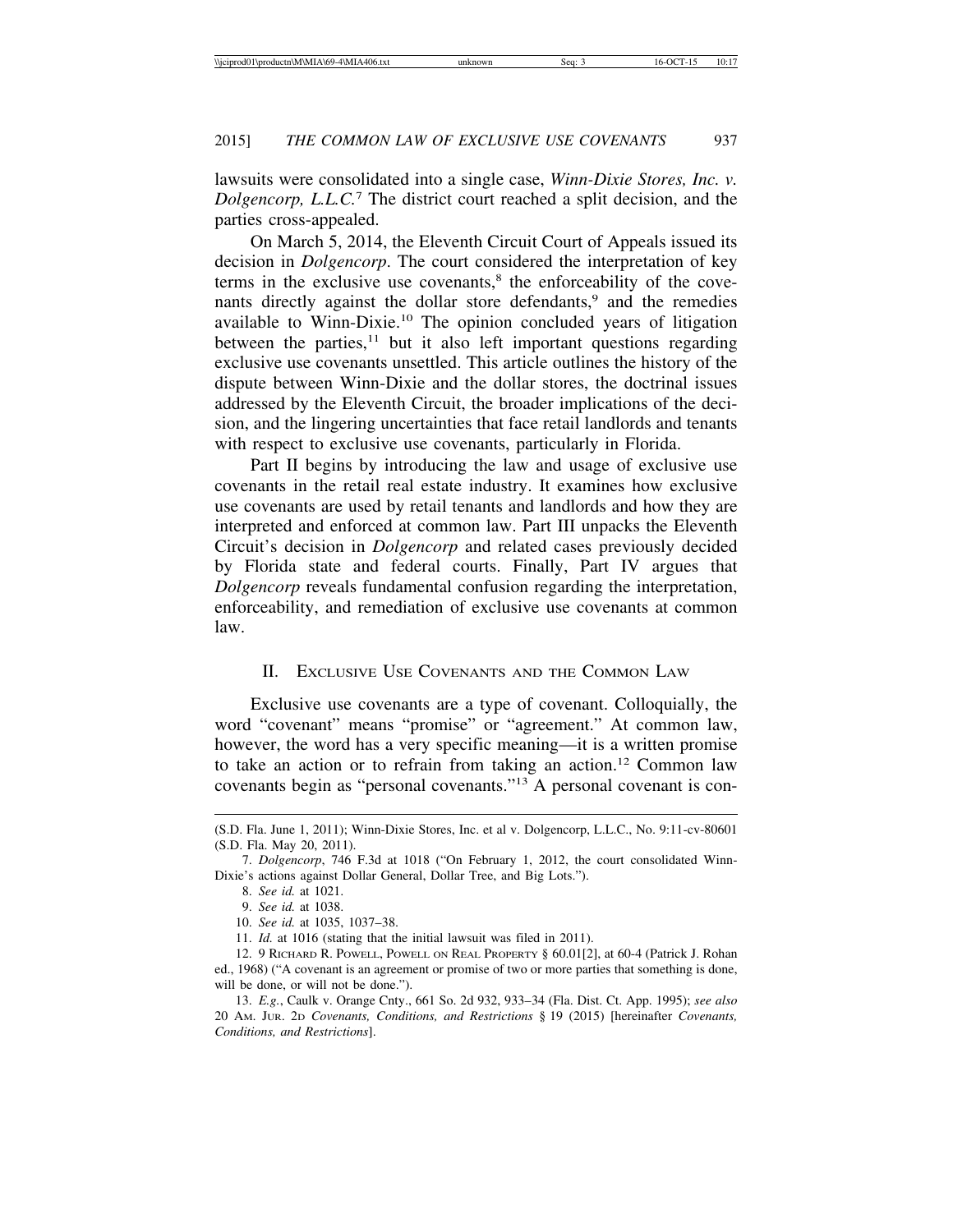tained in a written contract, such as a lease.<sup>14</sup> If one party breaches a personal covenant, the non-breaching party may be entitled to the specific remedies set forth in the contract or, if the contract does not stipulate remedies, monetary damages.15 A personal covenant is always binding upon the original parties to the contract, and, if permissible under the terms of the contract, the covenant may also bind the successors and assigns of the original parties.<sup>16</sup> A real covenant is a particular type of covenant that concerns real property.<sup>17</sup> Although personal covenants are creatures of contract law, real covenants are servitudes, a category of property interests.18 The rules regarding their interpretation, enforcement, and remediation are therefore shaped by both contract and property law.19 Like personal covenants, real covenants bind the original parties to the contract.<sup>20</sup> However, real covenants may more broadly bind successors to the property interests of the original parties.<sup>21</sup> Unlike

15. *See* Alan Schwartz, *The Case for Specific Performance*, 89 YALE L.J. 271, 271–72 (1979) ("The purpose of contract remedies is to place a disappointed promisee in as good a position as he would have enjoyed had his promisor performed. Contract law has two methods of achieving this 'compensation goal': requiring the breaching party to pay damages, either to enable the promisee to purchase a substitute performance, or to replace the net gains that the promised performance would have generated; or requiring the breaching party to render the promised performance. Although the damages remedy is always available to a disappointed promisee under current law, the remedy of specific performance is available only at the discretion of the court. Moreover, courts seldom enforce contract clauses that explicitly provide for specific performance in the event of breach. . . . Under current law, courts grant specific performance when they perceive that damages will be inadequate compensation. Specific performance is deemed an extraordinary remedy, awarded at the court's discretion. . . .") (citations omitted); *see also Covenants, Conditions, and Restrictions, supra* note 13, § 42 (stating that the ordinary remedy for breach of a covenant is damages).

16. *Covenants, Conditions, and Restrictions, supra* note 13, § 18.

17. *Id.* § 19; *see also* Susan F. French, *Servitudes Reform and the New Restatement of Property: Creation Doctrines and Structural Simplification*, 73 CORNELL L. REV. 928, 950 (1988) ("Covenants impose obligations on the owner or possessor of land to do or refrain from doing something. Affirmative covenants require the land owner or possessor to pay money or to do some other deed; negative covenants require the land owner and possessor to refrain from doing something on the land.").

18. *See* Susan F. French, *Toward a Modern Law of Servitudes: Reweaving the Ancient Strands*, 55 S. CAL. L. REV. 1261, 1261–62 (1982) ("The law of easements, real covenants, and equitable servitudes is the most complex and archaic body of American property law remaining in the twentieth century. These devices, referred to in this Article collectively as servitudes, are used to effectuate private arrangements for the use of land. These private arrangements are used extensively to secure a wide variety of economic, aesthetic, and personal advantages to the owners and occupiers of land.").

19. *See id.* at 1269–70.

20. *See Covenants, Conditions, and Restrictions*, *supra* note 13, § 19. **R**

21. *See id.*; *see also* POWELL, *supra* note 12, § 60.01[2], at 60-5 ("If certain requirements are **R** met, either the benefit or the burden is capable of devolving on a successor to the property interest of either the covenantor or the covenantee. Where the benefit and the burden devolve, it is said that the covenant 'runs with the land.'") (footnotes omitted).

<sup>14.</sup> *See Caulk*, 661 So. 2d at 933–34; *Covenants, Conditions, and Restrictions*, *supra* note 13, **R** § 19.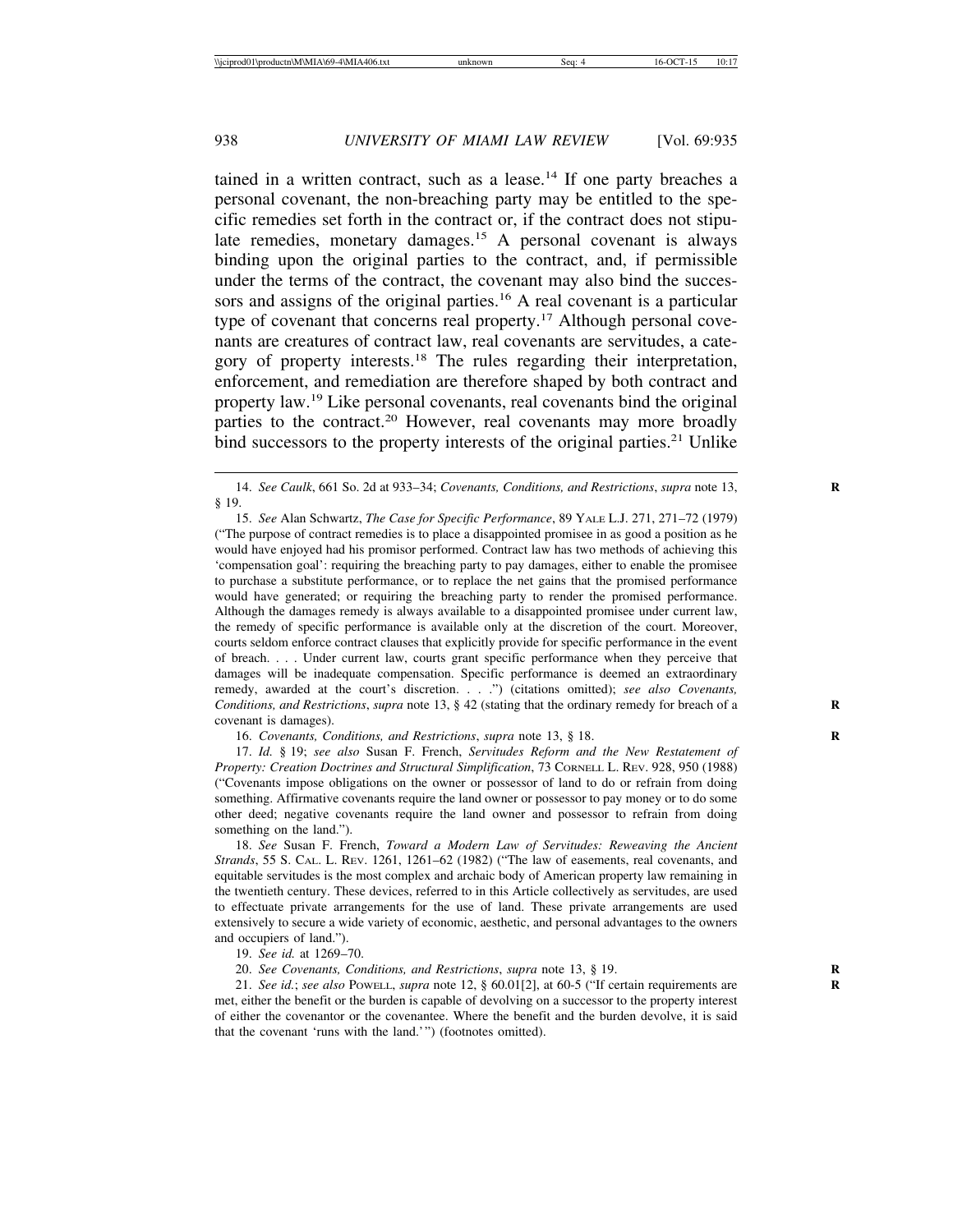personal covenants, the traditional remedy for the breach of a real covenant is equitable relief—specific performance or injunctive relief rather than monetary damages.<sup>22</sup>

#### A. *Lease Covenants (Personal Covenants)*

Most retailers rent space in a multitenant building, such as a shopping center, neighborhood center, or mall. All retailers desire to be located near other businesses that appeal to the same customer base. Some retailers seek to co-locate with businesses that sell complementary products. For example, soft goods (clothing and bedding) retailers typically want to locate themselves near other soft goods retailers.<sup>23</sup> Other types of tenants, such as nail salons, take-out pizza restaurants, ice cream parlors, and grocery stores, take the opposite approach; $^{24}$  they want to be protected from close proximity to competitors who sell similar products or services.<sup>25</sup> The idea is that people shop for goods, like food, differently than they shop for soft goods, like clothing. Consumers may visit a variety of stores to assemble the pieces of an outfit, but they will only purchase a meal or spa service on a particular day from a single retailer—they will not purchase pizza from one retailer, breadsticks from another, and a salad from a third. The tenants that sell goods and services that have ready substitutes (i.e., commodities) commonly

23. *See* Ira Meislik, *Crafting Exclusive Use Provisions Is No Simple Task Unless You Want to Ignore the "Why" Behind Them*, RUMINATIONS RETAIL REAL EST. L. BLOG (Mar. 1, 2015), http:// www.retailrealestatelaw.com/archives/2766 ("[S]ome retailers are benefited by the presence of competitors. For example, in a large (or even a relatively large) shopping center, having multiple shoe stores (or specialty fashion stores) actually benefits each of those retailers. Basically, the 'good will' in those situations is created by the landlord, not by any individual retailer, because it is the shopping center that has created the 'marketplace.'").

24. *See, e.g.*, Benjamin Weinstock & Ronald D. Sernau, *High-End Retail Leasing*, 28 PRAC. REAL EST. L., no. 3, May 2012, at 29, 32 ("Anyone who has negotiated a retail lease certainly has seen the tenant's request that it be the only retailer in the landlord's property permitted to sell a particular product or line of merchandise. The operative theory is that Retailer A wants to [sic] the only upscale bridal shop or jeweler in the property without the need to compete with its traditional rival, Retailer B. . . . The traditional underpinning of the exclusive use clause is a retailer's theory that one supermarket does not want to compete with another supermarket for the same clientele who will buy milk and produce in the nearest or most convenient location.").

25. *Id.*

<sup>22.</sup> *Covenants, Conditions, and Restrictions*, *supra* note 13, § 42. At common law, real **R** covenants were enforced at law (with money damages) and equitable servitudes were enforced at equity (with specific performance or injunctive relief). At modern U.S. common law, the two concepts have largely merged, and "[a]ctions at law for damages based on theories of real covenants have almost been replaced in the courts by suits in equity." Powell, *supra* note 12, § 60.01[6], at 60-12; *see also* Tanya D. Marsh & Andrea K. Marsh, *Tangled Up in the Common Law: Restrictive Covenants and the Equitable Remedy of Injunctive Relief*, 48 RES GESTAE, Sept. 2004, at 34, 34 ("In our modern courts, in which law and equity have merged, plaintiffs can seek monetary damages, equitable relief like an injunction or specific performance, or some combination of those remedies.").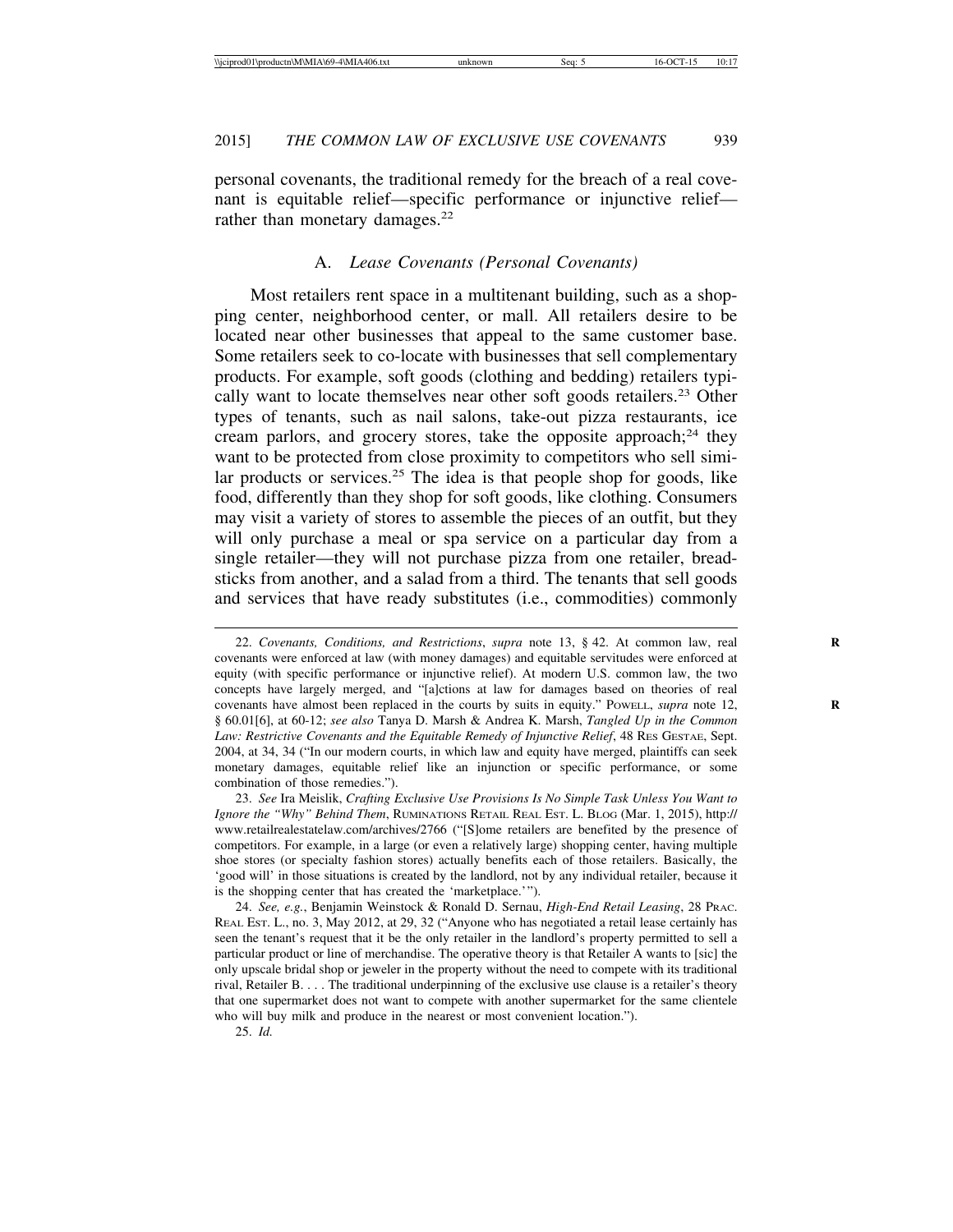demand that landlords agree to refrain from leasing other space in the shopping center to competitors.<sup>26</sup> These lease provisions are called "exclusive use covenants" because the landlord promises that the tenant will have the exclusive right to engage in a particular type of business.<sup>27</sup> The breadth and strength of the exclusive use covenant is highly correlated with the size, creditworthiness, and bargaining power of the tenant demanding the provision.28

Poorly drafted exclusive use covenants can cause significant problems for both landlords and tenants.29

For example, a landlord has granted an exclusive [use covenant] to a sporting goods store for the sale of sporting goods and sports apparel. The exclusive does not define "sports apparel." An apparel retailer wants to sign a new lease at the center, but sells items such as tennis shoes, sweatshirts, t-shirts and baseball style caps. Do these items constitute sports apparel which would violate the existing exclusive? A new tenant which sells "sports apparel" will likely require the landlord to obtain a waiver or clarification from the tenant which has the exclusive [use covenant] before that new tenant [would be] willing to sign a lease for that center. What if the sporting goods exclusive allows the sale of sporting goods by another tenant on an "incidental basis," but there is no definition of "incidental basis"? Can a new tenant sell sporting goods from 5% of its premises or 50% of its premises?<sup>30</sup>

Poorly drafted provisions lead to confusion, which can lead to a failed

27. Jeffrey N. Brown, *Use Provisions in Commercial Leases*, L.A. L., Jan. 2006, at 21, 21.

28. *See* Ira Meislik, *A Short Diatribe on Granting and Crafting Exclusive Use Rights Provisions in Leases*, MEISLIK & MEISLIK (Apr. 22, 2011), http://www.meislik.com/articles/ diatribe\_exclusive\_use\_rights/; *see also* Appellants' Initial Brief at 9–10, Winn-Dixie Stores, Inc. v. Dolgencorp, L.L.C., 746 F.3d 1008 (11th Cir. 2014) (No. 12-14527-B) ("Winn-Dixie is an 'anchor tenant' who drives the development of the shopping center and helps the landlord attract other tenants. As an 'anchor tenant,' Winn-Dixie commits to a long-term lease (usually for 30 years) of 50,000 to 60,000 square feet of rental space.").

29. *See* Brown, *supra* note 27, at 23. *See generally, e.g.*, Ira Meislik, *Why Your Exclusive Use* **R** *Right Will Be Useless, and Even if It Isn't, Why You Won't Collect Damages for Its Breach*, RUMINATIONS RETAIL REAL EST. L. BLOG (Dec. 1, 2013), http://www.retailrealestatelaw.com/ archives/2189 [hereinafter Meislik, *Why Your Exclusive Use Right Will Be Useless*]; Ira Meislik, *Writing Exclusive Use Rights Provisions is Tricky. How So?*, RUMINATIONS RETAIL REAL EST. L. BLOG (Feb. 22, 2015), http://www.retailrealestatelaw.com/archives/2759.

30. Theani C. Louskos, *Unique Issues in Retail Leasing*, *in* COMMERCIAL REAL ESTATE LEASES 553, 559 (ALI-ABA Course of Study, June 3–4, 2010), *available in* Westlaw, SR052 ALI-ABA 553.

<sup>26.</sup> *See, e.g.*, Marc E. Rosendorf & Jill Reynolds Seidman, *Restrictive Covenants—The Life Cycle of a Shopping Center*, 12 PROB. & PROP., no. 6, Sept.–Oct. 1998, at 33, 35 ("One of the most important factors [to a tenant's decision to lease] is the correct retail mix. The tenant wants to ensure that other stores with compatible covenants are open and operating, resulting in a favorable synergy among all shopping center tenants. In addition, the tenant may want to minimize the potential for direct competition with its primary line of business as well as other significant aspects of its use.").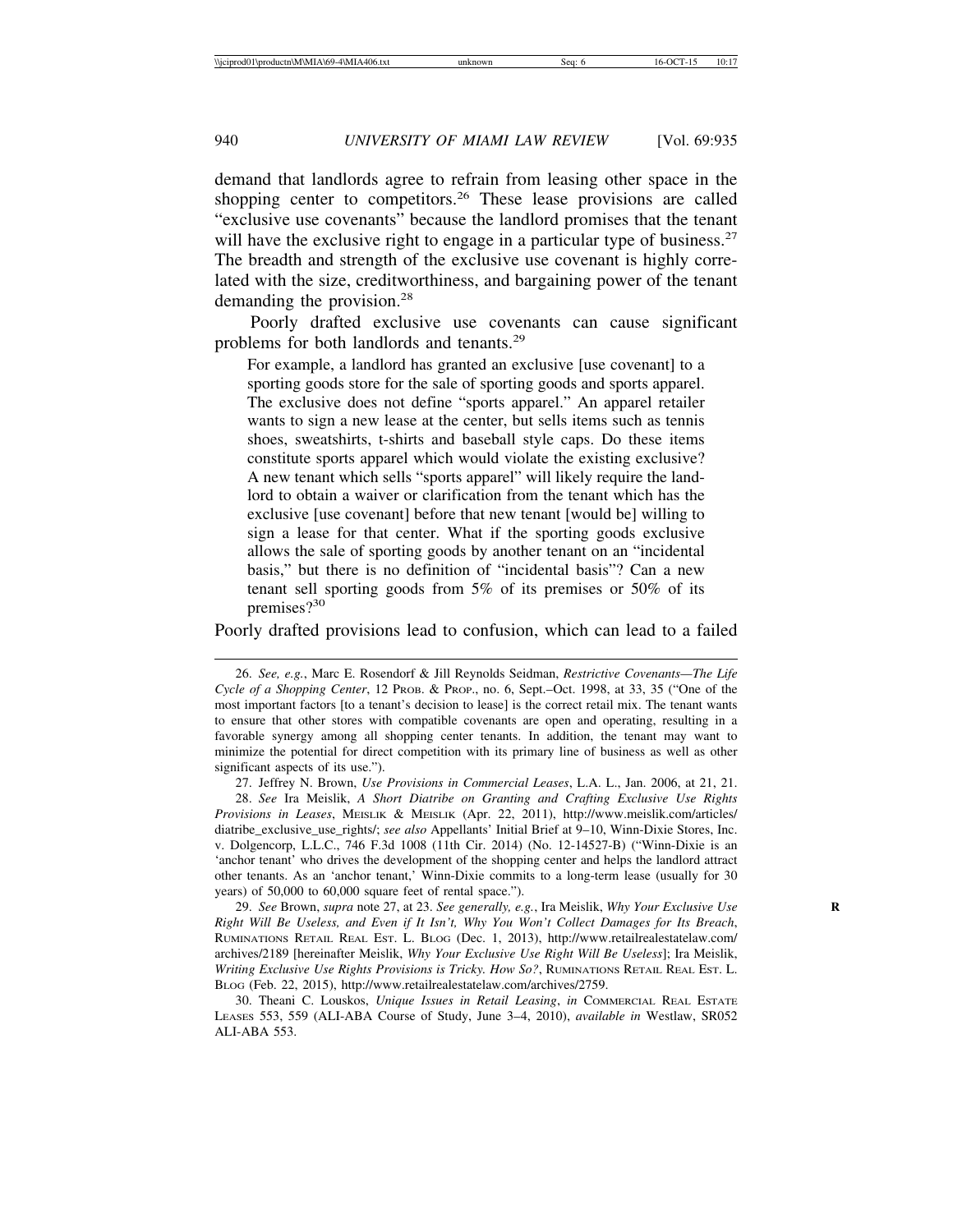deal and unnecessary conflict. As a result, exclusive use covenants are some of the most heavily negotiated and carefully drafted provisions in a retail lease.<sup>31</sup> A well-drafted exclusive use provision:  $(1)$  narrowly and precisely defines the goods or services that may exclusively be sold by the tenant; (2) addresses the relationship between the exclusive use covenant and existing leases; (3) defines the area in which the goods or services are restricted to (typically the shopping center, but sometimes a portion of the shopping center); (4) defines the period of time in which the covenant will operate (e.g., when the lease terminates, the tenant ceases selling the restricted good or service, or the tenant is in default); $32$ (5) narrowly and precisely carves out incidental exceptions to the restrictive use, if any, by naming particular businesses which are permitted, or allowing competition that does not exceed a certain threshold of shelf space and/or sales; and (6) addresses whether anchor tenants or department stores will be exempted from the restrictions. Landlords often seek to incorporate "rogue tenant" language into exclusive use clauses.33 This language is designed to insulate a landlord from liability if a third-party (a "rogue tenant") breaches an exclusive use covenant that it is bound to honor.<sup>34</sup>

Common law and statutory law generally disfavor restraints on competition.35 Exclusive use covenants in commercial leases clearly

33. *See* Weinstock & Sernau, *supra* note 24, at 34. A simple example of a "rogue tenant" **R** clause is, "Landlord shall have no liability for any violation of the Exclusive Use Restriction, except, however, where Landlord has caused and/or knowingly participated in such violation."

34. *See id.*

35. *See, e.g.*, FLA. STAT. § 542.33 (2014) ("Notwithstanding other provisions of this chapter to the contrary, each contract by which any person is restrained from exercising a lawful profession, trade, or business of any kind, as provided by subsections (2) and (3) hereof, is to that extent valid, and all other contracts in restraint of trade are void."). *But see* § 542.335 ("Notwithstanding s. 542.18 and subsection (2), enforcement of contracts that restrict or prohibit

<sup>31.</sup> This is particularly true for tenants selling food (e.g., grocery stores and restaurants) or services that consumers can only use once per trip (e.g., nail salons, hair salons, insurance agents, and banks).

<sup>32.</sup> This element is important because of the "mercenary fashion" that some retailers, particularly grocery stores, have used exclusive use covenants. *See* DANIEL B. BOGART & CELESTE HAMMOND, COMMERCIAL LEASING: A TRANSACTIONAL PRIMER 108–09 (2d ed. 2011) (discussing Oakwood Vill. L.L.C. v. Albertsons, Inc., 104 P.3d 1226 (Utah 2004)) (grocery store tenant ceased doing business at its original location and relocated to a competing property in the area; court found it permissible, within the "four corners" of the contract, for tenant to continue to pay rent under its original lease in order to prevent landlord from releasing the lease to a competitor). Some courts have limited the application of exclusive use covenants, for example, by refusing to allow retailers to enforce exclusive use covenants after they have stopped operating. *See, e.g.*, Tippecanoe Assocs. II, L.L.C. v. Kimco Lafayette 671, Inc., 829 N.E.2d 512, 516 (Ind. 2005) ("[A] covenant given by a shopping center to a tenant prohibiting the center from leasing to competitors of the tenant is generally enforceable. However, once the tenant or its successor voluntarily relinquishes the original use of the site, the anticompetitive covenant is severed from the occupancy and no longer enforceable to give the tenant or an assignee the right to restrict competition for a location outside the center.").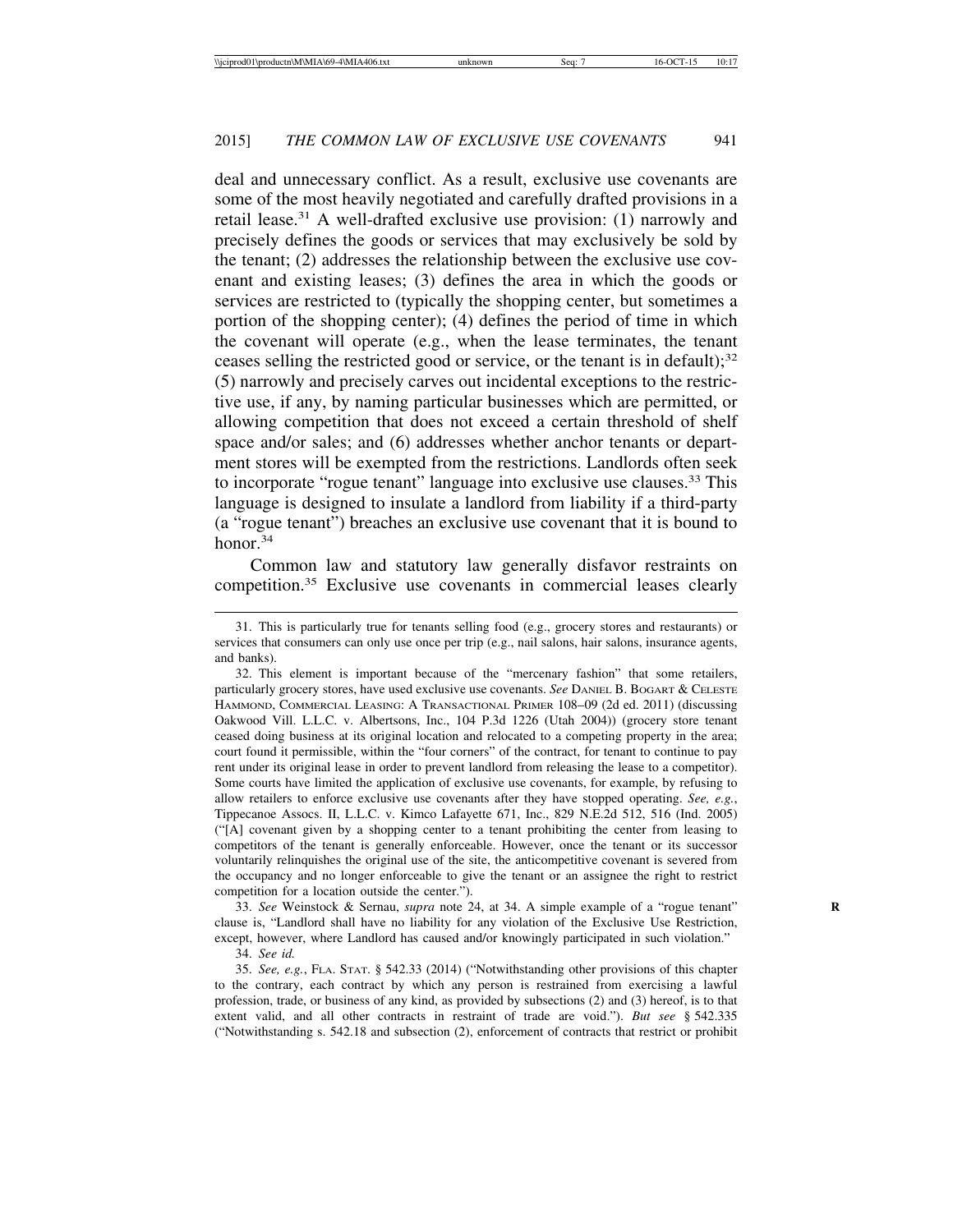restrain trade, but they have become an integral part of the retail real estate industry and are typically upheld by courts.<sup>36</sup> Although courts generally enforce exclusive use covenants, they also strictly construe them.37 As the Florida Supreme Court held in 1943:

Public policy favors competition in trade and opposes unreasonable restraints on useful commodities when the public welfare is injuriously affected. . . . Contracts entered into between parties, having as their objectives the removal of a rival competitor in a business, are not to be regarded as contracts in restraint of trade, because they do not close the field of competition but affect only the parties to the agreement.<sup>38</sup>

If the lease does not specify particular remedies for landlord's breach of an exclusive use personal covenant, common law generally provides that the tenant has its choice of two remedies: (1) terminate the lease; or (2) continue the lease and seek equitable and legal relief from the landlord.39 Relief at law potentially includes the recovery of tenant's "loss of anticipated business profits proven to a reasonable degree of certainty, which resulted from the landlord's default, and which the landlord at the time the lease was made could reasonably have foreseen would be caused by the default."40 Although the concept is straightforward, the implementation is not—landlords, tenants, and courts have struggled with how to calculate lost profits due to the breach of an exclusive use covenant.<sup>41</sup>

37. *See* 2 RICHARD R. POWELL, POWELL ON THE LAW OF REAL PROPERTY § 17A.02[4], [5][a] (Patrick J. Rohan ed., 1968) ("The words creating the covenant will not be extended beyond their literal meaning. When two constructions of a restrictive covenant are possible, the construction that does not limit the property or that produces the lesser limitation will be adopted. . . . Since a noncompetition covenant restricts the uses that the landlord can make of other property in the shopping center, it is often subject to the same principles of strict construction that govern restrictive covenants generally.") (footnotes omitted).

38. Janet Realty Corp. v. Hoffman's, Inc., 17 So. 2d 114, 116 (Fla. 1943). Furthermore, "[r]estrictive covenants upon a described piece of real estate for reasonable purposes and a reasonable length of time do not violate public policy. . . . A contract by the owner of a theatre building based upon a valuable consideration by the terms of which the building is not being used as a show house or auditorium is not in restraint of trade." *Id.* at 117 (internal citations omitted).

39. *See* RESTATEMENT (SECOND) OF PROP., LAND. & TEN. § 7.1(1)–(2) (1977).

40. *Id.* § 10.2(5).

41. For discussions of the problems in calculating damages resulting from the breach of an exclusive use covenant, see Ira Meislik, *How Can a Tenant Use Self-Help to Enforce Its Own Exclusive Use Rights*, RUMINATIONS RETAIL REAL EST. L. BLOG (June 10, 2012), http://

competition during or after the term of restrictive covenants, so long as such contracts are reasonable in time, area, and line of business, is not prohibited.").

<sup>36.</sup> *See* J.H. Tigges, Annotation, *Validity, Construction, and Effect of Lessor's Covenant Against Use of His Other Property in Competition with the Lessee-Covenantee*, 97 A.L.R.2d § 3 (1964) ("Although a covenant by a lessor not to use or lease his other property for a purpose competitive with that of the lessee-covenantee involves a partial restraint of trade, it is clear that under ordinary circumstances such restraint of trade is lawful . . . .").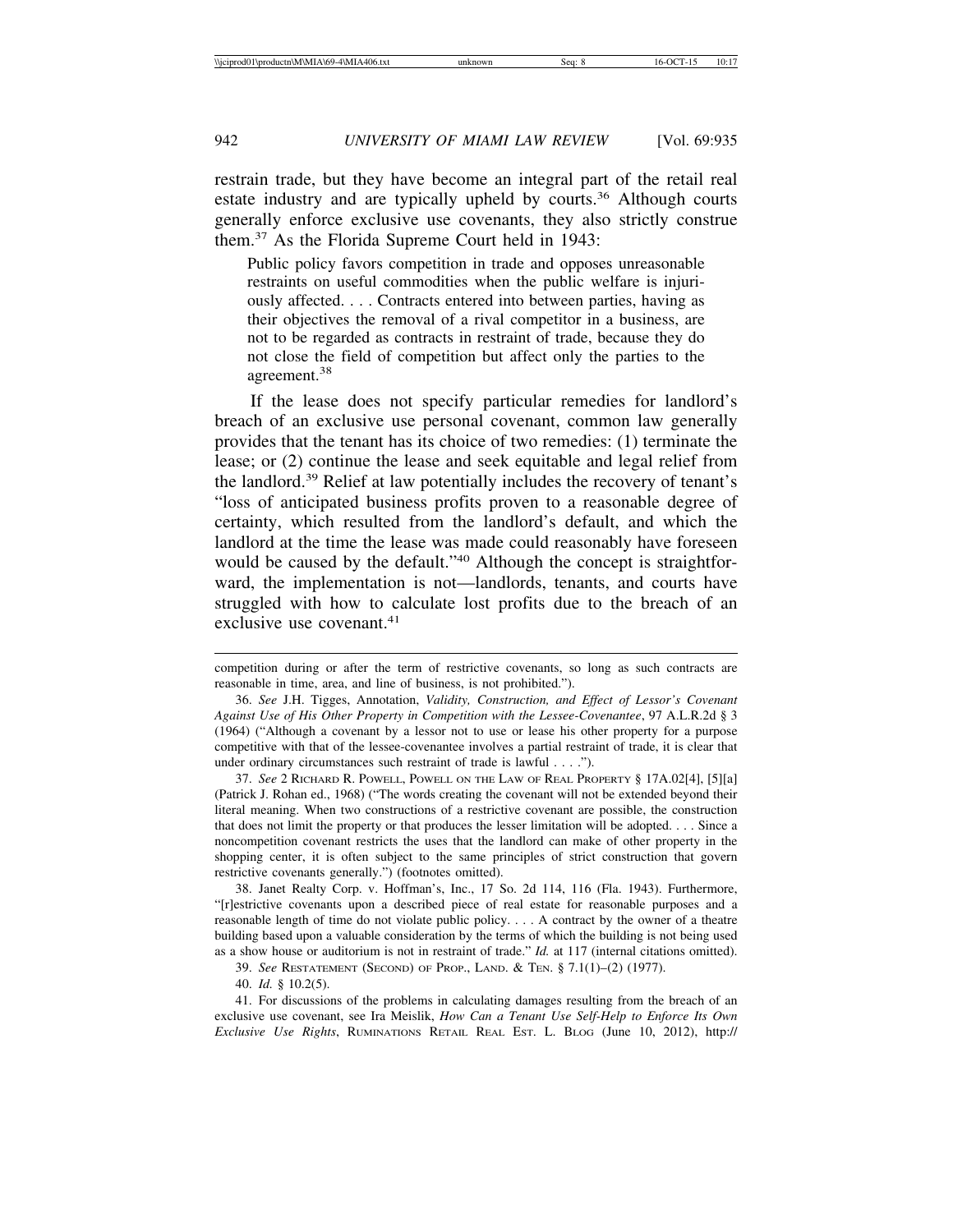#### B. *Real Covenants*

Legally enforceable personal covenants—like exclusive use covenants found in leases—are potentially eligible to be elevated to the special status of "real covenants" because the promises relate to the use of real property.42 Such covenants may "run with the land," meaning that the burden of the covenant, the benefit of the covenant, or both, may pass to successors of the original parties.<sup>43</sup> Like personal covenants, properly drafted real covenants that restrict the use of land for a particular business purpose—such as exclusive use covenants—have been enforced by courts, despite the restraint on trade, and have been strictly construed.44 If personal covenants are successfully transformed into real covenants, these contractual promises become "servitudes," a type of property interest that includes the concepts of real covenants and equitable servitudes.<sup>45</sup>

When the English courts of law and equity were divided, the common law sharply differentiated between "real covenants" and "equitable servitudes."<sup>46</sup> Real covenants could only be remedied at law, i.e., with money damages.<sup>47</sup> Equitable servitudes could only be remedied at equity, i.e., with injunctions and specific performance.<sup>48</sup> The criteria required to create the two kinds of servitudes was slightly different, due in large part to the peculiar facts of *Tulk v. Moxhay*, the case that gave rise to the equitable servitude.<sup>49</sup> Professor Susan French, a leading

43. *See id.* at 470.

44. *See* STOEBUCK & WHITMAN, *supra* note 42, at 470, 477–78; *see also* POWELL, *supra* note **R** 12, § 60.05, at 60-76 ("Insofar as covenants tend to curtail or to hinder full use of land, the public **R** policy in favor of alienability of land comes in to urge strict construction; this is the case, at least, wherever ambiguity opens the door for a policy-dictated construction.").

45. *See supra* note 18 and accompanying text. **R**

46. *See* JESSE DUKEMINIER & JAMES E. KRIER, PROPERTY 855–66 (3d ed. 1993).

47. *Id.* at 859 ("A real covenant subjects the promisor (or successor) to personal liability for damages, with a damage award collectible out of all the promisor's (or successor's) assets.").

48. *Id.* at 864 ("An equitable servitude is a covenant respecting the use of land enforceable against successor landowners in equity regardless of its enforceability at law.").

49. At common law, courts held that real covenants could not run with the land unless they met five criteria: (1) the parties intended the covenant to run with the land; (2) the covenant touched and concerned the land; (3) there was horizontal privity of estate between the promisor and promise beyond the covenant itself (i.e., successive privity, mutual privity, or landlord-tenant privity); (4) there was vertical privity of estate between the successive owners of the benefited and burdened parcels of land; and (5) a party bound by the covenant (other than the original promisor) had notice of the burden. The case of *Tulk v. Moxhay* arose in an English Court of Chancery and dealt with the enforcement of a promise to maintain the parcel of land known as Leicester Square in London as a "square garden and pleasure ground, in an open state, uncovered with any

www.retailrealestatelaw.com/archives/1014; Meislik, *Why Your Exclusive Use Right Will Be Useless*, *supra* note 29. **R**

<sup>42.</sup> *See* WILLIAM B. STOEBUCK & DALE A. WHITMAN, THE LAW OF PROPERTY 475 (3d ed. 2000). Put another way, a covenant that does not "touch and concern" some estate in land, will not be treated as a real covenant. *Id.*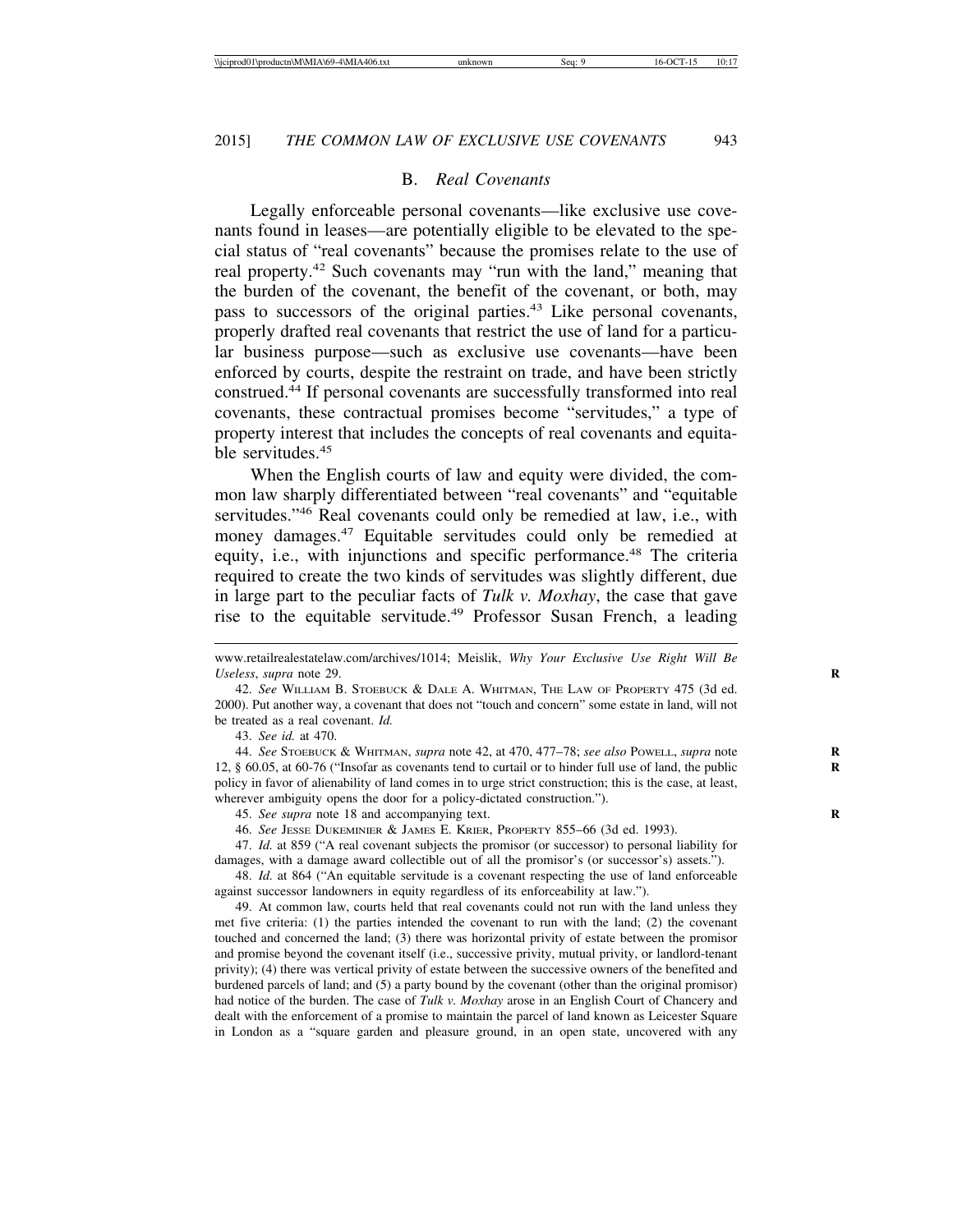authority on servitudes, describes their common law history as "a mess."50

In the modern United States, the courts of law and equity have merged, negating the original rationale for the sharp distinctions that existed between real covenants and equitable servitudes. In 2000, the *Restatement (Third) of Property (Servitudes)* dropped the labels "real covenant" and "equitable servitude" and merged the concepts into a single servitude called a "covenant."51 The Restatement noted that the remedies for the breach of these modern covenants include "any appropriate remedy or combination of remedies" at law or equity.<sup>52</sup> Although the Restatement provided a comprehensive and consistent framework intended to bring clarity to the muddled common law of servitudes, most courts have failed to meaningfully engage with it, neither adopting the Restatement approach nor rejecting it. But many courts, including those in Florida, have indirectly implemented the Restatement's merger of the equitable servitude into the modern real covenant, without acknowledging the significance of that move, by ceasing to talk about the differences between equitable servitudes and real covenants and by treating real covenants as a hybrid.<sup>53</sup> Therefore, even though most courts in the United States have not expressly merged equitable servitudes and real covenants, it is appropriate to discuss the modern real covenant in the language of the Restatement.

In order for a modern real covenant to "run with the land" and bind the successors to the original parties, the common law generally requires

50. French, *supra* note 17, at 928 ("The concept of interests running with the land is elegantly **R** simple, but the law governing servitude devices is a mess. I have described it previously as 'the most complex and archaic body of American property law remaining in the twentieth century.'") (quoting French, *supra* note 18, at 1261). **R**

51. RESTATEMENT (THIRD) OF PROP.: SERVITUDES § 1.4 (2000) ("The terms 'real covenant' and 'equitable servitude' describe servitudes encompassed within the term 'covenant that runs with land' and are not used in this Restatement except to describe the evolution of servitudes law.").

52. *Id.* § 8.3(1).

53. *See* DUKEMINIER & KRIER, *supra* note 46, at 866 (citing 5 RICHARD R. POWELL, THE LAW **R** OF REAL PROPERTY 676 (Patrick J. Rohen ed., rev. ed. 1992)) ("The modern union of law and equity, as well as the judicial confusion over which covenants should run at law and which should run in equity, have caused courts, in general, to grant the relief they feel is appropriate without regard to the real or equitable nature of the covenant. In most cases, the appropriate relief has been an injunction against future breaches, and, if necessary, damages for past breaches.").

buildings." (1848) 41 Eng. Rep. 1143 (Ch.). The original parties to the promise did not meet the requirements for horizontal privity of estate then used by the English courts of law. The parties seeking to enforce the promise therefore took their case to a court of equity, the Court of Chancery. The court enforced the promise at equity despite the lack of horizontal privity of estate. *Id.* The English courts, thus, eliminated the requirements of horizontal privity and vertical privity (that the burden to run with the land) with respect to equitable servitudes. *See* DUKEMINIER & KRIER, *supra* note 46, at 864.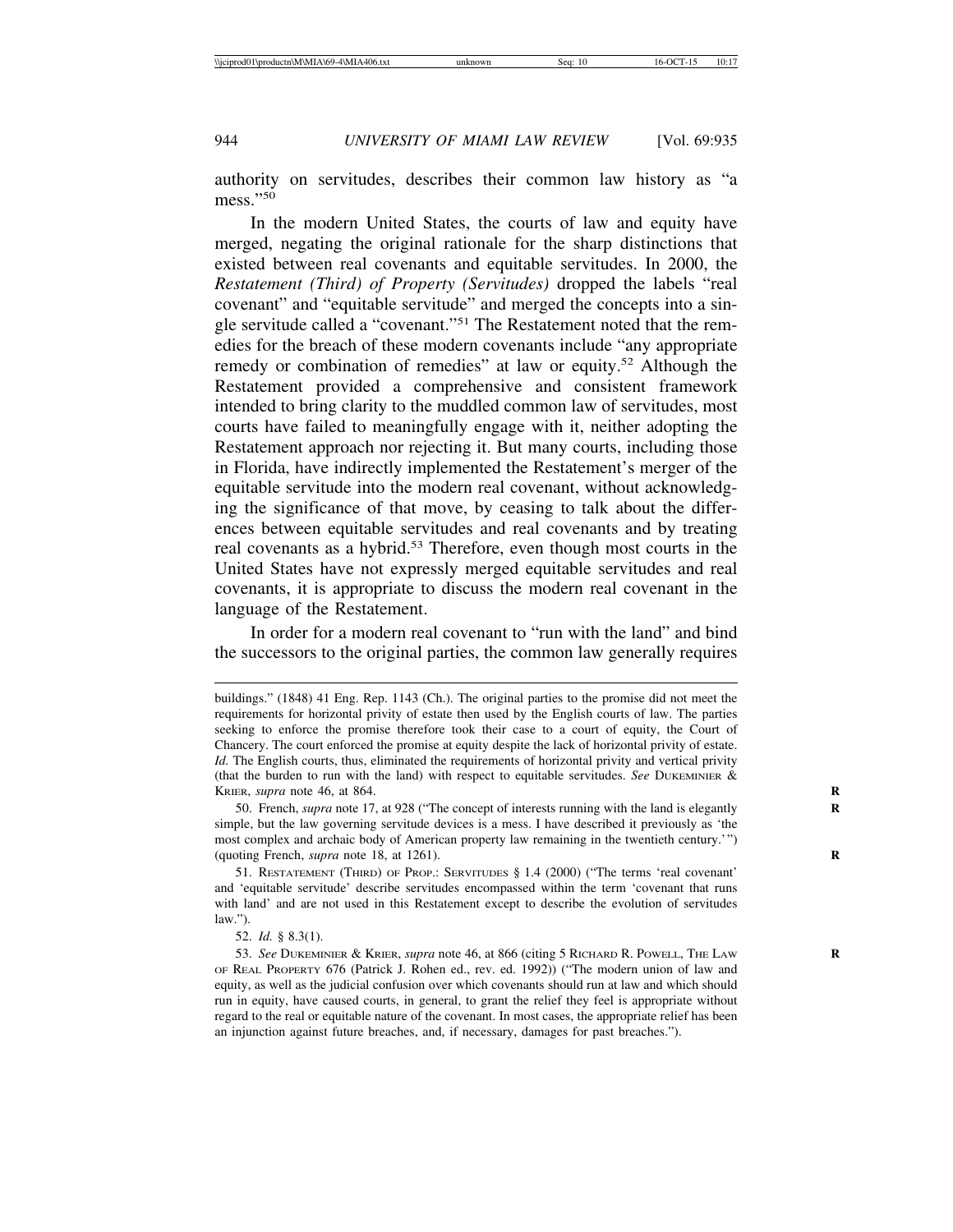that the covenant satisfy six criteria.54 First, the promise must be enforceable between the original parties (i.e., a personal covenant).<sup>55</sup> Second, the real covenant must "touch and concern" the land.<sup>56</sup> Courts have found that covenants touch and concern the land if they require land to be used in a particular way or if they restrict land from being used for certain purposes.<sup>57</sup> Third, the agreement must clearly demonstrate the intent of the original parties to bind the successors to the benefit and burden of the covenant.<sup>58</sup> Fourth, there must be horizontal privity of estate between the original parties to the covenant.59 This requirement traditionally applied to real covenants but not to equitable servitudes.<sup>60</sup> Now, a liberal horizontal privity requirement that is satisfied by nearly every personal covenant applies to modern real covenants.<sup>61</sup> Fifth, there must be "vertical privity"62 of estate between the original parties to the

56. STOEBUCK & WHITMAN, *supra* note 42, at 473, 475; *see also* French, *supra* note 17, at **R** 939 ("The touch and concern doctrine has traditionally been stated in the form of an ex ante limit on the creation of servitudes. If the benefit or burden of the covenant does not touch or concern the land, then it does not run with the land. . . . The concept is so difficult to pin down that it can rarely be used as a basis for predicting the enforceability of a particular covenant. Each covenant must be litigated to determine whether it touches and concerns or not.") (footnotes omitted). The Restatement, however, has attempted to eliminate this requirement. *See* RESTATEMENT (THIRD) OF PROP.: SERVITUDES § 3.2 (2000) ("Neither the burden nor the benefit of a covenant is required to touch or concern land in order for the covenant to be valid as a servitude."). Despite the efforts of the Restatement to abolish the touch and concern doctrine, many courts still recite it as a requirement, albeit one easily (i.e., liberally) fulfilled.

59. *See* STOEBUCK & WHITMAN, *supra* note 42, at 473, 483. Note that the Restatement drops **R** the horizontal privity requirement completely. *See* RESTATEMENT (THIRD) OF PROP.: SERVITUDES § 2.4 cmt. b (2000) ("As a matter of common law, horizontal privity between the covenanting parties is no longer required to create a servitude obligation."). *But see* Michael Lewyn, *The Puzzling Persistence of Horizontal Privity*, 27 PROBATE & PROPERTY 32 (May/June 2013) ("The Restatement is generally highly influential. But post-2000 cases have generally refused to apply the Restatement's rejection of horizontal privity.").

60. French, *supra* note 18, at 1272–73 ("Horizontal privity, a requirement unique to real **R** covenants, describes the relationship required between the original covenantor and covenantee outside which the burden of promises cannot run. English property law requires a landlord-tenant relationship between the promisor and promisee to satisfy the horizontal privity requirement. American courts, however, have eviscerated this requirement by accepting a grantor-grantee relationship as well as a relationship between the owners of easement interests to satisfy the horizontal privity test.").

61. While the Restatement does not require horizontal privity, many courts still name horizontal privity as a requirement for the creation of a real covenant, but the expansive interpretation of horizontal privity employed by American courts essentially renders this requirement meaningless. *See* RESTATEMENT (THIRD) OF PROP.: SERVITUDES § 2.4 reporter's note (2000).

62. *See* STOEBUCK & WHITMAN, *supra* note 42, at 482 (vertical privity exists when "the **R** burden of a real covenant may be enforced against remote parties [that] have succeeded to the [original party's] estate in land.").

<sup>54.</sup> *See* STOEBUCK & WHITMAN, *supra* note 42, at 473. **R**

<sup>55.</sup> *Id.* at 473; *see also* RESTATEMENT (THIRD) OF PROP.: SERVITUDES § 2.1 (2000).

<sup>57.</sup> *See* STOEBUCK & WHITMAN, *supra* note 42, at 475. **R**

<sup>58.</sup> *Id.* at 473, 480–81; RESTATEMENT (THIRD) OF PROP.: SERVITUDES § 2.2 (2000).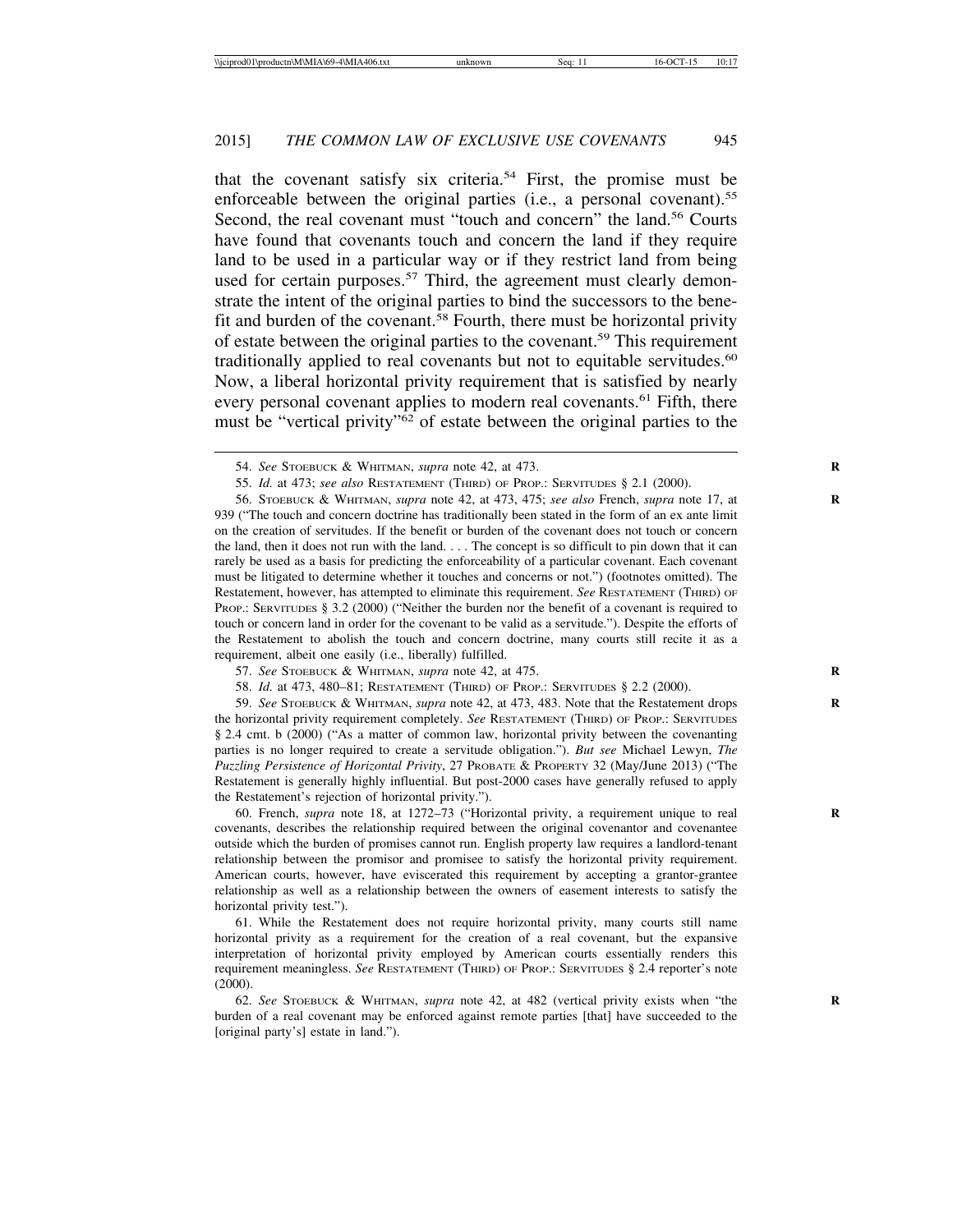agreement and the successors who seek to enforce it.63 Sixth, a party to be bound by a real covenant must have acquired the burdened property interest with *notice* of the covenant.<sup>64</sup> Actual notice is not required; constructive notice, created by recording the real covenant in the chain of title of the burdened real property, is sufficient.<sup>65</sup>

As with personal covenants, a non-breaching party to a real covenant may receive specific remedies bargained for in the agreement or, if the agreement is silent, a variety of remedies at law and equity.<sup>66</sup> Typically, beneficiaries of real covenants seek an injunction prohibiting future breaches of the covenant and money damages as compensation for past breaches.67

At common law, remedies at law are preferable to equitable remedies like injunctions.68 Florida law is consistent with the common law's reluctance to award "extraordinary" equitable remedies if the injured party has an adequate remedy at law.69 A major exception to this rule is for promises regarding real property. In Florida, as in other states, the injured holder of a property interest need not prove that it has no adequate remedy at law in order to avail itself of equitable relief. Instead, "money damages are considered an inadequate remedy at law to a pur-

65. *See id.* at 500. The common law requirement that a subsequent party have notice in order for the burden of a modern real covenant to run has been replaced by the broader protections afforded bona fide purchasers of property interests under the recording acts. The acts that established state recording systems include statutes similar to FLA. STAT. § 695.01 ("No conveyance, transfer, or mortgage of real property, or of any interest therein, nor any lease for a term of 1 year or longer, shall be good and effectual in law or equity against creditors or subsequent purchasers for a valuable consideration and without notice, unless the same be recorded according to law . . . ."). A real covenant, like all servitudes, is an interest in real property. Therefore, a bona fide purchaser for value does not take real property subject to the burden of a real covenant of which it had no notice. *See, e.g.*, McLeod v. Clements, 755 S.E.2d 346, 349 (Ga. Ct. App. 2014), *aff'd*, 774 S.E.2d 102 (Ga. 2015).

66. *See id.* at 490.

67. *See id.*

68. *See, e.g.*, Oliver Wendell Holmes, *The Path of the Law*, 10 HARV. L. REV. 457, 462 (1897) ("The duty to keep a contract at common law means . . . that you must pay damages if you do not keep it—and nothing else."); *see also* Tanya D. Marsh, *Sometimes Blackacre Is a Widget: Rethinking Commercial Real Estate Contract Remedies*, 88 NEB. L. REV. 635, 636 (2010).

69. *See, e.g.*, Gomez v. Fradin, 41 So. 3d 1068, 1071 (Fla. Dist. Ct. App. 2010) ("A claim for a permanent injunction is an extraordinary remedy that must only be granted sparingly."); Hiles v. Auto Bahn Fed'n, Inc., 498 So. 2d 997, 998 (Fla. Dist. Ct. App. 1986) ("A party seeking an injunction under general Florida case law must demonstrate: 1) irreparable harm; 2) a clear legal right; 3) an inadequate remedy at law; [and] 4) consideration of the public interest.").

<sup>63.</sup> *See id.* at 473, 482; *see also* French, *supra* note 18, at 1273 ("Although vertical privity **R** requirements are stated for all covenants that run with land, virtually all the cases enforcing the requirement involve covenants made in leases."). Note that the Restatement replaces the label "vertical privity" with the equivalent statement that "[a]n appurtenant benefit or burden . . . passes automatically with the property interest to which it is appurtenant." RESTATEMENT (THIRD) OF PROP.: SERVITUDES § 5.1 (2000).

<sup>64.</sup> *See id.* at 499–500.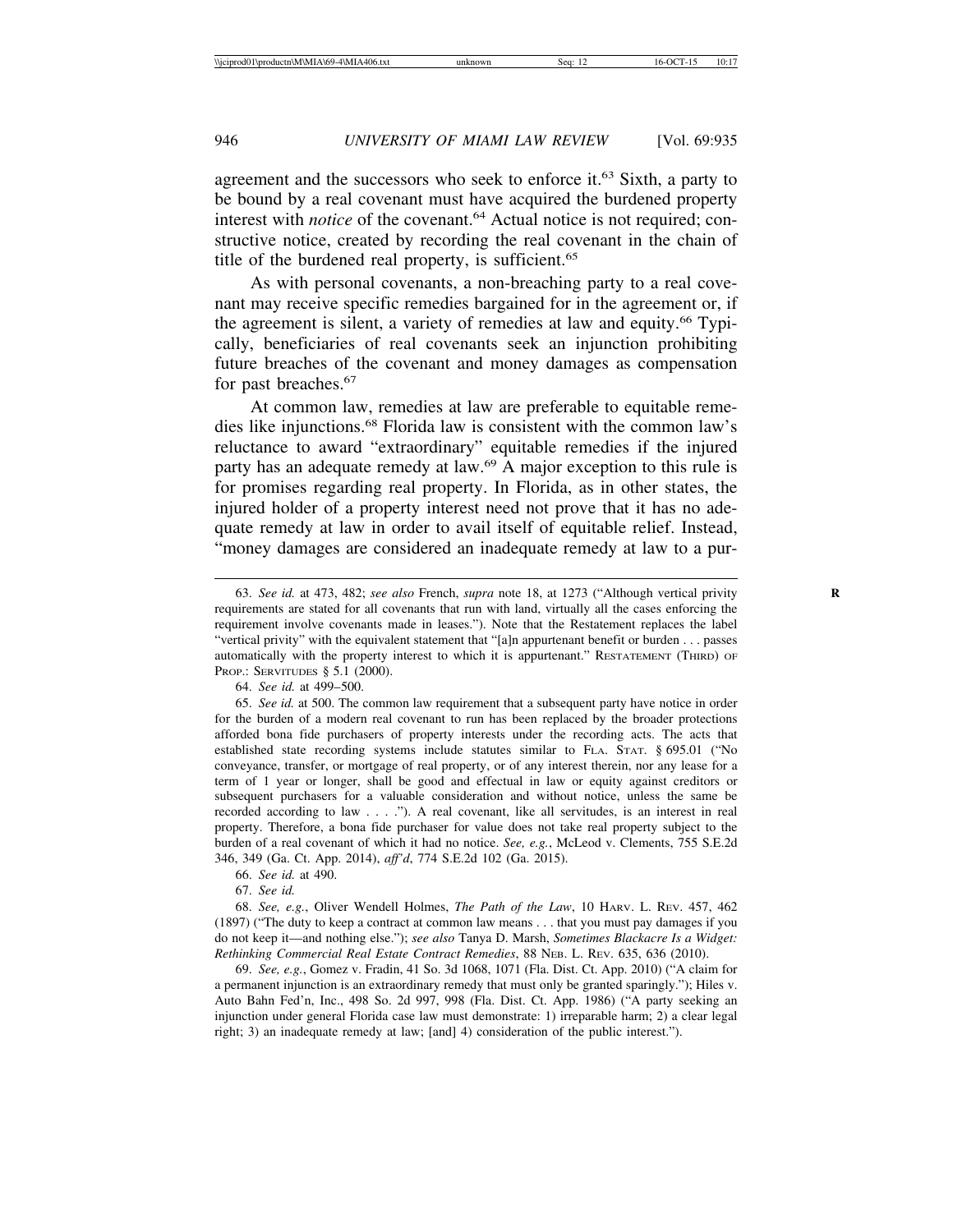chaser of land because all land is considered unique."70 A real covenant is a property interest. Therefore, in Florida as with the general common law trend, a non-breaching beneficiary of a real covenant is not required to allege or show irreparable injury<sup>71</sup> or the lack of an adequate remedy at law in order to obtain a court order enjoining activity that violates the covenant.72

Traditionally, courts have interpreted restrictive real covenants narrowly because they abrogate a possessor's right to the unrestricted use and alienation of land.73 However, if the language is clear and unambiguous, the provision will be enforced as written. As the Florida Supreme Court explained:

Covenants restraining the free use of real property, although not favored, will nevertheless be enforced by courts of equity where the intention of the parties is clear in their creation, and the restrictions and limitations are confined to a lawful purpose and within reasonable bounds, unless the rights created by such covenants have been relinquished or otherwise lost. Such covenants are strictly construed in favor of the free and unrestricted use of real property, but effect will be given to the manifest intention of the parties as shown by the language of the entire instrument in which the covenant appears, when considered in connection with the circumstances surrounding the transaction. Due regard must be had for the purpose contemplated by the parties to the covenant, and words used must be given their ordinary, obvious meaning as commonly understood at the time the instrument containing the covenants was executed, unless they have acquired a peculiar meaning in the particular relation in which they

71. *Id.*

73. *See, e.g.*, Leamer v. White, 156 So. 3d 567, 572 (Fla. Dist. Ct. App. 2015) (quoting Wilson v. Rex Quality Corp., 839 So. 2d 928, 930 (Fla. Dist. Ct. App. 2003)) ("[R]estraints [on the use of real property] 'are not favored and are to be strictly construed in favor of the free and unrestricted use of real property.'"); Orlando Lake Forest Joint Venture v. Lake Forest Master Cmty., 105 So. 3d 646, 648 (Fla. Dist. Ct. App. 2013) ("A use restriction on land must be strictly construed in favor of unrestricted use of the land."), *review denied sub nom.* Lake Forest Master Cmty. Ass'n v. Orlando Lake Forest Joint Venture, 118 So. 3d 221 (Fla. 2013).

<sup>70.</sup> Bermont Lakes, L.L.C. v. Rooney, 980 So. 2d 580, 586 (Fla. Dist. Ct. App. 2008); *see also, e.g.*, Jack Eckerd Corp. v. 17070 Collins Ave. Shopping Ctr., 563 So. 2d 103, 105 (Fla. Dist. Ct. App. 1990) (citing Stephl v. Moore, 114 So. 455 (Fla. 1927)) ("Where an injunction is sought to prevent the violation of a restrictive covenant, appropriate allegations showing the violation are sufficient and it is not necessary to allege, or show, that the violation amounts to an irreparable injury.").

<sup>72.</sup> *See, e.g.*, Chick-Fil-A, Inc. v. CFT Dev., L.L.C., 652 F. Supp. 2d 1252, 1263 (M.D. Fla. 2009), *aff'd*, 370 F. App'x 55, 56 (11th Cir. 2010); Autozone Stores, Inc. v. Ne. Plaza Venture, L.L.C., 934 So. 2d 670, 673 (Fla. Dist. Ct. App. 2006) (quoting RESTATEMENT (THIRD) OF PROP.: SERVITUDES § 8.3 cmt. b (2000)) ("'[I]njunctive relief is normally available to redress violations of . . . restrictive covenants [affecting real property] without proof of irreparable injury or a showing that a judgment for damages would be inadequate. The value of a restrictive covenant . . . is often difficult to quantify and may be impossible to replace.'") (alterations in original).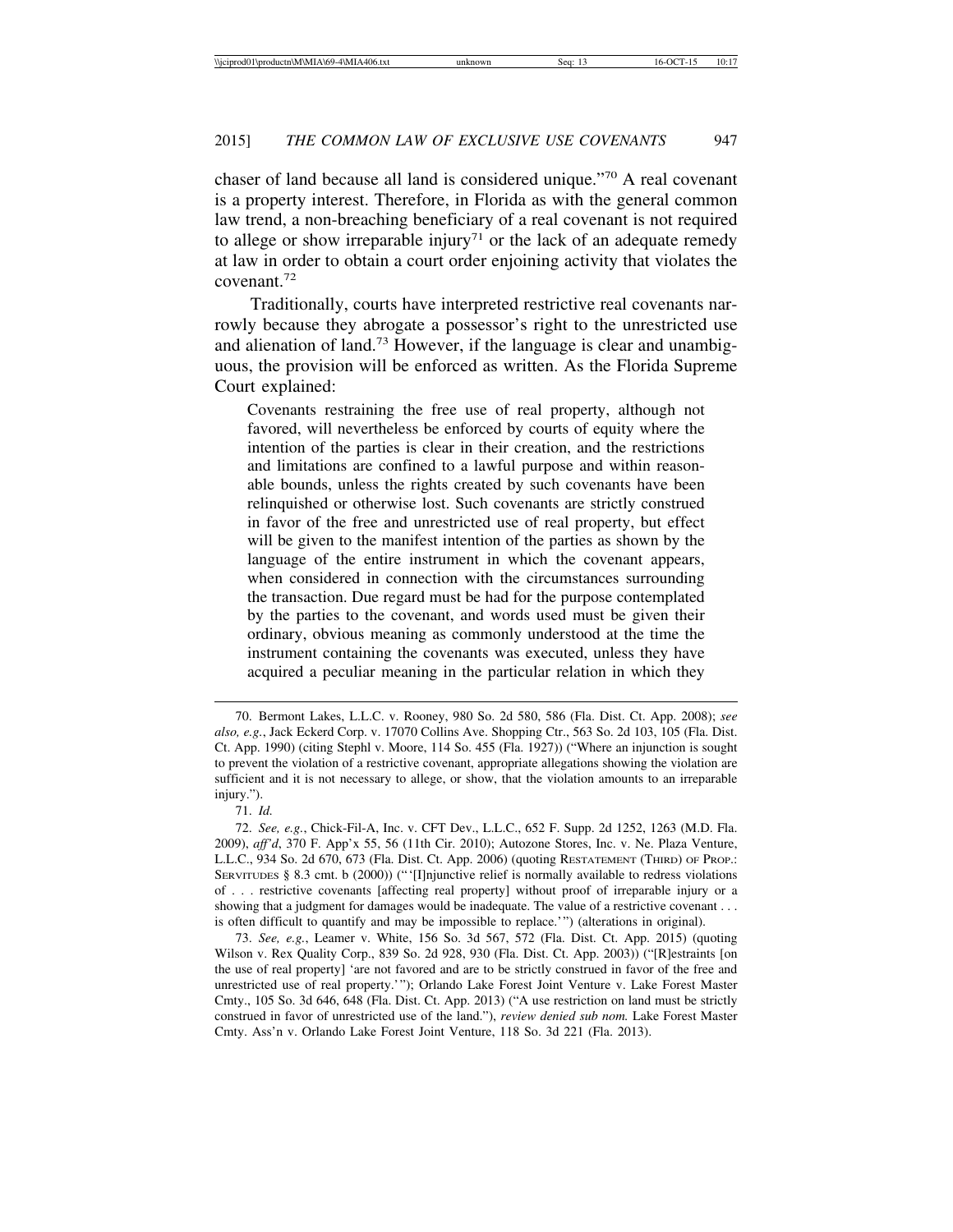appear, or in respect to the particular subject-matter involved, or unless it clearly appears from the context that the parties intended to use them in a different sense.<sup>74</sup>

Florida law therefore sets forth a two-part test for real covenants. First, the court must evaluate whether the covenant is unambiguous.75 Second, if it determines that the language is subject to more than one interpretation (i.e., the covenant is ambiguous), it must strictly construe the language in favor of the "free and unrestricted use of real property."76

## III. <sup>W</sup>INN-DIXIE STORES <sup>V</sup>. DOLGENCORP

#### A. *The* Winn-Dixie *Exclusive Use Covenant*

Winn-Dixie Stores, Inc. is a privately held company that operates nearly 500 grocery stores in five southeastern states, with most of its stores located in Florida.77 Winn-Dixie is owned by Bi-Lo Holdings, which identifies itself as the fifth-largest conventional supermarket company in the United States based on store count.78 Grocery stores extensively use exclusive use covenants to limit competition in the shopping centers that they anchor.<sup>79</sup> Winn-Dixie is no exception.<sup>80</sup> Like many anchor tenants, Winn-Dixie utilizes a form lease. $81$  As a result, there is significant consistency in the wording of certain lease provisions, including the exclusive use covenant.82 The Winn-Dixie exclusive use covenant was first drafted in the 1960s and has not been significantly changed since that time.<sup>83</sup> The exclusive use covenant in the Winn-Dixie form lease includes the following language:

Landlord covenants and agrees that Tenant shall have the exclusive right to operate a supermarket in the shopping center and any enlargement thereof. Landlord further covenants and agrees that it will not directly or indirectly lease or rent any property located within the shopping center, or within 1000 feet of any exterior boundary thereof, for occupancy as a supermarket, grocery store, meat, fish or vegetable market, nor will the Landlord permit any tenant or occu-

<sup>74.</sup> Winn-Dixie Stores, Inc. v. Dolgencorp, L.L.C., 746 F.3d 1008, 1022 (11th Cir. 2014) (quoting Moore v. Stevens, 106 So. 901, 903 (Fla. 1925)).

<sup>75.</sup> *Id.*

<sup>76.</sup> *Id*.

<sup>77.</sup> *See* Appellants' Initial Brief, *supra* note 28, at 2 (Winn-Dixie has stores in Alabama, **R** Florida, Georgia, Louisiana, and Mississippi).

<sup>78.</sup> *See About Us*, Winn-Dixie, https://www.winndixie.com/AboutUs/Default.aspx (last visited Aug. 29, 2015).

<sup>79.</sup> *See* Appellants' Initial Brief, *supra* note 28, at 6–10. **R**

<sup>80.</sup> *See id.*

<sup>81.</sup> *See id.* at 8.

<sup>82.</sup> *See id.*

<sup>83.</sup> *Id.*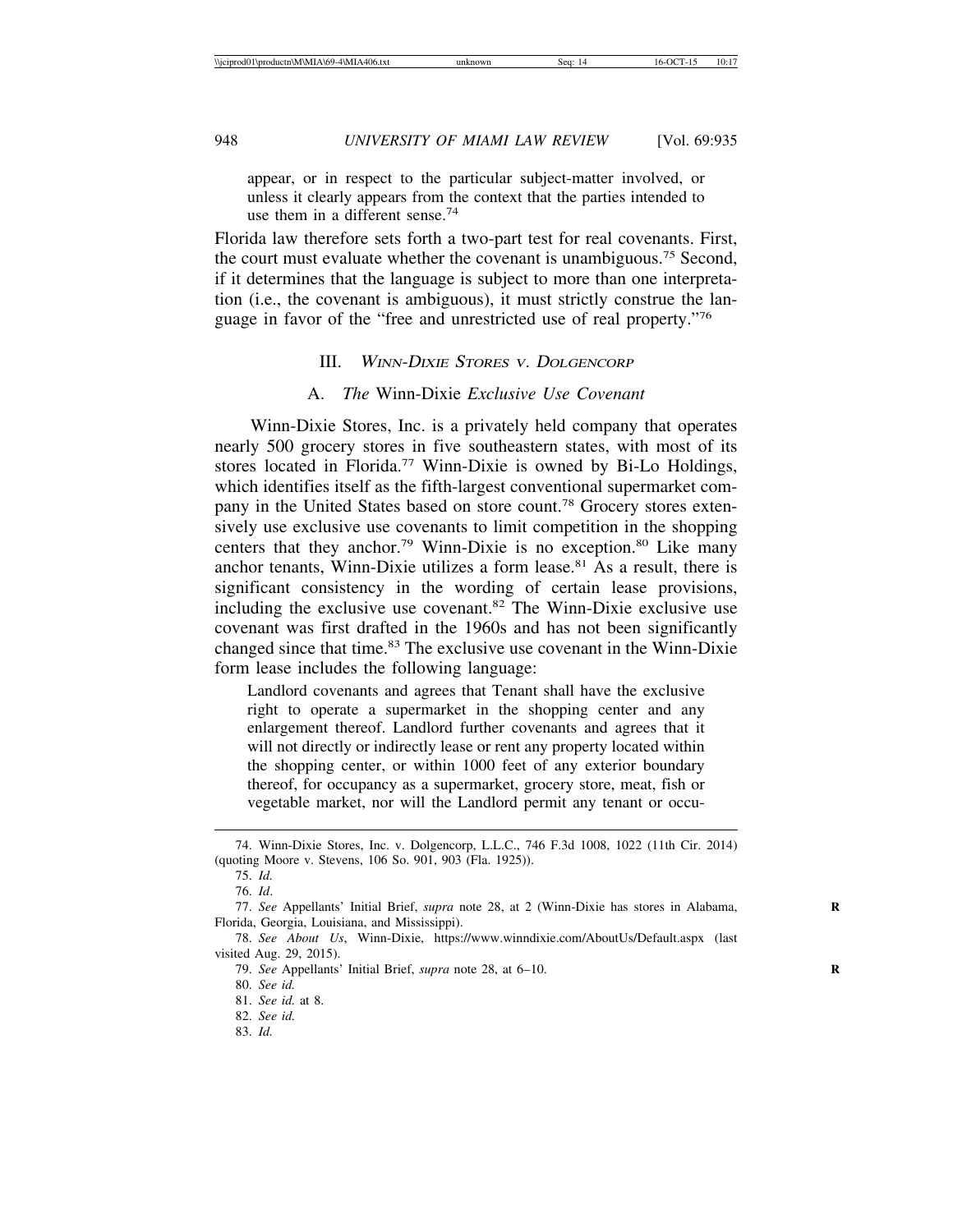pant of any such property to sublet in any manner, directly or indirectly, any part thereof to any person, firm or corporation engaged in any such business without written permission of the Tenant; and Landlord further covenants and agrees not to permit or suffer any property located within the shopping center to be used for or occupied by any business dealing in or which shall keep in stock or sell for off-premises consumption any staple or fancy groceries, meats, fish, vegetables, fruits, bakery goods, dairy products or frozen foods without written permission of the Tenant.<sup>84</sup>

The exclusive use covenant generally also includes an exception that allows other shopping center tenants to sell competing items on a de minimus basis:

[E]xcept the sale of such items is not to exceed the lesser of 500 square feet of sales area or 10% of the square foot area of any storeroom within the shopping center, as an incidental only to the conduct of another business . . . shall not be deemed a violation hereof.<sup>85</sup>

The Winn-Dixie exclusive use covenant is clearly a personal covenant. As such, it is enforceable against the landlord, but not directly enforceable against third-party tenants. However, the Winn-Dixie form lease also contains the following language:

This lease and all of the covenants and provisions thereof shall inure to the benefit of and be binding upon the heirs, legal representatives, successors and assigns of the parties hereto. Each provision hereof shall be deemed both a covenant and a condition and shall run with the land.<sup>86</sup>

On its face, this language purports to transform all personal covenants in the lease into real covenants.

Like many anchor tenants, Winn-Dixie routinely records a "Short Form Lease," which is also a form document, in the property records of counties where each store is located.<sup>87</sup> The Short Form Lease recites the exclusive use covenant.<sup>88</sup> The cumulative effect of these provisions and actions, Winn-Dixie asserts, is that when the exclusive use covenant is appropriately recorded in its Short Form Lease, the personal covenant contained in the lease is transformed into a real covenant and is therefore enforceable against other tenants who signed their leases after Winn-

<sup>84.</sup> Amended Complaint at 4, Winn-Dixie Stores, Inc. v. Big Lots Stores, Inc., 886 F. Supp. 2d 1326 (S.D. Fla. 2012) (No. 9:11-cv-80641).

<sup>85.</sup> Appellants' Initial Brief, *supra* note 28, at 9 (alterations in original). **R**

<sup>86.</sup> Amended Complaint, *supra* note 84, at 5. **R**

<sup>87.</sup> Appellants' Initial Brief, *supra* note 28, at 10. **R**

<sup>88.</sup> Short Form Lease by and Between Homestead Plaza Joint Venture, as Landlord, and Winn-Dixie Stores, Inc., as Tenant at 2 (dated Feb. 5, 1990) (recorded Nov. 7, 1991), *available at* https://www2.miami-dadeclerk.com/officialrecords/Search.aspx (accessed by searching Book 15261, Page 3160, Official Records).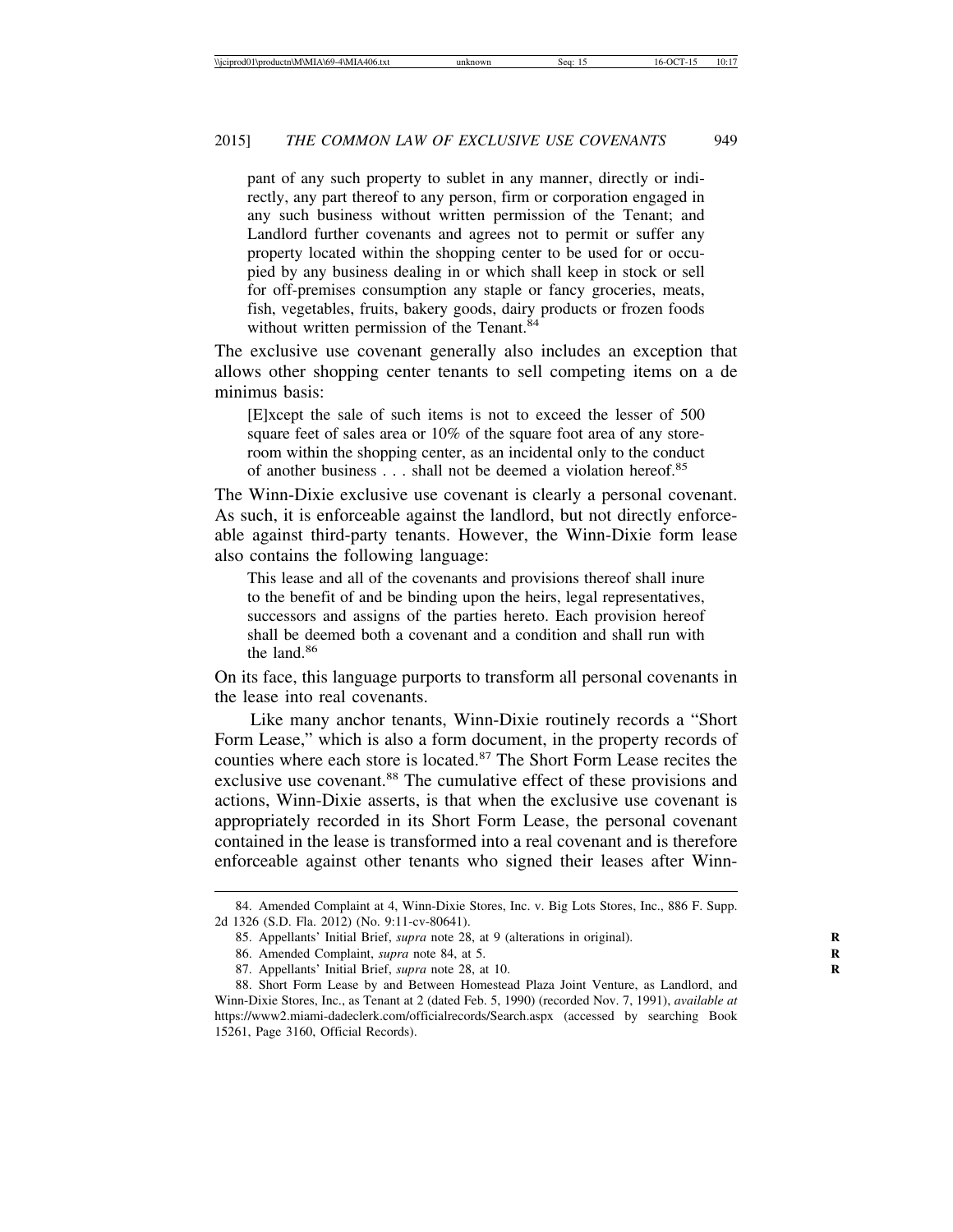Dixie.<sup>89</sup> This is because those other tenants are in vertical privity with the landlord and have obtained a portion of landlord's property interest in the shopping center, subject to Winn-Dixie's exclusive use covenant. In litigation over the meaning of the Winn-Dixie exclusive use covenant that predates *Winn-Dixie v. Dolgencorp*, Florida's Fourth District Court of Appeal agreed with Winn-Dixie's reasoning, at least with respect to a store in Palm Beach County, Florida, holding that "Winn Dixie's grocery exclusive was a real property covenant that ran with the land and not a personal contract obligation."90

#### B. *The History of the Case*

On May 20, 2011, Winn-Dixie Stores, Inc., together with a number of subsidiary entities, filed a complaint in the United States District Court for the Southern District of Florida against Dolgencorp, L.L.C., the owner of the Dollar General chain.<sup>91</sup> The complaint alleged that Dollar General violated the Winn-Dixie exclusive use covenant at an unspecified number of shopping centers.<sup>92</sup> On June 1 and June 30, 2011, respectively, Winn-Dixie filed nearly identical complaints against Dollar Tree Stores, Inc.<sup>93</sup> and Big Lot Stores, Inc.<sup>94</sup> In February 2012, the three lawsuits were consolidated into a single action that alleged violations of the exclusive use covenants at 136 shopping centers in Alabama, Florida, Georgia, Louisiana, and Mississippi.95 The number of locations at issue was eventually winnowed down to 97—51 Dollar General stores, 32 Dollar Tree stores, and 14 Big Lots stores.<sup>96</sup> The vast majority of the stores  $(75)$  were located in Florida.<sup>97</sup> The others were located in Alabama (13 stores), Louisiana (6), Georgia (2), and Mississippi  $(1)$ .<sup>98</sup>

A bench trial was held in May 2012. The district court ordered judgment for the plaintiffs in part and for the defendants in part.<sup>99</sup> The parties cross-appealed to the Eleventh Circuit Court of Appeals.<sup>100</sup>

94. *See* Amended Complaint, *supra* note 84, at 1. **R**

<sup>89.</sup> *See* Winn-Dixie Stores, Inc. v. Dolgencorp, L.L.C., 746 F.3d 1008, 1016 (11th Cir. 2014). 90. Winn-Dixie Stores, Inc. v. Dolgencorp, Inc., 964 So. 2d 261, 264 (Fla. Dist. Ct. App. 2007).

<sup>91.</sup> *See* Complaint at 1, Winn-Dixie Stores, Inc. v. Dolgencorp, L.L.C., 886 F. Supp. 2d 1326 (S.D. Fla. 2012) (No. 11-cv-80601).

<sup>92.</sup> *Id.* at 1, 6.

<sup>93.</sup> *See* Complaint at 1, Winn-Dixie Stores, Inc. v. Dollar Tree Stores, Inc., 886 F. Supp. 2d 1326 (S.D. Fla. 2012) (No. 11-cv-80638).

<sup>95.</sup> *See* Winn-Dixie Stores, Inc. v. Dolgencorp, L.L.C., 746 F.3d 1008, 1016–18 (11th Cir. 2014).

<sup>96.</sup> *See id.* at 1016–17.

<sup>97.</sup> *See id.* at 1017.

<sup>98.</sup> *Id.*

<sup>99.</sup> *See id.* at 1366.

<sup>100.</sup> *See* Winn-Dixie Stores, Inc. v. Dolgencorp, L.L.C., 746 F.3d 1008, 1020 (11th Cir. 2014).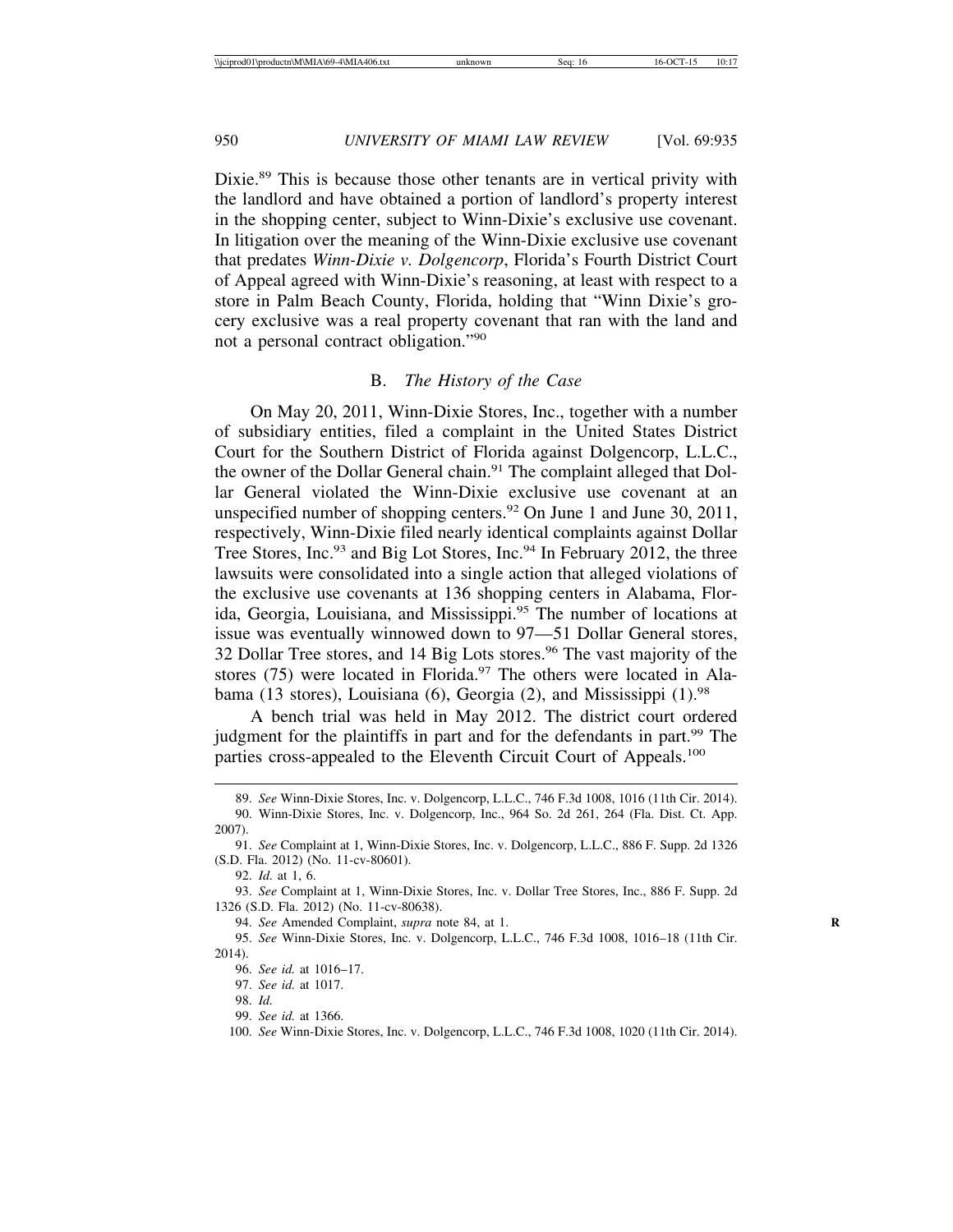#### C. *Issues Before the Eleventh Circuit*

In order to understand the issues before the Eleventh Circuit on appeal, we must first examine the issues before the district court. The district court was tasked with determining: (1) whether the exclusive use covenant was a real covenant running with the land;<sup>101</sup> (2) how to interpret key terms in the exclusive use covenant; $102$  and (3) how to calculate damages.103 Each of these three issues, and the district court's treatment of each, shall be discussed in turn.

## 1. THE "CRITICAL INQUIRY": THE NATURE OF THE EXCLUSIVE USE COVENANT

As explained in Part III.A, the Winn-Dixie exclusive use covenant is unquestionably a personal covenant contained in the lease between Winn-Dixie and the landlord at each shopping center. If the terms of the personal covenant are breached, there is no question that Winn-Dixie may sue its landlord. However, the Winn-Dixie litigation was a direct lawsuit against three dollar store chains—Dollar General, Dollar Tree, and Big Lots—that signed leases in the relevant shopping centers after Winn-Dixie. The lawsuit against these third-party tenants could proceed only if the exclusive use covenant had been transformed into a real covenant. The nature of the covenant was, therefore, the "critical inquiry" in the case.104

The district court found meaningful differences between the laws of (i) Louisiana;<sup>105</sup> (ii) Mississippi;<sup>106</sup> and (iii) Alabama, Florida, and Georgia.107 It therefore analyzed the issue separately under each of the three regimes.<sup>108</sup> Because the vast majority of the litigated leases were located in Florida,<sup>109</sup> and because Florida common law is generally con-

109. *See id.* at 1336–37 & n.3 ("38 of the 51 Dollar General stores and 23 of the 32 Dollar Tree stores at issue are located in Florida. All 14 Big Lots stores at issue are located in Florida.").

<sup>101.</sup> *See* Winn-Dixie Stores, Inc. v. Big Lots Stores, Inc., 886 F. Supp. 2d 1326, 1336 (S.D. Fla. 2012).

<sup>102.</sup> *Id.* at 1339.

<sup>103.</sup> *Id.* at 1345.

<sup>104.</sup> *See id.* at 1336 ("The parties do not dispute that Defendants are not parties to these leases containing Plaintiffs' restrictive covenants. Accordingly, in order to be enforceable against Defendants, Winn-Dixie's grocery exclusives must be real property covenants running with the land."). Winn-Dixie's argument is implicitly predicated on the idea that the three named retailers were successors of the landlord's estate by virtue of their own leases, although this concept was not directly addressed by either the district court or the Eleventh Circuit.

<sup>105.</sup> *See id.* at 1338.

<sup>106.</sup> *See id.* at 1338–39.

<sup>107.</sup> *See id.* at 1336–38.

<sup>108.</sup> *See id.* at 1336–39. The district court found that the real covenants in Louisiana and Mississippi did not run with the land, but that those in Alabama, Florida, and Georgia did. *See id.* at 1337–39.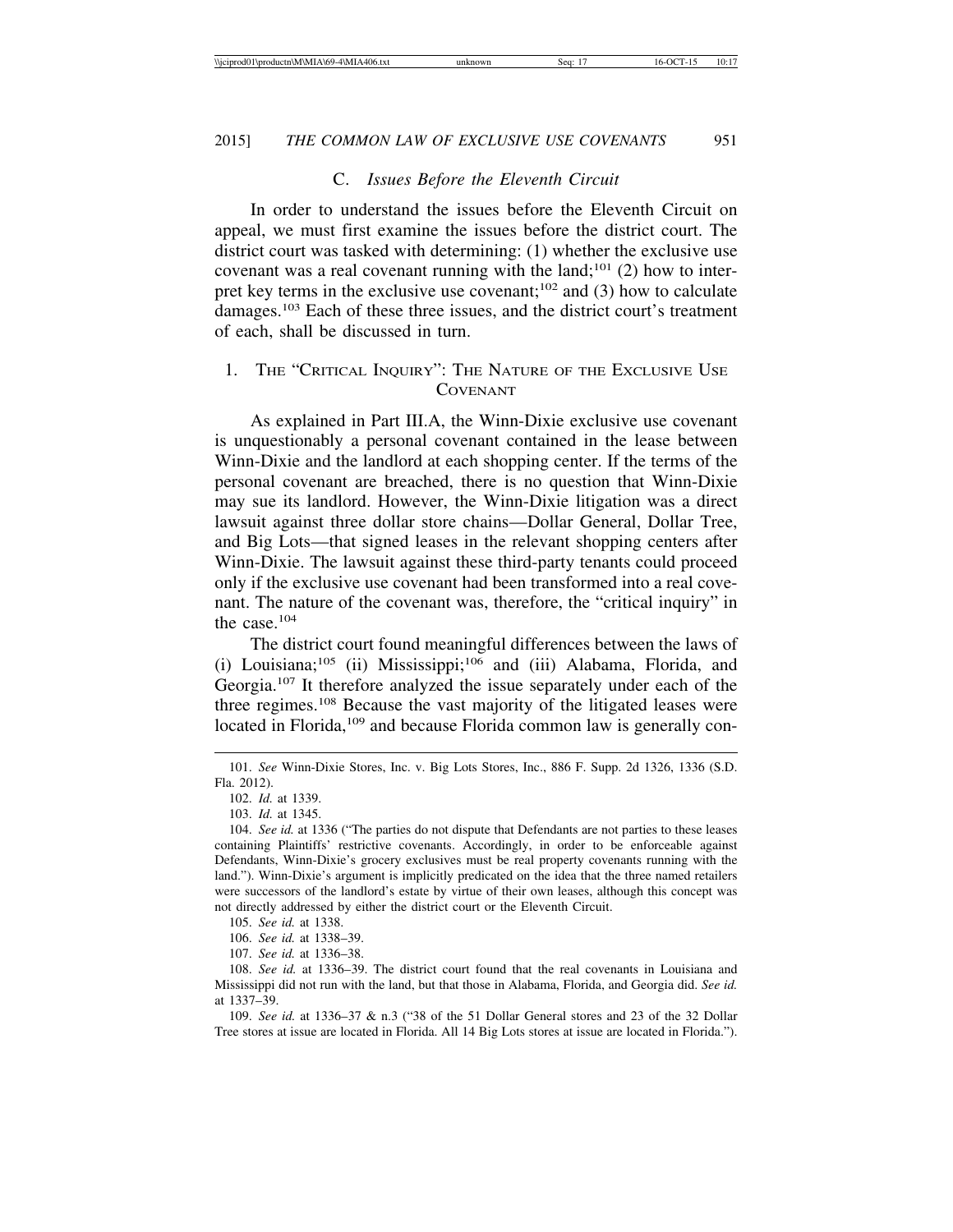sistent with the majoritarian common law approach, this article will focus only on the analysis under Florida law.

i. Arguments Before the Federal District Court

The district court noted that, under Florida common law: [T]he elements of a valid and enforceable covenant running with the land [arising from a landlord-tenant relationship] are: (1) the existence of a covenant that touches and involves the land; (2) an intention that the covenant run with the land; and (3) notice of the restriction on the part of the party against whom enforcement is sought. $110$ 

The district court found that the exclusive use covenants did touch and concern the land because "'each exclusive [was] intended to limit or prohibit the sale of certain items, namely groceries or food, by other tenants in the shopping center.'"111 It found that the intention that the covenants run with the land was expressly set forth in the lease.<sup>112</sup> Finally, it found that the defendant retailers had at least implied actual notice of the exclusive use covenant in all but a handful of the shopping centers in Florida.113 An appeal followed.

The defendants did not appeal the district court's holding that the exclusive use covenants were real covenants running with the land, $114$  so the Eleventh Circuit had no opportunity to reconsider this fundamental issue.115 Big Lots did argue on appeal that the district court erred in enforcing the exclusive use covenant against third-party retailers that were not parties to the agreement. But rather than making the common law argument that the exclusive use covenant was a personal covenant, Big Lots relied on § 542.335 of the Florida Statutes: "A court shall not enforce a restrictive covenant unless it is set forth in a writing signed by the person against whom enforcement is sought."116 The Eleventh Cir-

<sup>110.</sup> *Id.* at 1337 (citing Winn-Dixie Stores, Inc. v. Dolgencorp, Inc., 964 So. 2d 261, 265 (Fla. Dist. Ct. App. 2007)).

<sup>111.</sup> *Id.* (quoting Order Granting in Part Plaintiff's Motion for Summary Judgment at 7, Winn-Dixie Stores, Inc., v. Dolgencorp, L.L.C., No. 11-80641 (S.D. Fla. Jan. 18, 2012) [hereinafter Order Granting Partial Summary Judgment]).

<sup>112.</sup> *See id*.

<sup>113.</sup> *See id*.

<sup>114.</sup> Winn-Dixie Stores, Inc. v. Dolgencorp, L.L.C., 746 F.3d 1008, 1016 (11th Cir. 2014). Although Big Lots did not appeal the district court's determination on the issue of whether the exclusive use covenant was a covenant running with the land, the district court still believed this to be the "critical issue." *See* discussion *infra* notes 125–56 and accompanying text.

<sup>115.</sup> Even if the Eleventh Circuit had the opportunity to consider the issue, it is likely that it would have deferred to the summary conclusion by the Florida state court in *Winn-Dixie Stores, Inc. v. Dolgencorp, Inc.*, 964 So. 2d 261, 265 (Fla. Dist. Ct. App. 2007), that the exclusive use covenant was a "real property covenant that ran with the land."

<sup>116.</sup> *See Dolgencorp*, 746 F.3d at 1038 (citing FLA. STAT. § 542.335(1)(a) (2011)).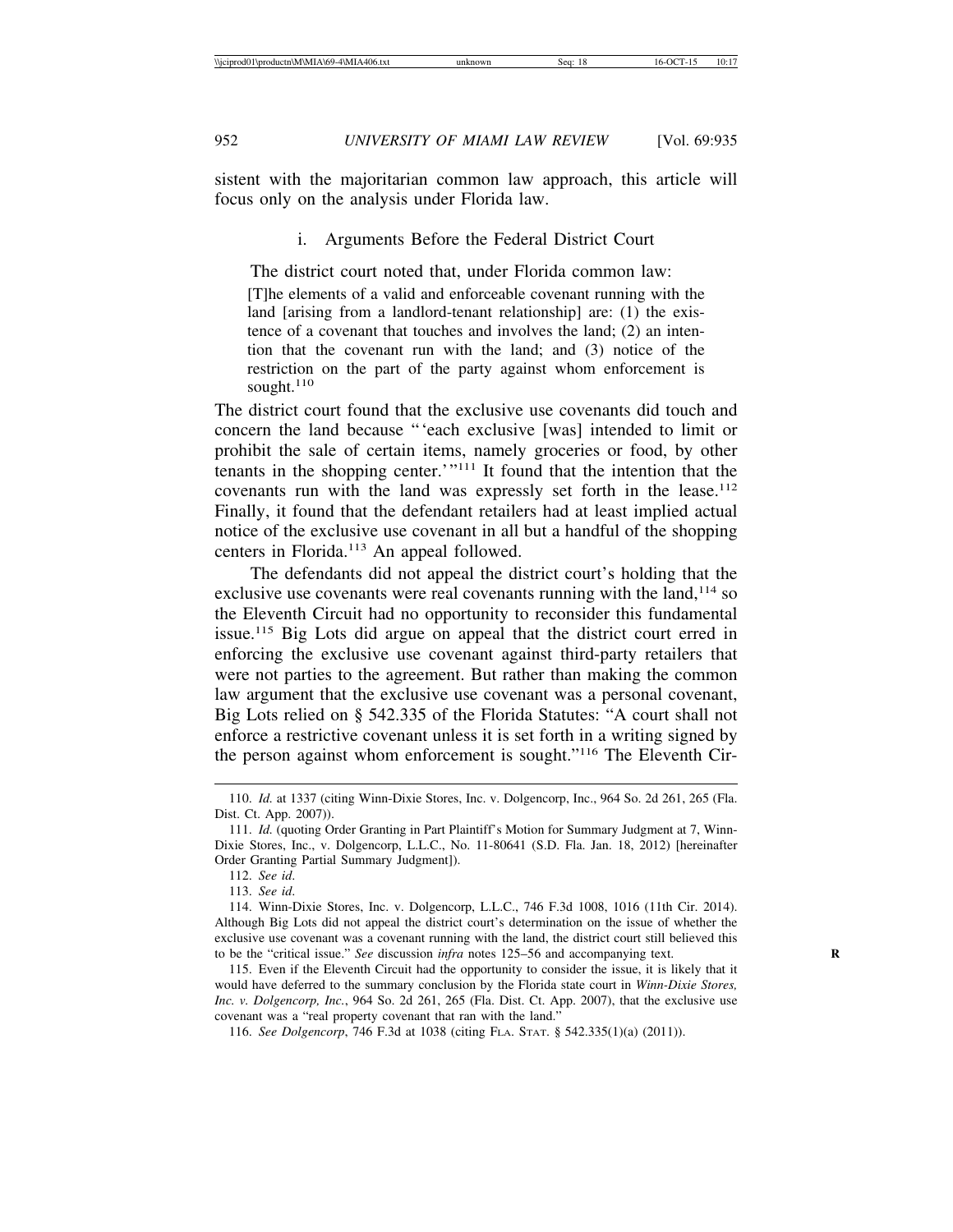cuit dismissed this claim:

[T]his argument is foreclosed by *Winn-Dixie Stores, Inc. v. Dolgencorp, Inc.*, 964 So.2d 261 [(Fla. Dist. Ct. App. 2007)], in which a Florida intermediate appellate court held that, with respect to § 542.335(1)(a), "'a restrictive covenant' does not include real property covenants running with the land. Rather, the section is directed at personal service contracts not to compete."<sup>117</sup>

The Eleventh Circuit declined to certify the question to the Florida Supreme Court.<sup>118</sup>

Big Lots also argued on appeal that the district court erred in not requiring Winn-Dixie to join indispensable parties—the shopping center landlords—to the lawsuit.<sup>119</sup> The Eleventh Circuit applied Federal Rule of Civil Procedure 19 and concluded that the landlords were not necessary parties:

[T]he landlords are not necessary parties under Rule  $19(a)(1)(A)$ because the district court could provide "complete relief" among the litigants without joining the landlords. Winn-Dixie sought legal and equitable relief in the form of damages or an injunction against Big Lots. The district court could award all of the requested relief without haling the landlords into court because Big Lots was fully able to pay damages and comply with injunctions.<sup>120</sup>

Given that the covenant being enforced was originally a covenant between landlord and tenant, it seems odd to so casually dismiss the landlord as an indispensible party.

Finally, Big Lots argued that Winn-Dixie could not enforce the exclusive use covenant because it failed to make "'a reasonable [presuit] demand for compliance with the restriction after the breach ha[d] occurred.'"121 The court distinguished the cases cited by Big Lots as concerning "materially different species of covenants" and noted that a pre-suit demand was not required for breaches of a real covenant running with the land.122 Ultimately the court concluded that Big Lots' argument failed: "Big Lots was on notice of the restrictive covenants and was best positioned to know its own inventory. Even if the [cited] test . . . applied, Winn-Dixie need not have made demand."123 This is also a chilling holding for commercial real estate landlords and tenants

<sup>117.</sup> *Id.* (quoting *Dolgencorp, Inc.*, 964 So. 2d at 268).

<sup>118.</sup> *Id.* at 1038–39.

<sup>119.</sup> *See id.* at 1039.

<sup>120.</sup> *Id.*

<sup>121.</sup> *Id.* at 1040 (quoting Majestic View Condo. Ass'n v. Bolotin, 429 So. 2d 438, 439 (Fla. Dist. Ct. App. 1983)).

<sup>122.</sup> *See id.* at 1040–42.

<sup>123.</sup> *Id.* at 1041.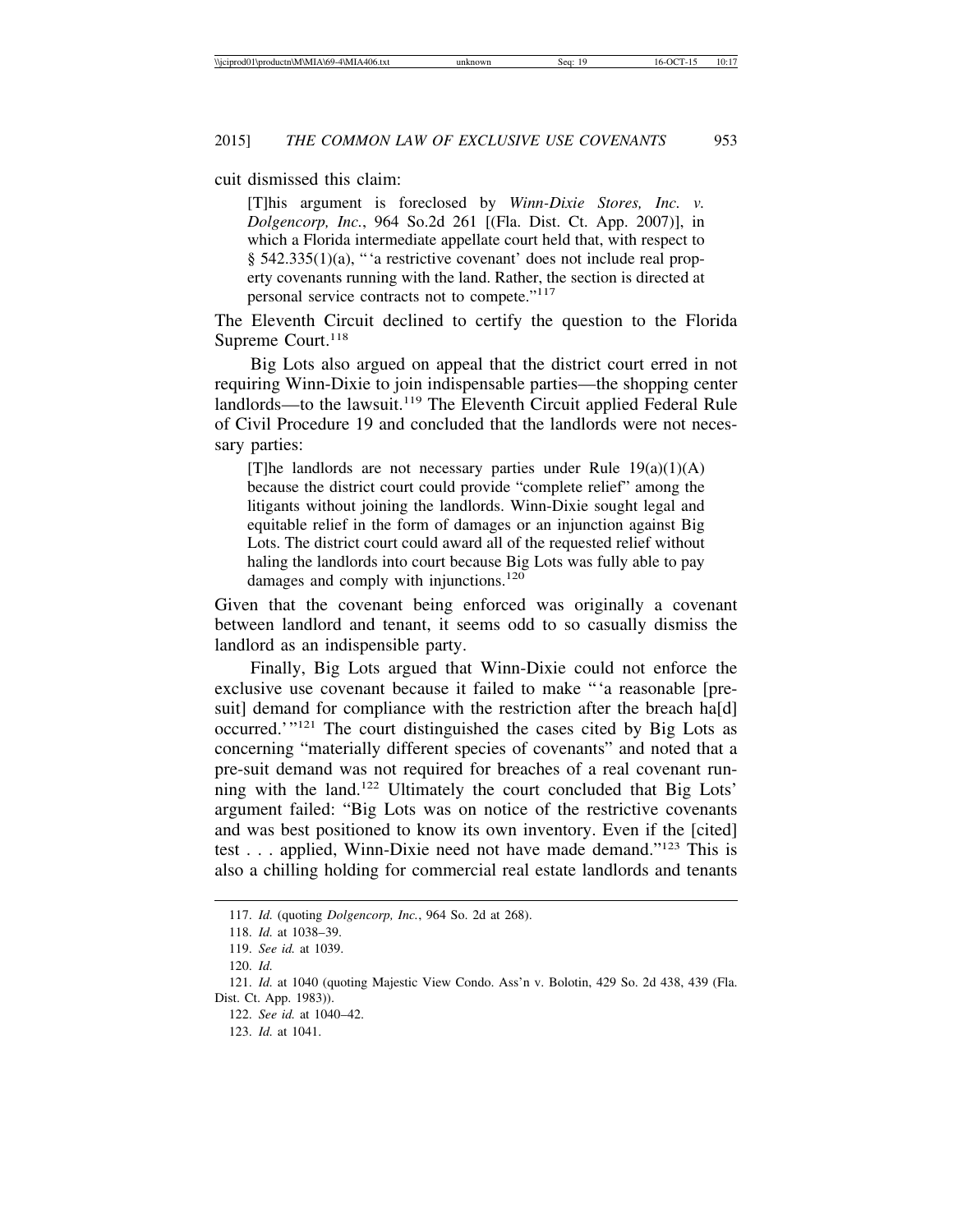who are accustomed to being notified of lease defaults and receiving a reasonable time to cure them.

#### ii. *Winn-Dixie v. Dolgencorp* (2007)

Given the district court's own assertion that the "critical inquiry" in this case was the nature of the covenant,  $124$  it is appropriate to examine the authority it relied upon—the 2007 Florida state court case, *Winn-Dixie Stores, Inc. v. Dolgencorp, Inc.*, 125 which the Eleventh Circuit also mentioned in its partial grant of summary judgment to Winn-Dixie on the issue of whether the exclusive use covenant was a covenant running with the land.<sup>126</sup>Although the 2007 case involved the same parties and the same provision, it concerned a single shopping center and was procedurally unrelated to the federal lawsuit.

In 1996, Winn-Dixie entered into a lease to operate a supermarket in the Crest Haven Shopping Plaza in Palm Beach County.127 Although the exclusive use covenant contained in the lease was not recited verbatim in the appellate opinion, it was described in a manner consistent with the form exclusive use covenant.128 The lease contained the standard Winn-Dixie language that each provision should be deemed a covenant running with the land.129 A short-form lease was also recorded in 1996.130

In 1998, Dolgencorp signed a lease to operate a Dollar General store in the Crest Haven Shopping Plaza.131 A few years thereafter, Winn-Dixie believed that Dollar General was selling more grocery items than permitted and demanded that the landlord enforce the exclusive use provision.132 The landlord refused, and Winn-Dixie filed a complaint in Florida state court against both the landlord and Dolgencorp, asking for injunctive relief and damages for breach of contract.<sup>133</sup> "Dolgencorp moved for summary judgment, arguing that section 542.335, Florida

131. *Id.*

133. *Id.*

<sup>124.</sup> *See* Order Granting Partial Summary Judgment, *supra* note 111, at 5.

<sup>125.</sup> *See generally* Winn-Dixie Stores, Inc. v. Dolgencorp, Inc., 964 So. 2d 261, 262 (Fla. Dist. Ct. App. 2007) (holding that the covenant in Winn-Dixie's lease "was one running with the land that was enforceable against Dolgencorp").

<sup>126.</sup> Order Granting Partial Summary Judgment, *supra* note 111, at 5; see also Winn-Dixie Stores, Inc. v. Big Lots Stores, Inc., 886 F. Supp. 2d 1326, 1336–37 (S.D. Fla. 2012). For a related discussion, see *supra* note 117 and accompanying text. **R**

<sup>127.</sup> *Dolgencorp, Inc.*, 964 So. 2d at 263.

<sup>128.</sup> *Id.* (noting that the lease "granted Winn-Dixie the exclusive right to sell groceries in Crest Haven, with the exception that other stores could sell groceries, provided that they devoted no more than 500 square feet to such items").

<sup>129.</sup> *Id.*

<sup>130.</sup> *Id*.

<sup>132.</sup> *Id.*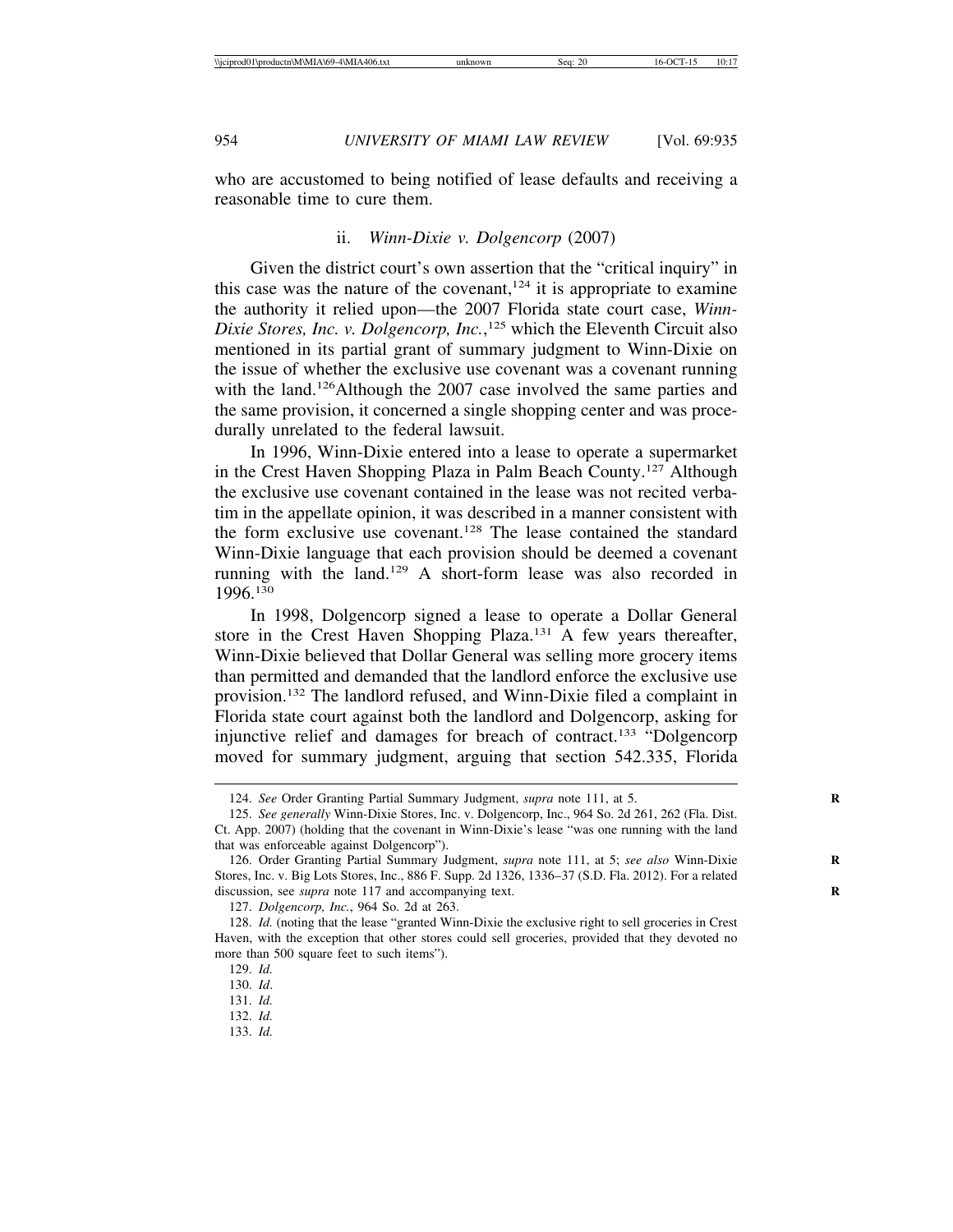Statutes (1998) rendered the grocery exclusive unenforceable against it because Dolgencorp was not a signatory to Winn-Dixie's lease."134 The trial court granted Dolgencorp's motion, finding that the personal covenant was not a real covenant, that Dolgencorp had no constructive notice of it, and that Florida statutory law rendered the exclusive use covenant unenforceable against Dolgencorp, a third party.135 Winn-Dixie appealed.<sup>136</sup>

The Florida Fourth District Court of Appeal summarily reversed the trial court, declaring that the exclusive use covenant was a real covenant running with the land, not a personal covenant.<sup>137</sup> The court asserted that "Florida courts have long enforced use restrictions in commercial leases as covenants running with the land."138 To support that proposition, the court cited an 1878 decision by the Florida Supreme Court entitled *Dunn v. Barton*. 139

#### iii. *Dunn v. Barton* (1878)

In this unusual case, a house in Pensacola owned by Mary Barton (the "Barton House") was leased in 1874 to Charles Evans for a term of five years.<sup>140</sup> Evans assigned the lease to W. M. Abbott, who subsequently assigned it to John Dunn, the plaintiff.<sup>141</sup> Dunn operated a "public bar-room" in the house next door.<sup>142</sup> Dunn apparently took assignment of the lease of the Barton House in order to protect his neighboring business from competition.<sup>143</sup> He then leased the Barton House back to Mary Barton in January 1875 for the remainder of the term, and she covenanted to

[N]ot authorize or permit the premises to be used in any way, or for any purpose that would conflict or come in competition with the business of the said John Dunn, as then carried on in the adjacent building, which was that of a public bar-room, where liquors and wines were retailed and where refreshments were furnished, and that she shall occupy the premises until the end of the lease.<sup>144</sup>

This covenant was both an exclusive use covenant and a covenant to not surrender occupancy of the Barton House. Following the lease from

134. *Id*. 135. *Id*. 136. *Id.* at 262. 137. *Id.* 138. *Id.* at 264. 139. *Id.* (citing Dunn v. Barton, 16 Fla. 765 (1878)). 140. *Barton*, 16 Fla. at 766. 141. *Id.* 142. *Id.* 143. *See id.* 144. *Id*. at 766.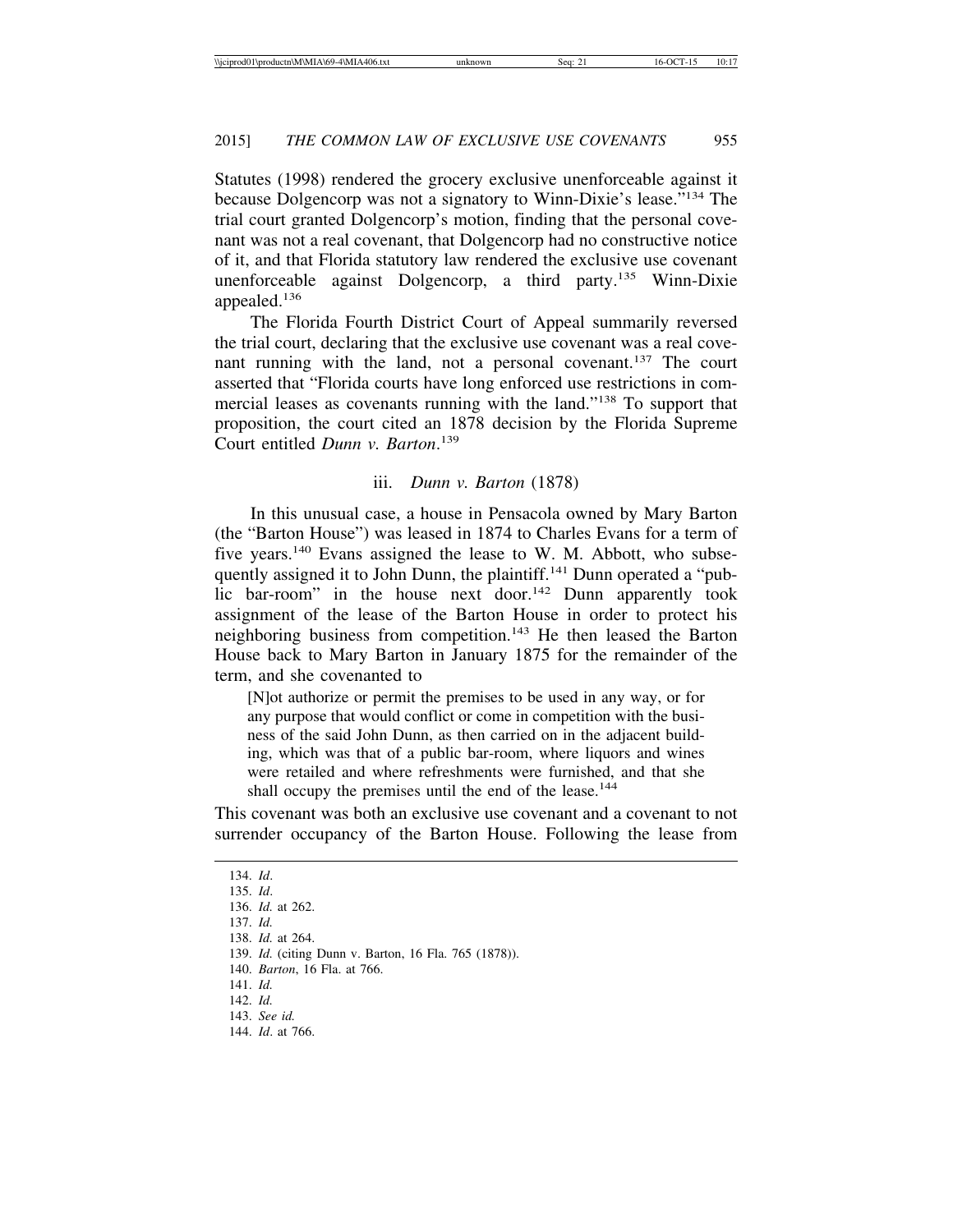Dunn to Barton, Barton effectively became her own subtenant. A year later, Barton sublet the house to Annie Hazelton, who opened a "restaurant and refreshment saloon."145 Dunn sued Barton and Hazelton to enjoin the competing business and to prevent Barton from further subletting the premises.146

The Florida Supreme Court found that the covenant between Dunn, as landlord, and Barton, as tenant, was a real covenant running with the land, even though it had never been recorded,<sup>147</sup> because "it affect[ed] the mode of enjoyment of the premises."148 The court held that even though Hazelton had no notice of the covenant, she was bound by it.<sup>149</sup>

It is difficult to reconcile the *Barton* decision to the law of servitudes or the recording acts, either as they existed in 1878 or as they are understood today. The idea that Hazelton, who appears to have paid consideration for her sublease with no actual or constructive notice of the covenant, would be bound by it is stunning. Even if it were persuasively decided, the applicability of *Barton* to the 2007 *Winn-Dixie* case is highly questionable.150 *Barton* involved a landlord suing a tenant and subtenant to enforce a covenant between landlord and tenant.151 *Winn-Dixie* involved a tenant suing another tenant to enforce a covenant between landlord and tenant. Certainly, the two cases are different enough that the brief statement of doctrine derived from the *Barton* case is insufficient to permit the Florida district court of appeal to summarily conclude that the Winn-Dixie exclusive use provision was a covenant running with the land, and, indeed, that *all* restrictive use provisions in commercial leases are real covenants.

Based solely on *Barton* and a 1999 case involving a recorded exclusive use covenant for a sports bar,<sup>152</sup> the Florida district court of appeal extracted the three-part test for establishing a "valid and enforceable covenant running with the land arising from a landlord-tenant relationship."<sup>153</sup>

151. *Id.* at 767.

152. *See* Park Ave. BBQ & Grille of Wellington, Inc. v. Coaches Corner, Inc., 746 So. 2d 480 (Fla. Dist. Ct. App. 1999).

153. *See supra* note 110 and accompanying text. This list of three elements set forth by the **R** Florida court includes five of the six elements described *supra* Part II.B. The requirement of "the existence of a covenant that touches and involves the land" includes both the existence of an

<sup>145.</sup> *Id.* at 768.

<sup>146.</sup> *Id.* at 767.

<sup>147.</sup> *Id.* at 769.

<sup>148.</sup> *Id*. at 771.

<sup>149.</sup> *Id.* at 772–73 ("The sub-lessee is in possession of the estate of his lessor, and he is bound by [lessor's] covenants which relate to the occupation of the premises.").

<sup>150.</sup> In *Barton*, the Florida Supreme Court did not even attempt to apply the common law test to determine if the unrecorded personal covenant was a covenant running with the land. *See supra* Part III.C.1.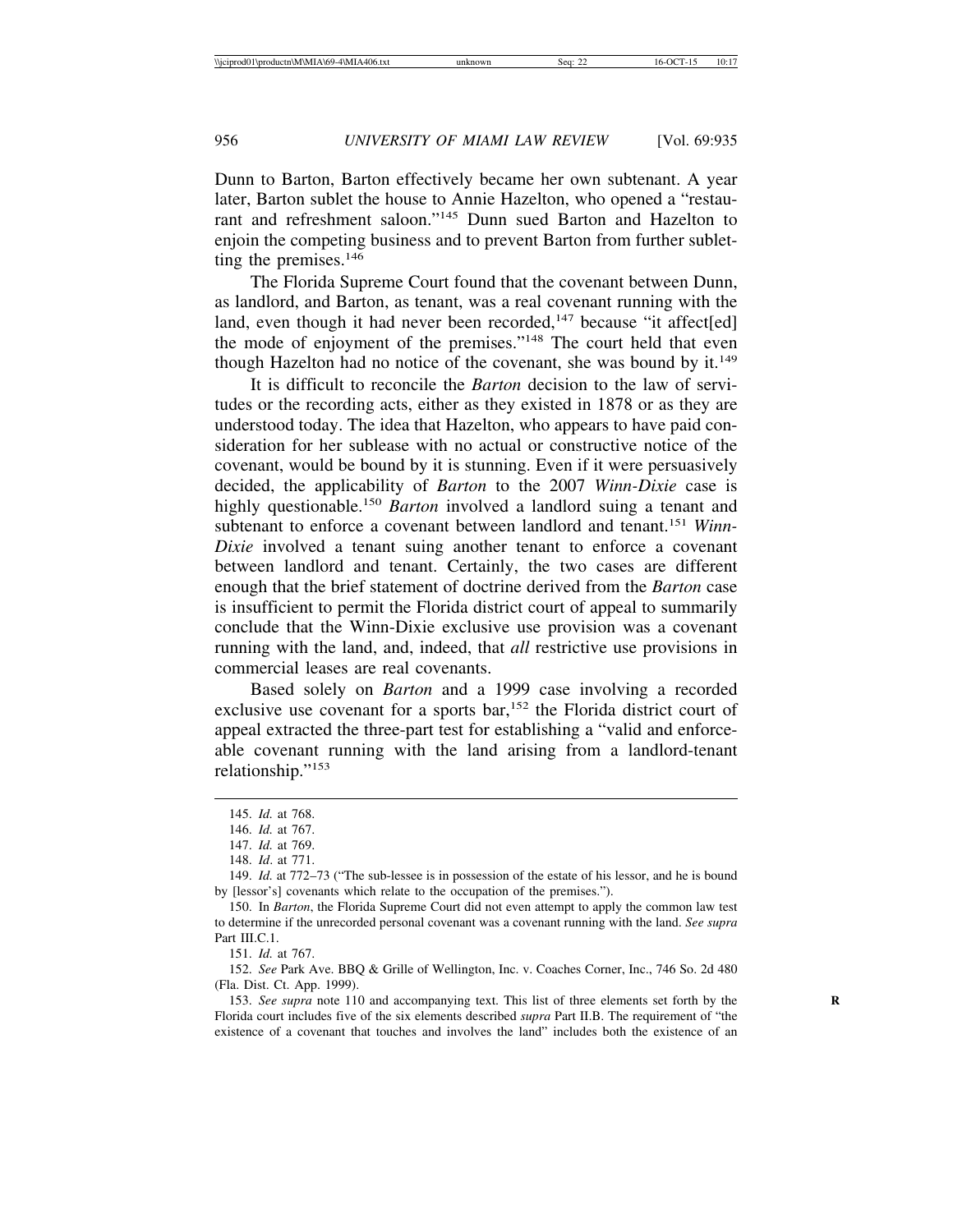## iv. The Question of Notice

The third part of Florida's three-part test for establishing a valid and enforceable real covenant is "notice of the restriction on the part of the party against whom enforcement is sought."154 In the 2007 *Winn-Dixie* case, the Florida state court concluded that Dolgencorp had at least "implied actual notice" of the Winn-Dixie exclusive use covenant:

Dolgencorp was an experienced commercial tenant with 7,800 stores in 32 states, most of which are located in shopping plazas; it often sought exclusives in its own leases and secured one from Crest Haven. Dolgencorp understood that Winn-Dixie was the anchor tenant at Crest Haven. Dolgencorp was aware that anchor tenants like Winn-Dixie typically secure restrictive covenants in shopping center leases. Under these circumstances, Dolgencorp had the obligation to make further inquiry of the landlord or Winn-Dixie or to examine the shopping center's chain of title to see if Winn-Dixie had recorded its grocery exclusive. In sum, Dolgencorp had reason to know of the existence of Winn-Dixie's restrictive covenant.<sup>155</sup>

In this case, Winn-Dixie's short-form lease had been recorded.<sup>156</sup> But based on this language, combined with the facts of *Barton* and the court's reliance on it, it seems reasonable to conclude that even absent recording, the court still would have found the exclusive use covenant to be a real covenant and would have charged Dolgencorp with notice of it because it *should have known* that a grocery store would be protected by an exclusive use covenant. The burden implicitly placed on the thirdparty retailer is heavy, particularly given the strong and consistent common law doctrine in Florida that real covenants should be strictly construed to favor the free and unrestricted use of land. Unfortunately, the court never expressly integrated that doctrine into its analysis.<sup>157</sup>

## 2. THE MEANING OF THE KEY TERMS

The second major issue considered by the district court was whether there was any ambiguity in the meaning of two key terms used

155. *Id.* at 266.

156. *Id.* at 263.

enforceable covenant and the touch and concern requirement. *Compare* Winn-Dixie Stores, Inc. v. Dolgencorp, Inc., 964 So. 2d 261, 265 (Fla. Dist. Ct. App. 2007), *with supra* notes 55–56 and **R** accompanying text. The requirement of "an intention that the covenant run with the land" matches the third element described *supra* Part II.B. *Compare Dolgencorp, Inc.*, 964 So. 2d at 265, *with* supra note 58 and accompanying text. The final requirement, notice, also matches. *Compare Dolgencorp, Inc.*, 964 So. 2d at 265, *with supra* notes 64–65 and accompanying text. The Florida **R** test applies only to covenants arising from a landlord-tenant relationship and therefore requires horizontal privity as a precondition. The question of vertical privity is a little more complicated and is discussed *infra* Part IV.

<sup>154.</sup> *Dolgencorp, Inc.*, 964 So. 2d at 265.

<sup>157.</sup> *See supra* notes 74–76 and accompanying text.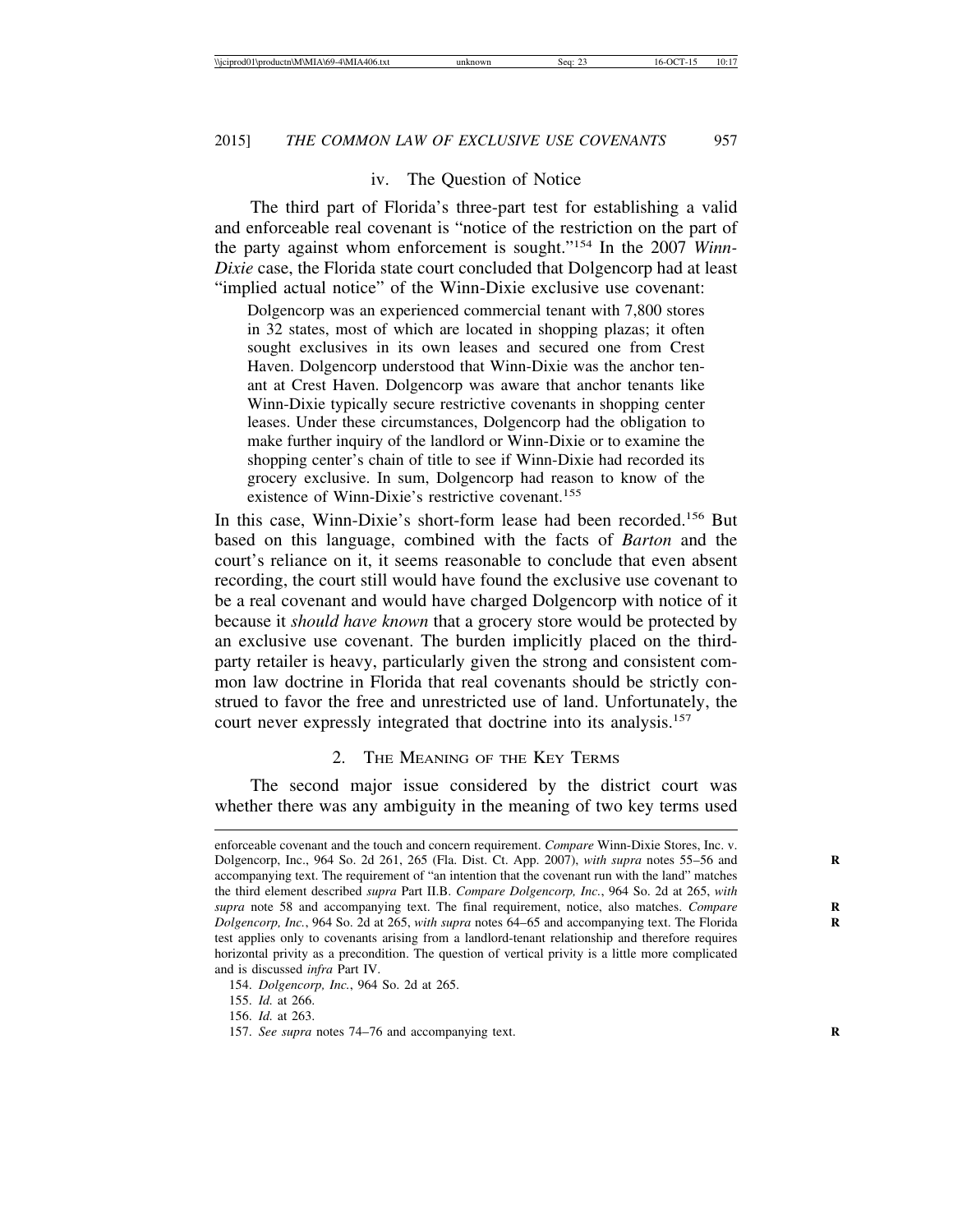in the exclusive use covenant—"staple or fancy groceries" and "sales area."158 The relevant portion of Winn-Dixie's exclusive use covenant reads as follows:

Landlord further covenants and agrees not to permit or suffer any property located within the shopping center be used for or occupied by any business dealing in or which shall keep in stock or sell for offpremises consumption any staple or fancy groceries, meats[,] fish, vegetables, fruits, bakery goods, dairy products or frozen foods without written permission of the tenant; except the sale of such items in not to exceed the lesser of 500 square feet of sales area or 10% of the square foot area of any storeroom within the shopping center, as an incidental only to the conduct of another business . . . shall not be deemed a violation hereof.<sup>159</sup>

The district court found the key terms to be ambiguous, construed them narrowly, and concluded that it did not have to give effect to a state decision, *Winn-Dixie Stores, Inc. v. 99 Cent Stuff-Trail Plaza*,<sup>160</sup> on the meaning of these terms.161 The Eleventh Circuit reversed, finding that the district court was bound by the state court's holding in *99 Cent Stuff* and that the key terms were therefore not ambiguous.<sup>162</sup>

i. Arguments Before the Federal District Court

The district court noted that, at common law, real "covenants 'must be construed in favor of the free and unrestricted use of property, but . . . where the terms of a covenant are unambiguous, the courts will enforce such restrictions according to the intent of the parties, as expressed by the clear and ordinary meaning of the terms used.'"163 The district court also noted that "'[l]anguage in a document is ambiguous when its provisions are fairly susceptible to more than one interpretation.'"<sup>164</sup>

Winn-Dixie asserted that the term "staple or fancy groceries" is clear and unambiguous and should include all goods listed in the Consumer Expenditure Study (CES) published annually by Progressive Grocer.165 The CES definition includes many non-food items, such as paper products and household cleaning products.166 The defendants argued

<sup>158.</sup> Winn-Dixie Stores, Inc. v. Big Lots Stores, Inc., 886 F. Supp. 2d 1326, 1339 (S.D. Fla. 2012).

<sup>159.</sup> *Id.* (emphasis added) (alteration in original).

<sup>160.</sup> Winn-Dixie Stores, Inc. v. 99 Cent Stuff-Trail Plaza, L.L.C., 811 So. 2d 719 (Fla. Dist. Ct. App. 2002).

<sup>161.</sup> *See Big Lots Stores, Inc.*, 886 F. Supp. 2d at 1340.

<sup>162.</sup> *See* Winn-Dixie Stores, Inc. v. Dolgencorp, L.L.C., 746 F.3d 1008, 1023 (11th Cir. 2014). 163. *Id.* at 1340 (quoting Sweeney v. Mack, 625 So. 2d 15, 17 (Fla. Dist. Ct. App. 1993)) (alteration in original).

<sup>164.</sup> *Id.* (quoting McInerney v. Klovstad, 935 So. 2d 529, 531 (Fla. Dist. Ct. App. 2006)).

<sup>165.</sup> *Id.* at 1339.

<sup>166.</sup> *Id.* at 1339–40.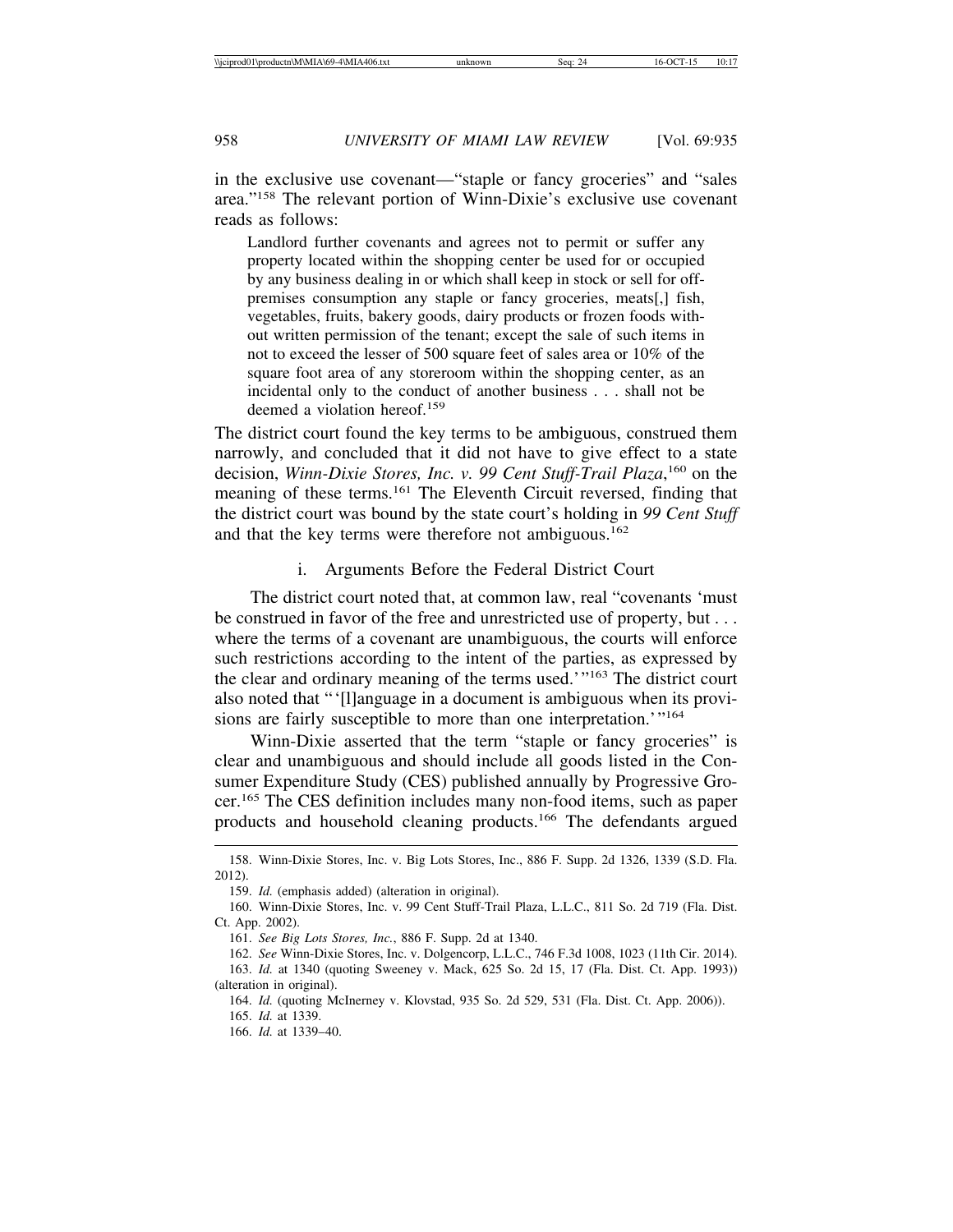that the "term is ambiguous and should be interpreted narrowly to include only food items, excluding beverages, snacks, and candy."167

The district court noted that there is no universal definition of "groceries," and, indeed, Winn-Dixie does not have an "official company position" on the definition of the term:168

[I]t is evident that different grocery operators in the United States define the term "grocery" differently. In fact, Shawn Sloan, Winn-Dixie's Vice President of Retail Operations, testified that the definition of "staple or fancy groceries" will vary from consumer to consumer depending on what that particular individual purchases from a grocery store.<sup>169</sup>

The district court found that the term "fancy and staple groceries" was subject to more than one interpretation and therefore ambiguous.<sup>170</sup>

Winn-Dixie argued that the term "sales area" included "both the footprint of the display units on which Restricted Products were displayed, plus one half of the adjacent aisle space."171 The defendants argued that it means "only the footprint of the display unit, with no aisle space included."172 The district court concluded that the term was ambiguous and therefore construed it narrowly to exclude the aisle space.<sup>173</sup>

#### ii. The Eleventh Circuit and *99 Cent Stuff*

The Eleventh Circuit reviewed the district court's holding *de novo*, but noted that if either term was ambiguous, the district court's interpretation of it would be reviewed under the clearly erroneous standard.174 The court's first consideration, therefore, was whether the terms were ambiguous.175 "At first blush," the court found that both terms appeared to be subject to more than one interpretation.<sup>176</sup> However, it also noted that it could not assess ambiguity without accounting for previous holdings of the Florida appellate courts on the meaning of the same terms.<sup>177</sup> Indeed, Winn-Dixie had previously litigated the meaning of its form exclusive use covenant in a 2002 case against a retailer called 99 Cent

<sup>167.</sup> *Id.* at 1340. 168. *Id.* at 1339. 169. *Id.* (internal citation omitted). 170. *Id.* at 1340. 171. *Id.* at 1342. 172. *Id.* 173. *Id.* 174. Winn-Dixie Stores, Inc. v. Dolgencorp, L.L.C., 746 F.3d 1008, 1021 (11th Cir. 2014). 175. *Id.* at 1022. 176. *Id.* at 1023.

<sup>177.</sup> *Id.*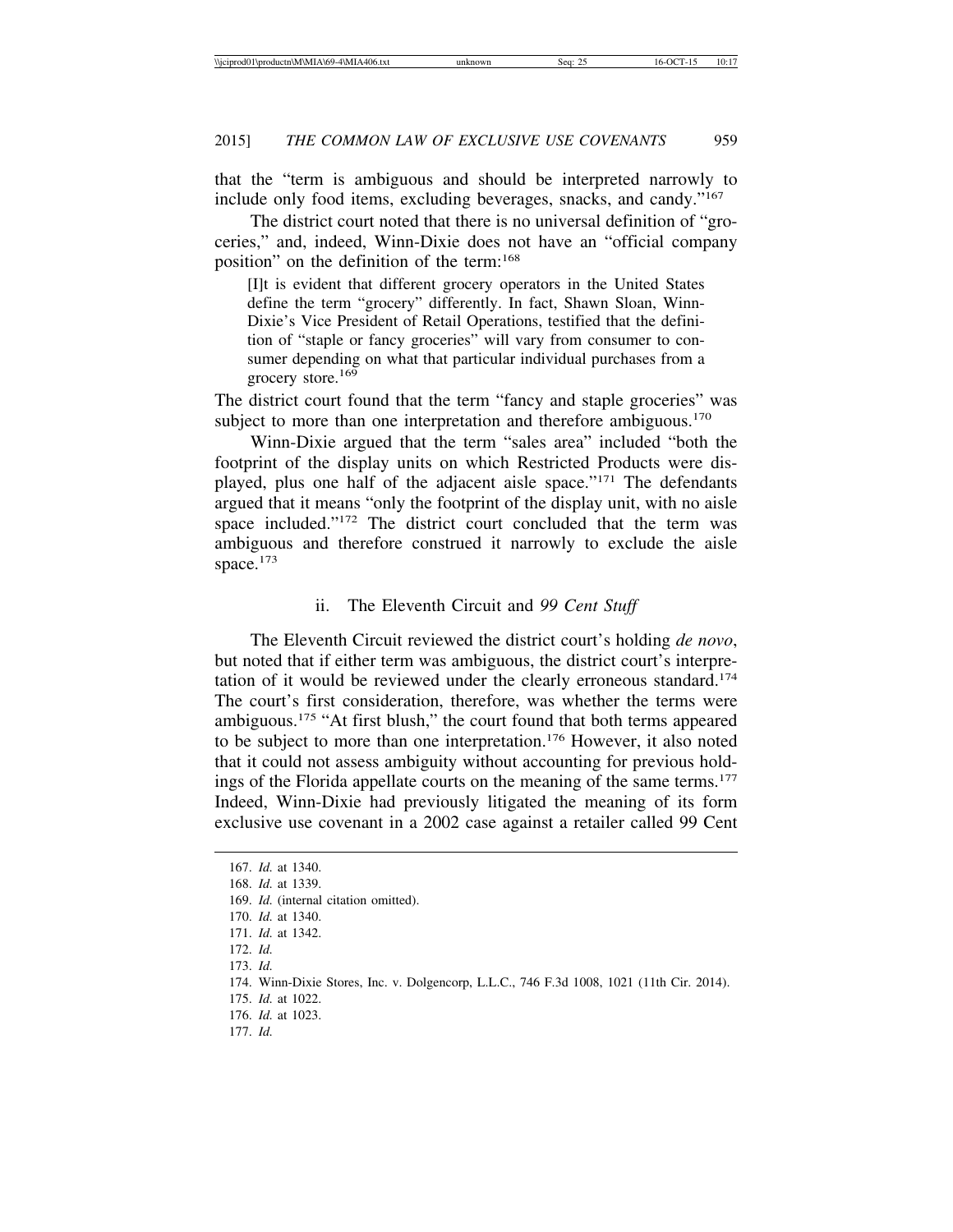Stuff.178

*99 Cent Stuff* concerned Trail Plaza Shopping Center in Dade County, Florida.179 The exclusive use lease covenant at issue was consistent with Winn-Dixie's form provision.<sup>180</sup> In 1999, the landlord leased 22,000 square feet in the shopping center to 99 Cent Stuff, a discount retailer.181 The 99 Cent Stuff lease included a prohibited use covenant that mirrored Winn-Dixie's exclusive.182 Whether Winn-Dixie's exclusive use covenant was also recorded in a short-form lease was not mentioned by the Florida district court of appeal.

Winn-Dixie complained to the landlord that 99 Cent Stuff was selling more grocery items than were permitted by the exclusive use covenant.183 The landlord was unable to resolve the issue with 99 Cent Stuff to Winn-Dixie's satisfaction, so Winn-Dixie filed a complaint in Florida state court against both the landlord and 99 Cent Stuff.<sup>184</sup> The trial court granted a temporary injunction against 99 Cent Stuff, but denied Winn-Dixie any relief against the landlord.<sup>185</sup> Winn-Dixie appealed, claiming that the injunctive relief was insufficient.<sup>186</sup>

On appeal, the Third District Court of Appeal stated that the standard for considering the meaning of the exclusive use covenant was as follows:

Parties are bound by the clear words of their agreements and a subsequent interpretation in conflict with the clear meaning cannot be given effect. Unless the document in question contains a glossary of terms requiring a different meaning, which is not the case here, to find the plain and ordinary meaning of words, one looks to the dictionary. Groceries are generally defined as 'articles of food and other goods sold by a grocer,' and a grocer is defined as 'a dealer in staple food stuffs . . . and many household supplies (as soap, matches, paper napkins).'<sup>187</sup>

The court makes no mention of an obligation to strictly construe the language of the covenant because, as the cited standard makes clear, it

<sup>178.</sup> *See generally* Winn-Dixie Stores, Inc. v. 99 Cent Stuff-Trail Plaza, L.L.C., 811 So. 2d 719 (Fla. Dist. Ct. App. 2002).

<sup>179.</sup> *Id.* at 720.

<sup>180.</sup> *See id.*; *cf. supra* note 84. **R**

<sup>181.</sup> *99 Cent Stuff*, 811 So. 2d at 720.

<sup>182.</sup> *Id.* at 720–21. A "prohibited use covenant" restricts a tenant from selling particular goods or services. When an "exclusive use covenant" is included in the leases of tenants other than the benefitted tenant, it is written as a prohibited use covenant.

<sup>183.</sup> *Id.* at 721.

<sup>184.</sup> *Id.*

<sup>185.</sup> *Id.*

<sup>186.</sup> *Id.* at 720.

<sup>187.</sup> *Id.* at 722 (alteration in original) (internal citations omitted) (quoting WEBSTER'S THIRD NEW INTERNATIONAL DICTIONARY 1001 (1986)).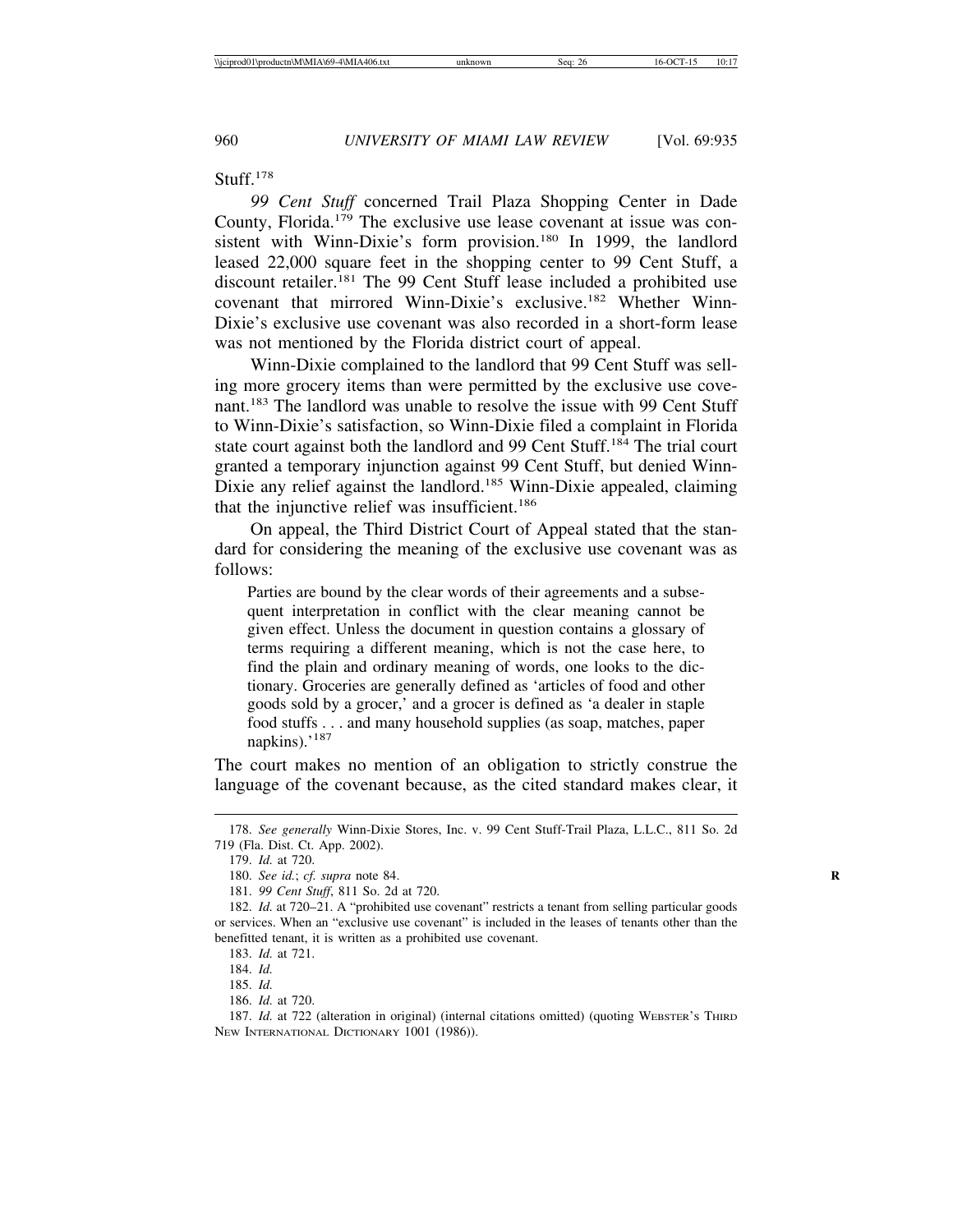was interpreting a personal covenant—not a real covenant. In fact, it was interpreting two separate personal covenants: the exclusive use covenant between Winn-Dixie and the landlord, and the prohibited use covenant between the landlord and 99 Cent Stuff.188 Winn-Dixie did not argue that either covenant was a real covenant.

Based on the standard noted above, the court held in *99 Cent Stuff* that the term "fancy and staple groceries" had a clear meaning because "[t]he commonly recognized definition of the term groceries includes more than just food."189 However, in the very next sentence, the court acknowledged that "it may not be easy to pinpoint each item to be considered groceries."190 The court also held that the term "sales area" had the clear meaning endorsed by Winn-Dixie:

Limiting the amount of sales area to just the "footprint" of the actual fixtures is not a reasonable construction of the clause at issue. Shoppers do not arrive by chopper, sending ropes down to hoist up their purchases. Shoppers make their choices while standing in aisles and the 500 square feet provided for in the leases at issue obviously contemplated customers viewing and purchasing products from such aisles.<sup>191</sup>

In the federal case, the district court noted the *99 Cent Stuff* decision but concluded that it was not bound by the holding because "this action involves over 100 leases in five different states dating back to 1957, while *99 Cent* involved one lease executed in 1986 . . . [and] the offerings of grocery stores and supermarkets has evolved during this same period . . . . "192

The Eleventh Circuit reversed the district court on this point, stating that it was *Erie*-bound to respect the Florida court's decision in *99*

<sup>188.</sup> *Id.* at 720–21.

<sup>189.</sup> *Id.* at 722. A full discussion of the Florida court's finding that "groceries" has a clear meaning is beyond the scope of this article, but among commercial leasing attorneys, this perfunctory conclusion is very problematic. *See, e.g.*, Ira Meislik, *Can a Bag of Dog Food Be a Pet? Can a Bar of Soap Be a Grocery? Another Unnecessary Fight Over Exclusive Use Rights*, RUMINATIONS RETAIL REAL EST. L. BLOG (Apr. 6, 2014), http://www.retailrealestatelaw.com/ archives/2352 ("[The court] could have chosen these [definitions] found by *Ruminations* in other dictionaries: (a) 'Groceries are foods you buy at a grocer's or at a supermarket' (Collins, dictionaries since 1819; also, Cambridge University Press); or (b) 'Groceries are foods you buy at a grocer's or at a supermarket such as flour, sugar, and tinned foods' (Reverso); or (c) '[t]he definition of a grocery is a store where food is bought, or the items for sale there' (Your Dictionary); or (d) 'groceries : food sold by a grocer : food bought at a store' (Merriam-Webster). We could go on.") (emphasis omitted).

<sup>190.</sup> *99 Cent Stuff*, 811 So. 2d at 722.

<sup>191.</sup> *Id*.

<sup>192.</sup> Winn-Dixie Stores, Inc. v. Big Lots Stores, Inc., 886 F. Supp. 2d 1326, 1340–41 (S.D. Fla. 2012).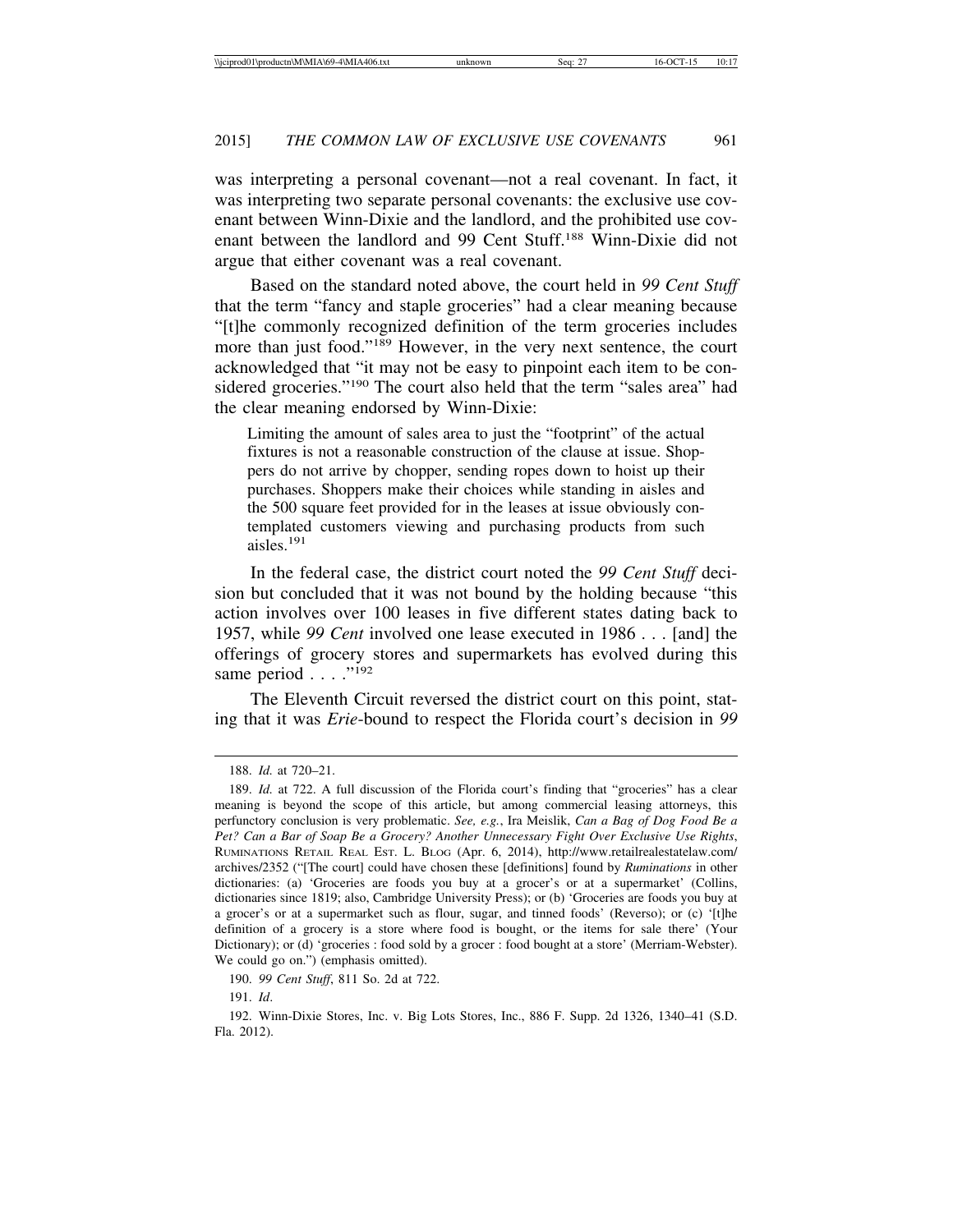*Cent Stuff*. 193 The Eleventh Circuit correctly acknowledged that "'[w]hether a decision is binding on another [court] is dependent upon there being similar facts and legal issues. . . . [W]here [the policies and] underlying facts are different, then a previous decision should not be binding.'"<sup>194</sup> Although the Eleventh Circuit perhaps correctly concluded that the district court's reasons for dismissing the factual similarity between *99 Cent Stuff* and the federal case were invalid, neither the district court nor the Eleventh Circuit recognized the vital and dispositive difference in the facts—*99 Cent Stuff* dealt with personal covenants while the federal case (according to the court) addressed a real covenant. The standards of interpretation for personal covenants and real covenants are different, and Florida common law requires courts to construe real covenants more strictly than personal covenants and to resolve ambiguities in favor of the free and unrestricted use of land.195 The Eleventh Circuit characterized the standard used by *99 Cent Stuff* as an "alternate Florida rule of contract construction [where 'o]ne looks to the dictionary for the plain and ordinary meaning of words.'"196 It failed to recognize that the "alternate rule" had not been previously applied to real covenants, nor did it attempt to rationalize doing so. This is particularly concerning given the Eleventh Circuit's dismissal of Big Lots' argument that it should have been given notice of the alleged breach and an opportunity to cure.

It also did not acknowledge that the *99 Cent Stuff* court made no reference to a strict construction standard. There are valid reasons for having a more forgiving standard of interpretation for personal covenants than real covenants. Personal covenants are enforceable against the original parties—those who had an opportunity to negotiate the specific language and agree upon a meaning. Real covenants are enforceable against third parties who had no role in negotiating the specific language and who may, therefore, be at a significant disadvantage in terms of correctly interpreting it. In a case where the sophistication of the thirdparty retailers was continuously emphasized, it seems odd that the Eleventh Circuit opted for a dictionary definition of the key terms rather than customary usage in the industry. Whether or not *99 Cent Stuff* was decided correctly, it should not have been binding on the federal case without a more thorough explanation by the Eleventh Circuit.

<sup>193.</sup> *See* Winn-Dixie Stores, Inc. v. Dolgencorp, L.L.C., 746 F.3d 1008, 1023–24 (11th Cir. 2014).

<sup>194.</sup> *Id.* at 1024 (second alteration in original) (quoting U.S. Fire Ins. Co. v. J.S.U.B., Inc., 979 So. 2d 871, 882–83 (Fla. 2007)).

<sup>195.</sup> *See supra* notes 38, 74–76. **R**

<sup>196.</sup> *Dolgencorp*, 746 F.3d at 1024 (quoting Beans v. Chohonis, 740 So. 2d 65, 67 (Fla. Dist. Ct. App. 1999)).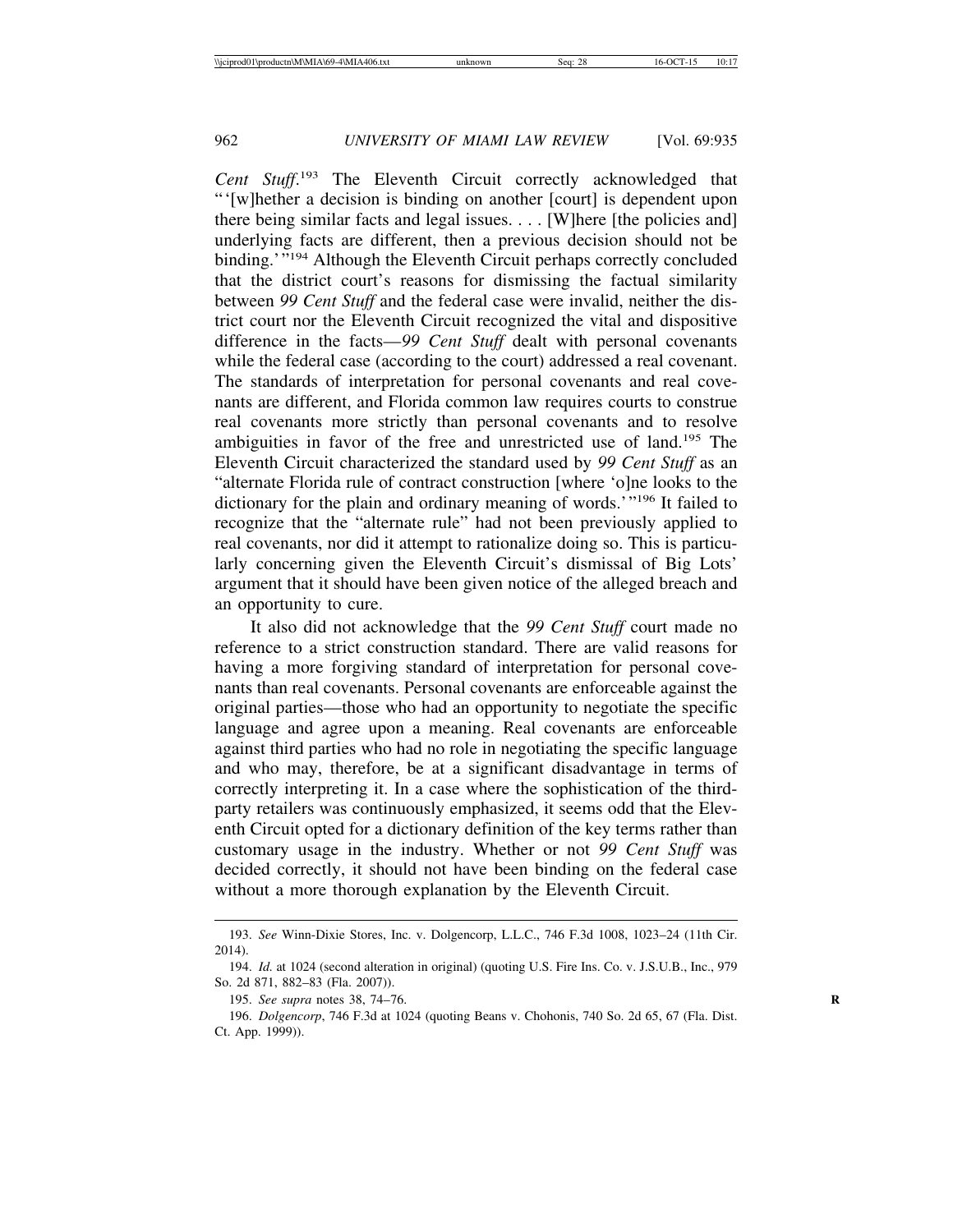#### 3. REMEDIES FOR BREACH

The third and final issue that the Eleventh Circuit dealt with in *Winn-Dixie* was remedies. Winn-Dixie sought to enjoin the defendant retailers from selling goods in excess of the permitted threshold in the exclusive use covenant.<sup>197</sup> It also sought \$90 million to compensate it for profits that it alleged to have lost because of the defendant retailers violation of the exclusive use provision.198 Under Florida common law, a plaintiff may recover lost profits if it "provide[s] competent evidence sufficient to satisfy the mind of a prudent, impartial person as to the amount of profits lost as a result . . . . "<sup>199</sup> Determinations of "lost profits" cannot be based on mere speculation or conjecture."200 Plaintiff has the burden to prove not only the amount of damages, but also the causal link with defendants' actions.<sup>201</sup>

Winn-Dixie supported its damage claim through the testimony of economist Dr. Patricia Pacey, who developed an economic model based on the performance of Winn-Dixie stores and competitor stores:

After equalizing other factors, Dr. Pacey claimed that the presence of a Big Lots, Dollar General, or Dollar Tree store within two-tenths of a mile of a Winn-Dixie was correlated with a reduction in non-meat grocery sales of 7.7%, 6.7%, and 5.0%, respectively. Dr. Pacey used these suppression numbers to calculate the monetary damages allegedly sustained by each Winn-Dixie store.<sup>202</sup>

The district court found that Dr. Pacey's report "would not assist a trier of fact" and that its conclusions were not sufficiently reliable.203 In fact, the report concluded that Winn-Dixie had suffered damages "that exceeded the co-located Dollar General stores total sales."204 One of the court's chief criticisms was that "Dr. Pacey's economic model and regression analysis . . . failed to take into account that most of Defendants' stores are permitted to sell a certain amount of Restricted Products and that there was not sufficient empirical evidence to show that Defendants were actually causing Winn-Dixie's damages."205

202. *Dolgencorp*, 746 F.3d at 1018.

203. *Big Lots Stores*, 886 F. Supp. 2d at 1345.

<sup>197.</sup> *Big Lots Stores*, 886 F. Supp. 2d at 1335.

<sup>198.</sup> *Dolgencorp*, 746 F.3d at 1015.

<sup>199.</sup> N. Dade Cmty. Dev. Corp. v. Dinner's Place, Inc., 827 So. 2d 352, 353 (Fla. Dist. Ct. App. 2002).

<sup>200.</sup> *Id.*

<sup>201.</sup> *See Big Lots Stores*, 886 F. Supp. 2d at 1345 ("'Essential to recovery, is initial proof of the fact that damage occurred from the defendant's act . . . .'") (quoting Asgrow-Kilgore Co. v. Mulford Hickerson Corp., 301 So. 2d 441, 445 (Fla. 1974)).

<sup>204.</sup> *Id.*

<sup>205.</sup> *Id.*; *see also Dolgencorp*, 746 F.3d at 1018 ("The district court also took issue with the methods underlying her regression analysis, which calculated damages from 2005 to 2008 based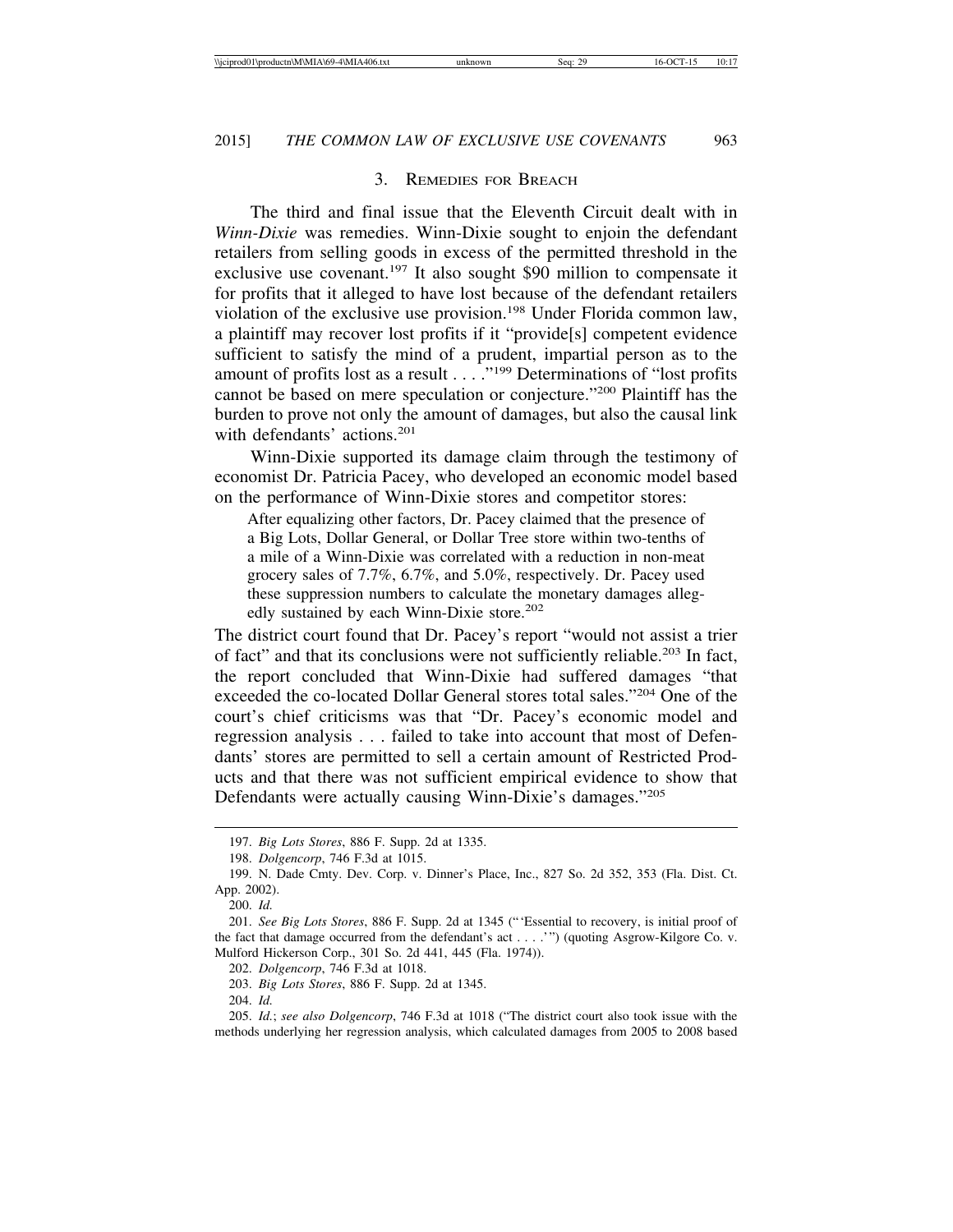Following the district court's disqualification of Dr. Pacey's report, Winn-Dixie submitted additional affidavits and testimony to support its claim for lost profits.206 One expert "testified that violations of grocery exclusives result[ed] in lost sales to Winn-Dixie because '[i]f a loaf of bread is bought in a Dollar General store, that loaf of bread will not be bought at a Winn-Dixie store.'"<sup>207</sup> The district court found the testimony "unconvincing" because it was too vague and speculative, failed to distinguish between permitted and restricted sales, and did not prove proximate cause.208 Winn-Dixie did not appeal the district court's refusal to award damages for lost profits.209

Winn-Dixie appealed the district court's refusal to grant punitive damages, but the Eleventh Circuit affirmed the lower court:

The district court did not abuse its discretion in determining that Winn-Dixie failed to prove, by clear and convincing evidence, that the Defendants committed the requisite intentional misconduct or gross negligence. The proper construction of the grocery exclusives presents a difficult question of Florida law upon which reasonable observers surely can differ. Winn-Dixie provided no evidence indicating actual intent, nor that Defendants acted in a grossly negligent manner. Instead, the evidence presented indicated that Defendants conducted themselves in accordance with a reasonable interpretation of the grocery exclusives. The district court did not err in denying punitive damages when it found Winn-Dixie failed to meet its burden under Florida law.<sup>210</sup>

#### IV. AFTER <sup>W</sup>INN-DIXIE

The Eleventh Circuit's decision summarily dealt with, or ignored completely, some important legal issues relating to exclusive use covenants. Given the widespread use of exclusive use covenants in retail leases and the thriving retail real estate industry in Florida, those issues are likely to be considered by state and federal courts in Florida in the near future. It is also likely that the Eleventh Circuit's decision will be

on recession-period sales data drawn from 2009 and 2010, measured Winn-Dixie foot traffic by assuming that consumers purchase their groceries and meat at the same store, imposed an arbitrary three-mile outer radius to measure competition, alleged damages for items that the Defendants do not sell, and had not been peer-reviewed.").

<sup>206.</sup> *See Big Lots Stores*, 886 F. Supp. 2d at 1346 (discussing the expert testimony presented).

<sup>207.</sup> *Id.* (quoting Trial Transcript at 152–53, Winn-Dixie Stores, Inc. v. Big Lots Stores, Inc., 886 F. Supp. 2d 1326 (S.D. Fla. 2012)).

<sup>208.</sup> *Id.* at 1347.

<sup>209.</sup> *See Dolgencorp*, 746 F.3d at 1021 (discussing Winn-Dixie's argument that "the district court erred [in] awarding little or no injunctive relief").

<sup>210.</sup> *Id.* at 1035.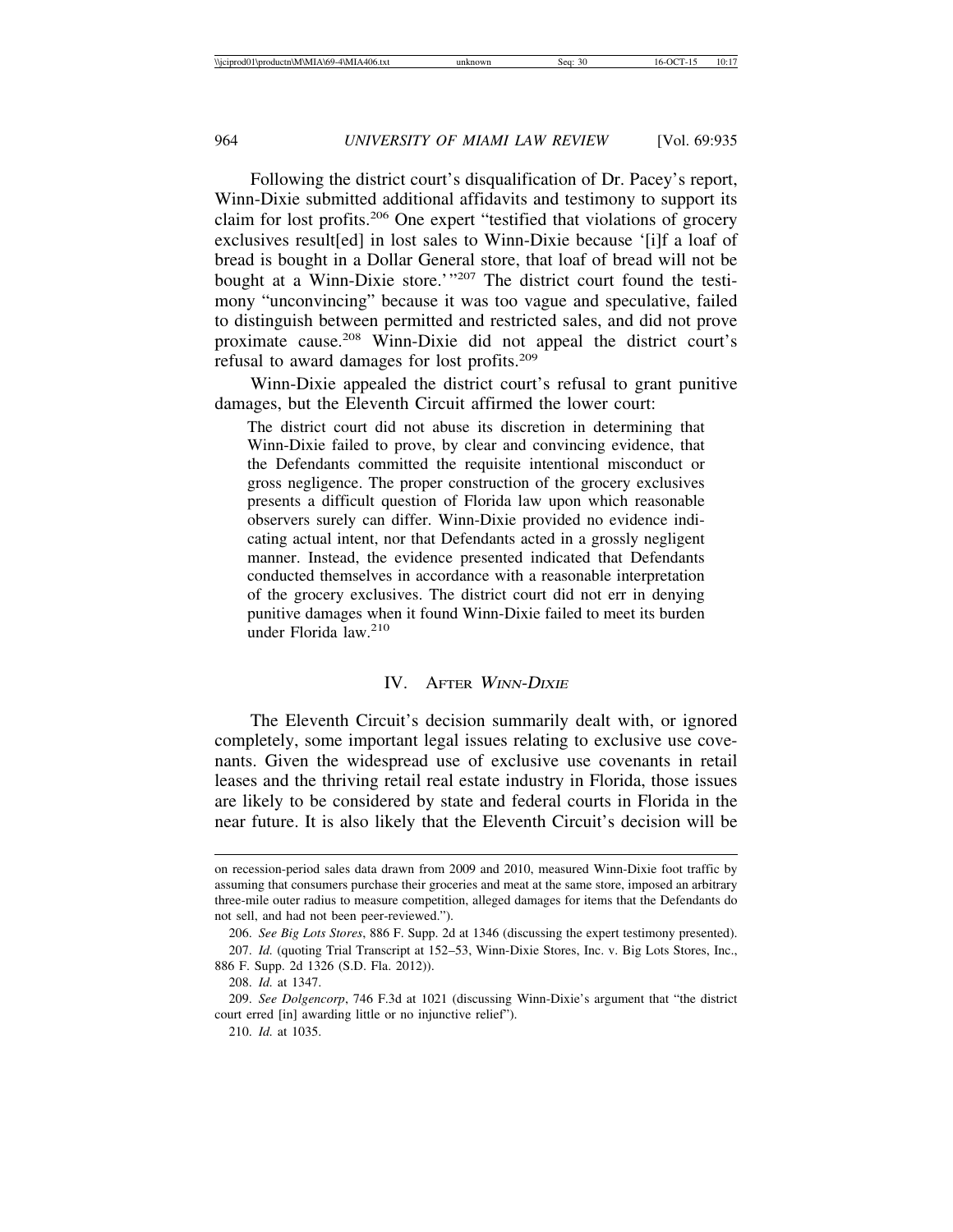influential beyond Florida, given the similarity between the common law of real covenants in Florida and other states.

## A. *The Transformation of Personal Covenants into Real Covenants*

The district court and the Eleventh Circuit did not adequately address how a personal covenant is transformed into a real covenant. The district court held that the exclusive use personal covenant was transformed into a real covenant, binding on third-party retailers because: (i) the lease contained a statement that "[e]ach provision hereof shall be deemed both a covenant and a condition and shall run with the land";<sup>211</sup> and (ii) defendants had constructive notice of the exclusive use covenant because it was recorded in the Short Form Lease.<sup>212</sup> Neither court critically examined the language of the Winn-Dixie exclusive use covenant or considered the impact of its holding.

Neither court addressed whether it would take the Winn-Dixie lease language literally, treating every personal covenant in the lease as a real covenant. A lease includes dozens of personal covenants between landlord and tenant. For example, in a typical shopping center lease, the landlord covenants to pay property taxes, to maintain liability and property insurance on the shopping center, and to repair and maintain the parking lot and structure of the buildings. The landlord then passes these expenses through to its tenants, typically requiring each to pay their prorata share. Anchor leases often have provisions that state that if the landlord fails to fulfill its covenants, the anchor tenant may "self-help" and then charge the landlord or, if the landlord fails to pay, to off-set rent. If those provisions are real covenants, may the anchor tenant cure the landlord's default and then directly charge the other tenants in the shopping center a pro-rata share of the costs? Such an interpretation would not be unthinkable given the language of the district court and Eleventh Circuit decisions, but it would significantly upset expectations in the retail real estate industry.213 The more significant problem on this point was the reliance by the district court and the Eleventh Circuit on the 2007

<sup>211.</sup> *Big Lots Stores*, 886 F. Supp. 2d at 1337.

<sup>212.</sup> *Id.* at 1338.

<sup>213.</sup> In a typical multi-tenant commercial real estate asset, each of the occupants has a direct contractual relationship with the owner (through a lease) and no direct contractual relationship with one another. If one occupant has an issue with another occupant, the standard practice is to rely upon lease language to require the landlord to resolve the issue. For example, if Tenant A is playing loud music and disturbing Tenant B, rather than pursue a nuisance claim, Tenant B appeals to the landlord and requests that the landlord enforce anti-noise rules in Tenant A's lease. The logical extension of the *Winn-Dixie* decision is that all personal covenants in Winn-Dixie's lease (and similar leases) are transformed into real covenants, which are enforceable against other tenants because the other tenants are on implied actual notice of the covenants. Therefore, Tenant B could reasonably assume that Tenant A has an anti-noise covenant in its lease and, rather than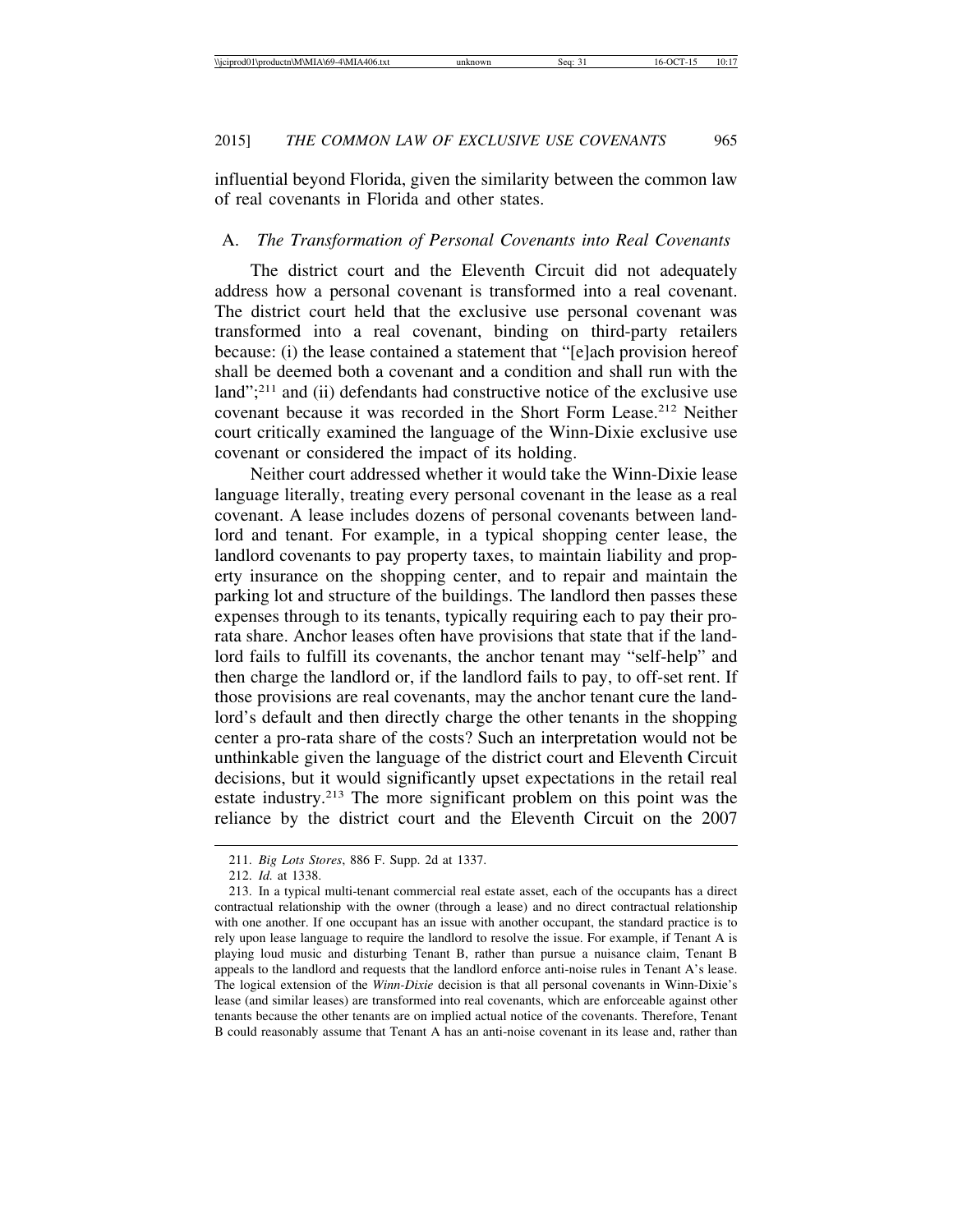*Dolgencorp* case and, derivatively, the 1878 *Barton* case without explanation or disclaimer because that legitimizes dangerous precedent.

## B. *Restrictions on Landlord vs. Restrictions on Land*

Beyond their discussion of the meaning of the "key terms," the district and circuit courts did not parse the language of the Winn-Dixie exclusive use covenant. A careful deconstruction of the covenant highlights some issues overlooked by the courts. Because Winn-Dixie utilizes a form lease and short-form lease, and purports to copy the exclusive use covenant verbatim from the lease to the short-form lease, the following excerpt from a 1990 Winn-Dixie short-form lease recorded in Miami should be representative of the Winn-Dixie exclusive use covenant. In a single, unnumbered paragraph, the short-form lease includes four separate covenants:

[1] Landlord covenants and agrees that the Tenant shall have the exclusive right to operate a supermarket in the shopping center and any enlargement thereof.

[2] Landlord further covenants and agrees that it will not directly or indirectly lease or rent any property located within the shopping center, or within 1,000 feet of any exterior boundary thereof, for occupancy as a supermarket, grocery store, meat, fish, or vegetable market,

[3] nor will the Landlord permit any tenant or occupant of any such property to sublet in any manner, directly or indirectly, any part thereof to any person, firm or corporation engaged in any such business without written permission of the Tenant; and

[4] Landlord further covenants and agrees not to permit or suffer any property located within the shopping center to be used for or occupied by any business dealing in or which shall keep in stock or sell for off-premises consumption any staple or fancy groceries, meats, fish, vegetables, fruits, bakery goods, dairy products, or frozen foods without written permission of the Tenant; except the sale of such items in areas not to exceed the lesser of 500 square feet of sales area or 10% of the square foot area of any storeroom within the shopping center, as an incidental only to the conduct of another business  $\ldots$  ."214

In the first provision, the landlord covenanted that Winn-Dixie would have the exclusive right to operate a supermarket in the shopping center. In the second provision, the landlord covenanted that it would not lease or rent any property in the shopping center for use as a super-

going through the landlord, can directly sue Tenant A. This dramatic expansion of relationships between occupants would significantly increase the uncertain risk of litigation.

<sup>214.</sup> Short Form Lease by and Between Homestead Plaza Joint Venture, as Landlord, and Winn-Dixie Stores, Inc., as Tenant, *supra* note 88, at 2. **R**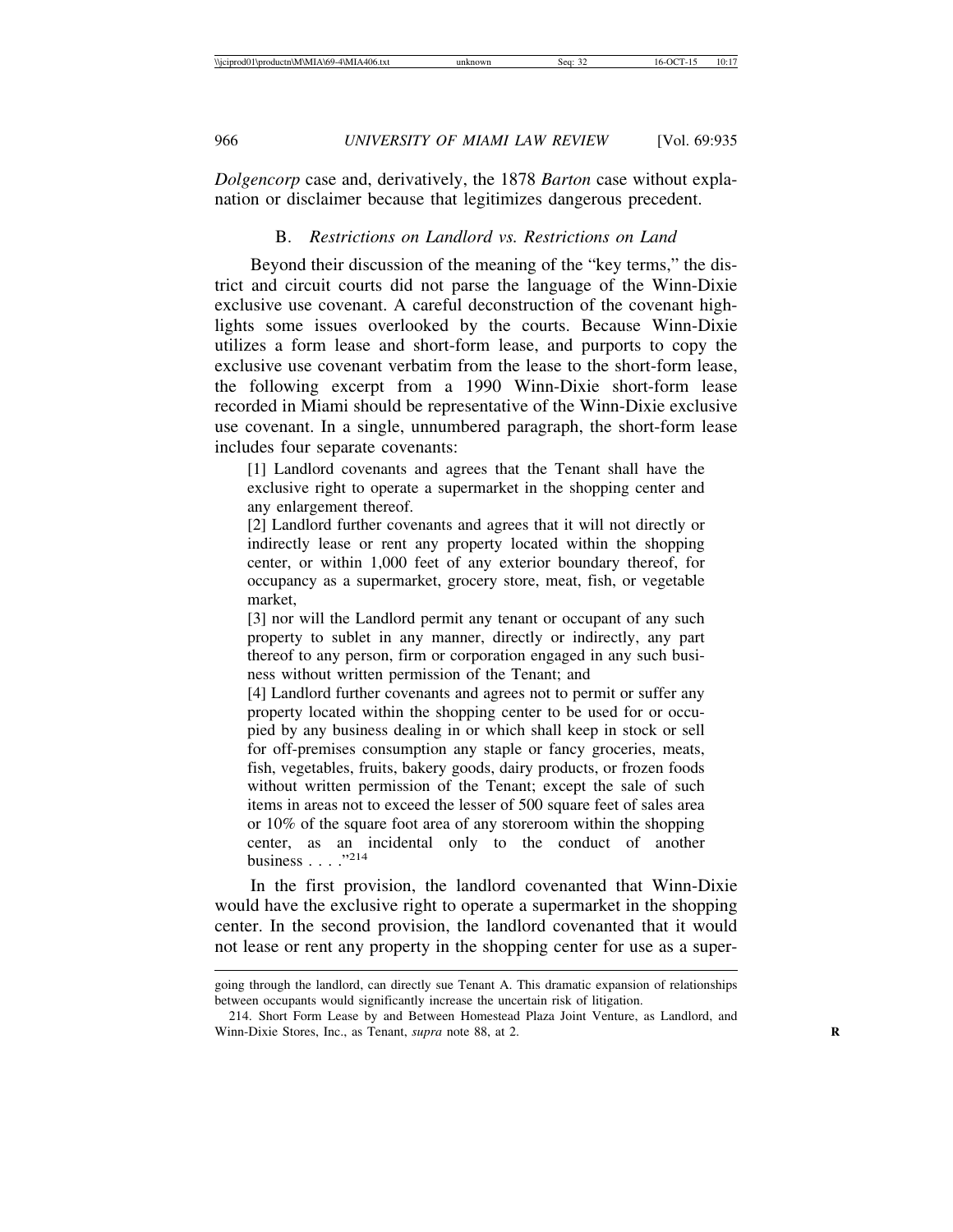market, grocery store, meat, fish, or vegetable market. In the third provision, the landlord covenanted that it would not permit any tenant or occupant to engage in "any such business" as a supermarket, grocery store, meat, fish, or vegetable market. In the fourth provision, the landlord covenanted that it would not "permit or suffer" any portion of the shopping center to be used by any business "dealing in or which shall keep in stock or sell for off-premises consumption" certain types of food without Winn-Dixie's prior written consent. This last provision was at issue in the federal litigation.<sup>215</sup>

In each of the Winn-Dixie covenants, the landlord agreed that it *personally* would not engage in certain acts—leasing, suffering, permitting. None of the covenants expressly limit the use of the real estate itself. Contrast the wording of the Winn-Dixie exclusive use covenant with the Chick-Fil-A restrictive covenant at issue in *Chick-Fil-A, Inc. v. CFT Development, L.L.C.*:

3.02 Use Restriction Benefitting Outlot # 2

(a) Outlot # 1 and Outlot # 3 are prohibited from having any of the following constructed, existing, leased or operated thereon:

(i) a quick-service restaurant deriving twenty-five percent (25%) or more of its gross sales from the sale of chicken; or,

(ii) any of the following specified establishments: Wendy's, Arby's, Boston Market, Kenny Roger's, Kentucky Fried Chicken, Popeye's, Church's, Bojangle's, Mrs. Winner's, Tanner's, Chicken Out, Willie May's Chicken, Biscuitville, Zaxby's or Ranch One. (b) The restrictions in Article 3.02 may be enforced or waived only by the fee simple owner of Outlot # 2. The restrictions in this Article 3.02 shall run with the land, burdening Outlot # 1 and Outlot # 3 and benefitting Outlot # 2, and the successors, heirs and assigns thereof.<sup>216</sup>

Note that the Chick-Fil-A exclusive use covenant expressly prohibits the land (Outlot #1 and Outlot #3) from being used for particular uses, while the Winn-Dixie exclusive expressly prohibits the landlord from certain actions.

Part of the reason for this difference may be that the Winn-Dixie exclusive is contained in a memorandum of lease, while the Chick-Fil-A exclusive is contained in a deed restriction.<sup>217</sup> However, other memorandums of lease recorded in Florida contain exclusive use covenants that expressly burden the real estate rather than landlord's behavior. For

<sup>215.</sup> *See Big Lots Stores*, 886 F. Supp. 2d at 1336.

<sup>216.</sup> Chick-Fil-A, Inc. v. CFT Dev., L.L.C., 652 F. Supp. 2d 1252, 1256 (M.D. Fla. 2009), *aff'd*, 370 F. App'x 55 (11th Cir. 2010).

<sup>217.</sup> *Id.* at 1255.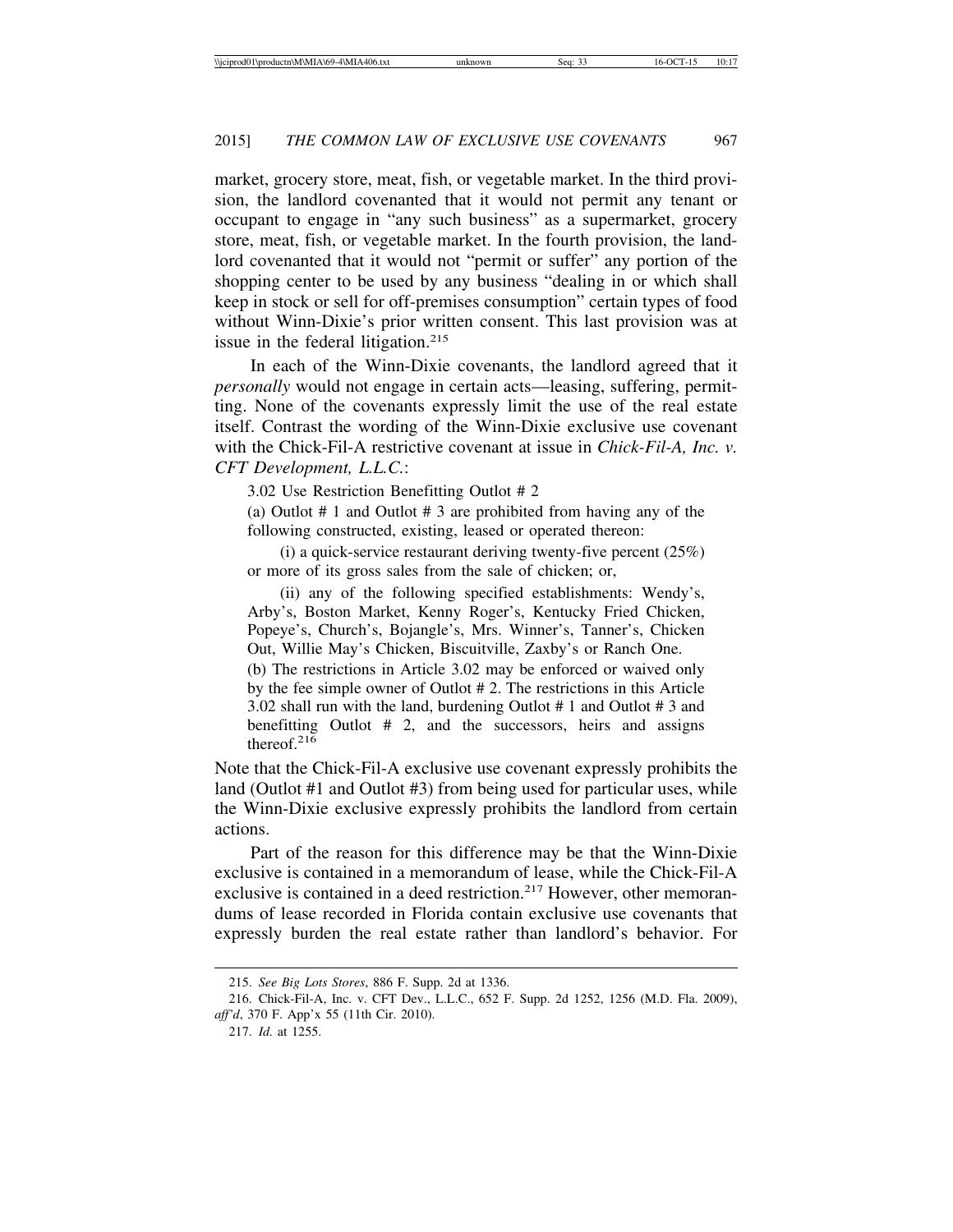example, a 2014 memorandum of lease for a Walgreens contains the following:

Landlord covenants and agrees that, during the Term and any extensions or renewals thereof, no additional property which Landlord, directly or indirectly, may now or hereafter own, lease or control, and which is contiguous to, or which is within five hundred (500) feet of any boundary of the Leased Premises (the "Landlord's Property"), will be used for any one or combination of the following [exclusive]  $usesl.<sup>218</sup>$ 

The memorandum of lease then states that if "Tenant files suit against any party to enforce the foregoing restrictions," Landlord shall cooperate with and reimburse Tenant for its attorneys' fees.<sup>219</sup> This wording strongly suggests that Walgreens intended that the exclusive use covenant run with the land, and also that Walgreens intended to enforce the covenant directly against the retailers who violated it. The Walgreens memorandum of lease subsequently includes the landlord's covenant to "not permit or suffer" any occupant of Landlord's Property from using any portion of the real estate for particular prohibited uses, such as an adult book store or flea market.<sup>220</sup> The formulation of the two covenants suggests that Walgreens intended them to be interpreted and enforced differently.

The Winn-Dixie exclusive use covenant, in contrast, is worded not as a restriction on the *land* (e.g., "the shopping center shall not be used for the sale of grocery items"), but as a restriction on *landlord's behavior*. It did not expressly address whether it would be enforced against the landlord, third-party retailers, or both.

The district court and the Eleventh Circuit failed to address the specific landlord-centric wording of the Winn-Dixie covenant and summarily concluded that the Winn-Dixie personal covenant had been magically transformed into a real covenant. It may be reasonable to conclude that the real covenant would bind a purchaser of the shopping center, the successor to the entire property interest of the landlord, and the assignee of the landlord's obligations under the leases. But both courts went beyond that and summarily concluded that because the real covenant ran with the land, it was enforceable against third parties (the defendants here) by virtue of their leasehold estate from landlord.

As explained in Part II.B, the benefits and burdens of a servitude

<sup>218.</sup> Memorandum of Lease by and Between 3Broamigo Development One, L.L.C., as Landlord, and Walgreen Co., as Tenant at 2 (dated Mar. 14, 2014) (recorded Apr. 22, 2014), *available at* https://www2.miami-dadeclerk.com/officialrecords/Search.aspx (accessed by searching Book 29118, Page 4348, Official Records).

<sup>219.</sup> *Id.*

<sup>220.</sup> *Id.* at 2–3.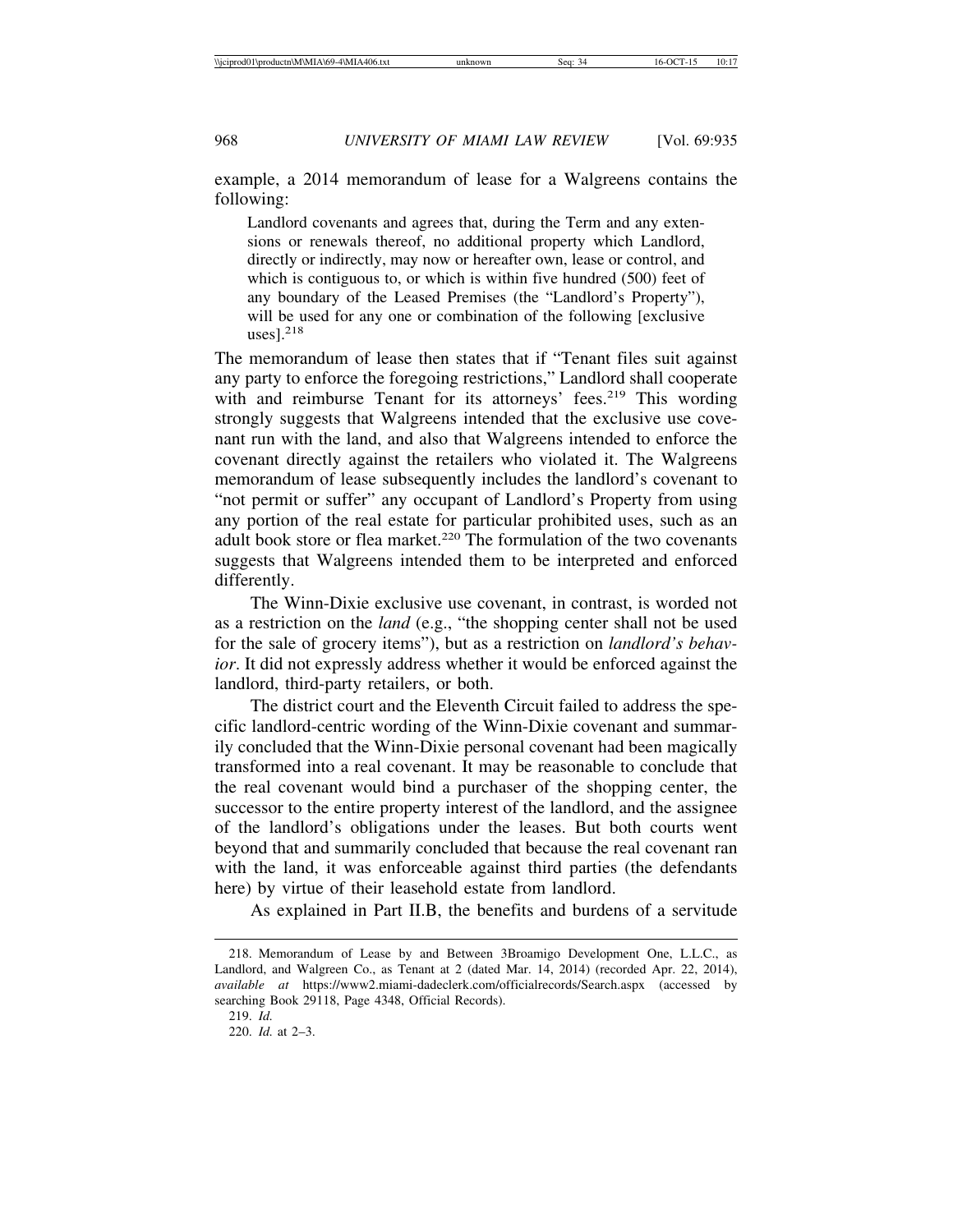pass with the transfer of the estate, or a lesser derivative estate, that the original parties held in the land.<sup>221</sup> "The most obvious implication of this principle is that the burden of a real covenant may be enforced against remote parties only when they have succeeded to the covenantor's estate in land."222 Neither the district court nor the Eleventh Circuit explained, or cited any other decision that explained, how the defendants could be fairly expected to understand that, by virtue of their respective leases with the landlord, they were charged with personal covenants that expressly restricted a landlord's behavior. All of the Florida state and federal courts that have considered the Winn-Dixie exclusive use covenant emphasized the sophistication of the other retailers. But no courts have acknowledged that the same sophistication could undercut the retailers' expectation that the Winn-Dixie exclusive could be enforced against them, particularly given the widespread use of covenants with far more precise wording, such as the Chick-Fil-A and Walgreens examples set forth above.

#### C. *Interpreting Real Covenants vs. Interpreting Personal Covenants*

As discussed in Part III.C.2, the Eleventh Circuit in *Winn-Dixie* held that it was bound to honor the Florida state court decision in *99 Cent Stuff*. <sup>223</sup> However, neither the federal district court nor the Eleventh Circuit acknowledged the difference in the standards for interpreting a personal covenant and a real covenant. By perpetuating the application of the incorrect standard (a standard which ignored the obligation to construe ambiguity in favor of the unrestricted use of land), in this potentially influential case, the Eleventh Circuit has made it more difficult for landlords and retailers to accurately anticipate how exclusive use covenants will be interpreted, at least in Florida. That uncertainty creates no social or economic benefits.

#### D. *Remedies for the Breach of an Exclusive Use Covenant*

The Winn-Dixie leases apparently did not specify any particular remedies following the breach of the exclusive use covenant—they permitted all remedies at law and equity. In addition, the Eleventh Circuit found that the landlords were not indispensable parties to the litigation.224 As a result of these two facts, the Eleventh Circuit did not consider how to allocate potential liability between a landlord and a thirdparty retailer. The equitable relief question is fairly straightforward—

<sup>221.</sup> STOEBUCK & WHITMAN, *supra* note 42, at 482. **R**

<sup>222.</sup> *Id.*

<sup>223.</sup> *See supra* notes 160–62 and accompanying text.

<sup>224.</sup> Winn-Dixie Stores, Inc. v. Dolgencorp, L.L.C., 746 F.3d 1008, 1016 (11th Cir. 2014).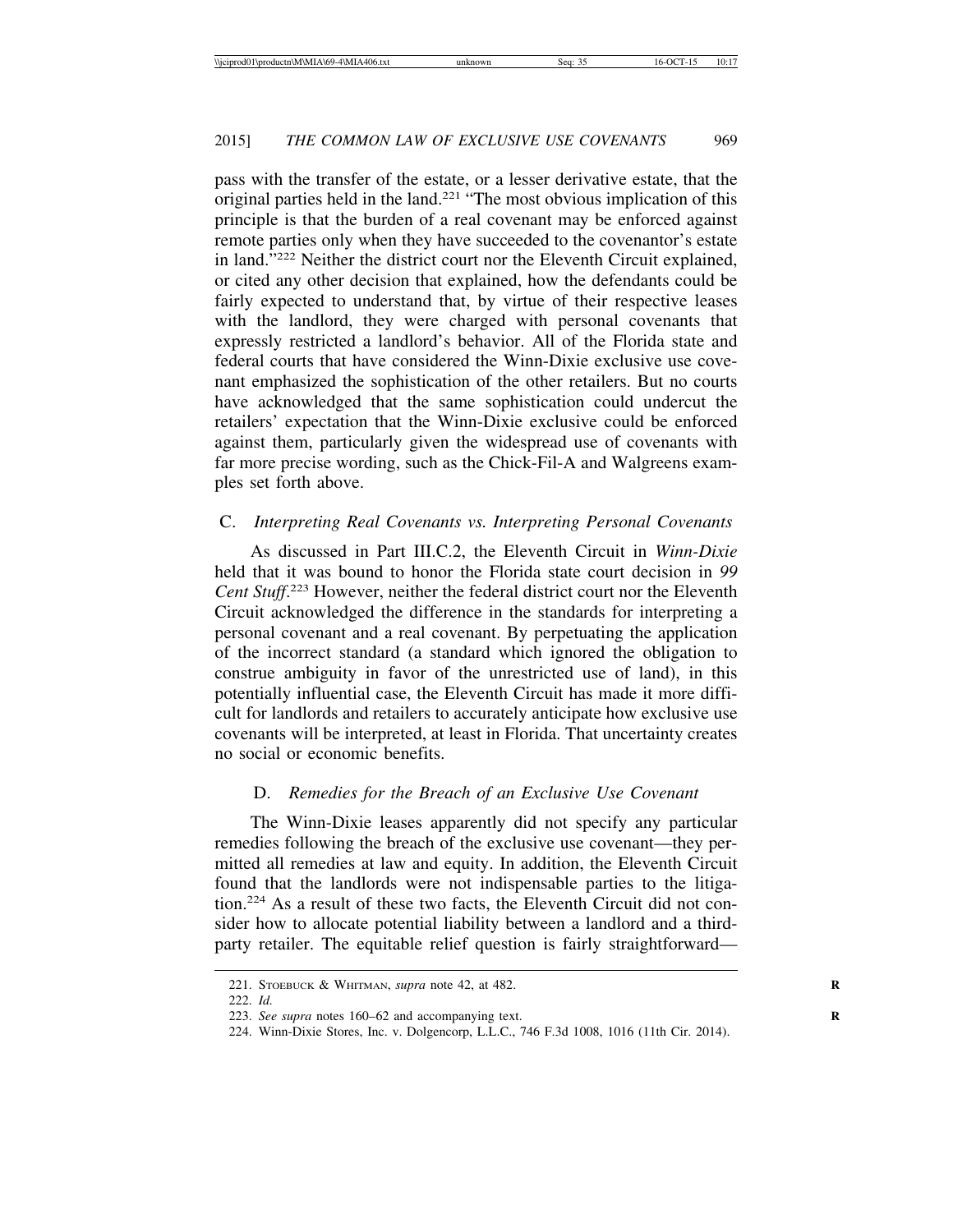neither party is disadvantaged by an injunction issued against both because an injunction cannot be divided. Only the defendant retailer's actions will be constrained by an injunction. But the question of the calculation of damages is more difficult. The district court dismissed the elaborate, if misguided, economic model submitted by Winn-Dixie's economist, as well as Winn-Dixie's claim for punitive damages,<sup>225</sup> but significant questions remain about the correct calculation of damages following the breach of an exclusive use covenant. For example, if money damages are an appropriate remedy, how should they be calculated? Who is liable to pay them? Are the landlord and the defendant retailer jointly and severally liable? If so, the risk assumed by landlord and defendant retailer will vary from shopping center to shopping center, depending on the relative size and net worth of the parties involved. Such variables should be immaterial to a determination of the damages suffered by the beneficiary of an exclusive use covenant, or the remedies available to it.

Many anchor leases are different from Winn-Dixie in that they specify the available remedies if their exclusive use covenant is breached. The following example is based on the exclusive use covenants found in the leases of several large, national retailers:

During the Term of this Lease, no other premises in the Shopping Center may be occupied, except to the extent otherwise permitted under any lease for space in the Shopping Center existing as of the Effective Date, for (a) the operation of a store that sells [list of goods] as its primary use (the "Primary Use Exclusive") or (b) the operation of a store that sells or displays for sale any [list of goods] (the "Exclusive Items"). With respect to all leases for space in the Shopping Center after the date of this Lease, Landlord covenants to include a provision forbidding the tenant from violating the Primary Use Exclusive or selling any of the Exclusive Items. For purposes of the Primary Use Exclusive, "primary use" shall mean the lesser of (10%) of an occupant's total Floor Area or 1,000 square feet of Floor Area.

(a) Upon breach of Tenant's exclusive by Landlord, the Base Rent payable hereunder shall be reduced by fifty percent (50%) for so long as such violation shall continue. Such breach shall not include a situation in which the lease between Landlord and any tenant in the Shopping Center prohibits the tenant therein from violating the exclusive rights granted to Tenant and despite such prohibition, such tenant violates such exclusive rights, unless Landlord fails to comply with any of the provisions of subsection (b) below.

<sup>225.</sup> Winn-Dixie Stores, Inc. v. Big Lots Stores, Inc., 886 F. Supp. 2d 1326, 1345 (S.D. Fla. 2012).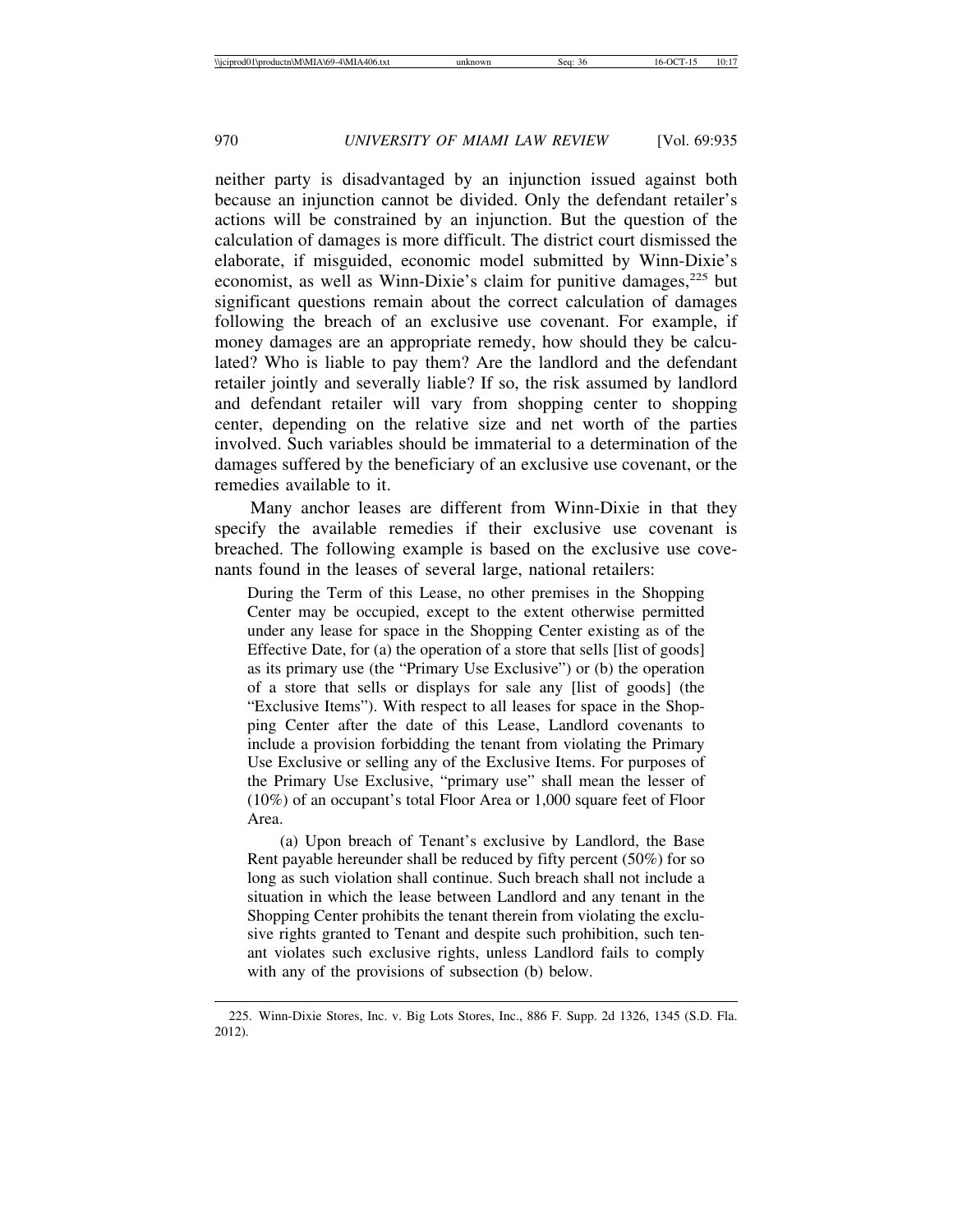(b) If any person or entity other than Landlord shall use any portion of the Shopping Center in violation of the exclusive provisions herein set forth, Landlord shall promptly commence appropriate legal proceedings, and vigorously prosecute the same, to enjoin and prohibit any such violation. If Landlord fails to promptly commence such proceedings, or shall fail thereafter to vigorously prosecute the same, then the remedies set forth in subsection (a) above shall become applicable to such breach, and, in addition to such remedies, Tenant shall have the right (i) to conduct and prosecute such legal proceedings, including, without limitation, an action for injunctive relief, in its own name, at Landlord's expense, or (ii) in the event the right set forth in subclause (i) above is not permitted to be exercised under applicable law, to conduct and prosecute such legal proceedings in the name of Landlord, at Landlord's expense, and Landlord shall cooperate with Tenant with respect to such prosecution, including, without limitation, by executing any documentation or authorization reasonably required by Tenant in connection with such prosecution and by appearing at any hearing or trial with respect to such prosecution.

This exclusive use covenant is significantly clearer than the Winn-Dixie provision. It establishes a restriction on the use of the land and also restricts a landlord's behavior. It specifies remedies if a landlord breaches its lease covenant, and it also specifies remedies if a third-party retailer breaches the covenant running with the land. Note that different remedies are specified for each party—a rent abatement is an appropriate liquidated damages award against a landlord, but meaningless against third-party retailers. The provision clearly allocates responsibility for bringing an action for equitable relief, as well as a landlord's obligation to fund it.

#### V. NO PROGRESS CLEANING UP THE MESS

Personal covenants and real covenants are powerful tools in commercial real estate, but they are different tools that serve different purposes. The lines between them are important and should not be blurred. Personal covenants may be freely created and enforced, as long as they do not violate public policy. The common law provides stricter requirements on the creation and enforcement of real covenants. These encumbrances on the free and unrestricted use of real property are permitted to exist despite the strong disfavor of them in the common law. Exclusive use covenants similarly exist despite doctrines in the common law that strongly disfavor restraints on trade. Exclusive use covenants, whether personal covenants or real covenants, are valuable to retail tenants and landlords. Both should continue to be enforced. But the line of Florida cases that culminated in the Eleventh Circuit decision in *Winn-Dixie*